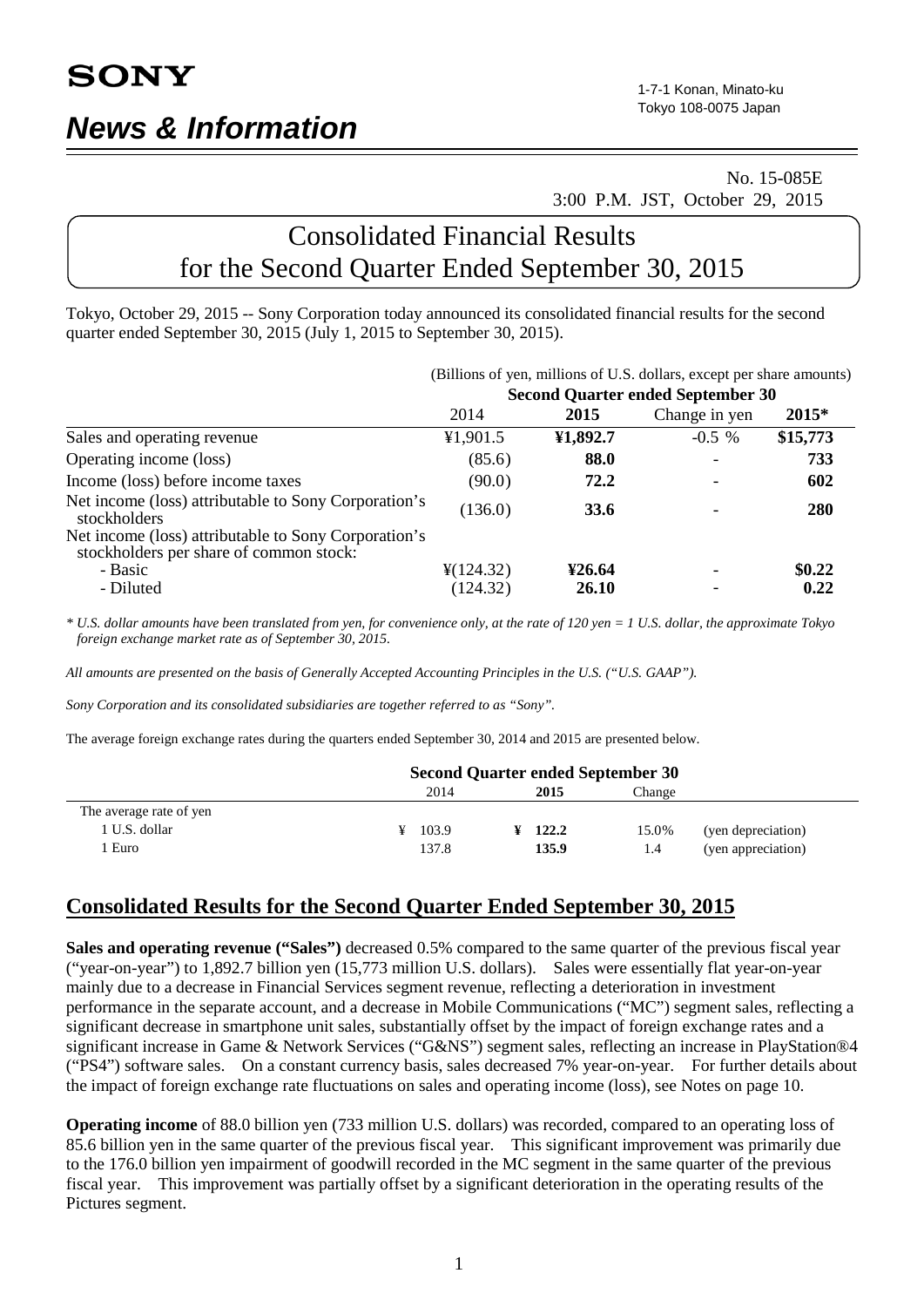During the current quarter, restructuring charges, net, decreased 3.8 billion yen year-on-year to 5.6 billion yen (48 million U.S. dollars).

**Equity in net income of affiliated companies**, recorded within operating income (loss), increased 0.3 billion yen year-on-year to 0.9 billion yen (8 million U.S. dollars).

The net effect of **other income and expenses** was an expense of 15.8 billion yen (132 million U.S. dollars), a deterioration of 11.5 billion yen year-on-year mainly due to an increase in foreign exchange loss, net.

**Income before income taxes** of 72.2 billion yen (602 million U.S. dollars) was recorded, compared to a loss of 90.0 billion yen in the same quarter of the previous fiscal year.

**Income taxes:** During the current quarter, Sony recorded 23.9 billion yen (199 million U.S. dollars) of income tax expense, resulting in an effective tax rate of 33.1%. In the same quarter of the previous fiscal year, 30.1 billion yen of income tax expense was recorded despite the net loss before income taxes. This was primarily due to the nondeductible goodwill impairment recorded during the same quarter of the previous fiscal year.

**Net income attributable to Sony Corporation's stockholders**, which deducts net income attributable to noncontrolling interests, of 33.6 billion yen (280 million U.S. dollars) was recorded, compared to a loss of 136.0 billion yen in the same quarter of the previous fiscal year.

# **Operating Performance Highlights by Business Segment**

*"Sales and operating revenue" in each business segment represents sales and operating revenue recorded before intersegment transactions are eliminated. "Operating income (loss)" in each business segment represents operating income (loss) reported before intersegment transactions are eliminated and excludes unallocated corporate expenses.*

# *Mobile Communications (MC)*

|                             |                                          |        | (Billions of yen, millions of U.S. dollars) |         |  |  |
|-----------------------------|------------------------------------------|--------|---------------------------------------------|---------|--|--|
|                             | <b>Second Quarter ended September 30</b> |        |                                             |         |  |  |
|                             | 2014                                     | 2015   | Change in yen                               | 2015    |  |  |
| Sales and operating revenue | ¥329.5                                   | 4279.2 | $-15.2\%$                                   | \$2,327 |  |  |
| <b>Operating loss</b>       | (170.6)                                  | (20.6) | ۰                                           | (172)   |  |  |

*Due to certain changes in Sony's organizational structure, sales and operating revenue and operating income (loss) of the MC segment of the comparable prior period have been reclassified to conform to the current presentation. For details, please see Notes on page 10.*

**Sales** decreased 15.2% year-on-year (a 17% decrease on a constant currency basis) to 279.2 billion yen (2,327 million U.S. dollars). This decrease was due to a significant decrease in smartphone unit sales resulting from a strategic decision not to pursue scale in order to improve profitability.

**Operating loss** decreased 150.0 billion yen year-on-year to 20.6 billion yen (172 million U.S. dollars). This significant decrease in the operating loss was primarily due to the above-mentioned 176.0 billion yen impairment charge of goodwill recorded in the same quarter of the previous fiscal year. The operating results were also primarily affected by the negative impact of the appreciation of the U.S. dollar, reflecting the high ratio of U.S. dollar-denominated costs, and an increase in restructuring charges. The negative impact of the above-mentioned decrease in smartphone unit sales was offset by an improvement in product mix reflecting a shift to high value-added models, as well as reductions in costs including marketing and research and development expenses. During the current quarter there was a 24.4 billion yen negative impact from foreign exchange rate fluctuations.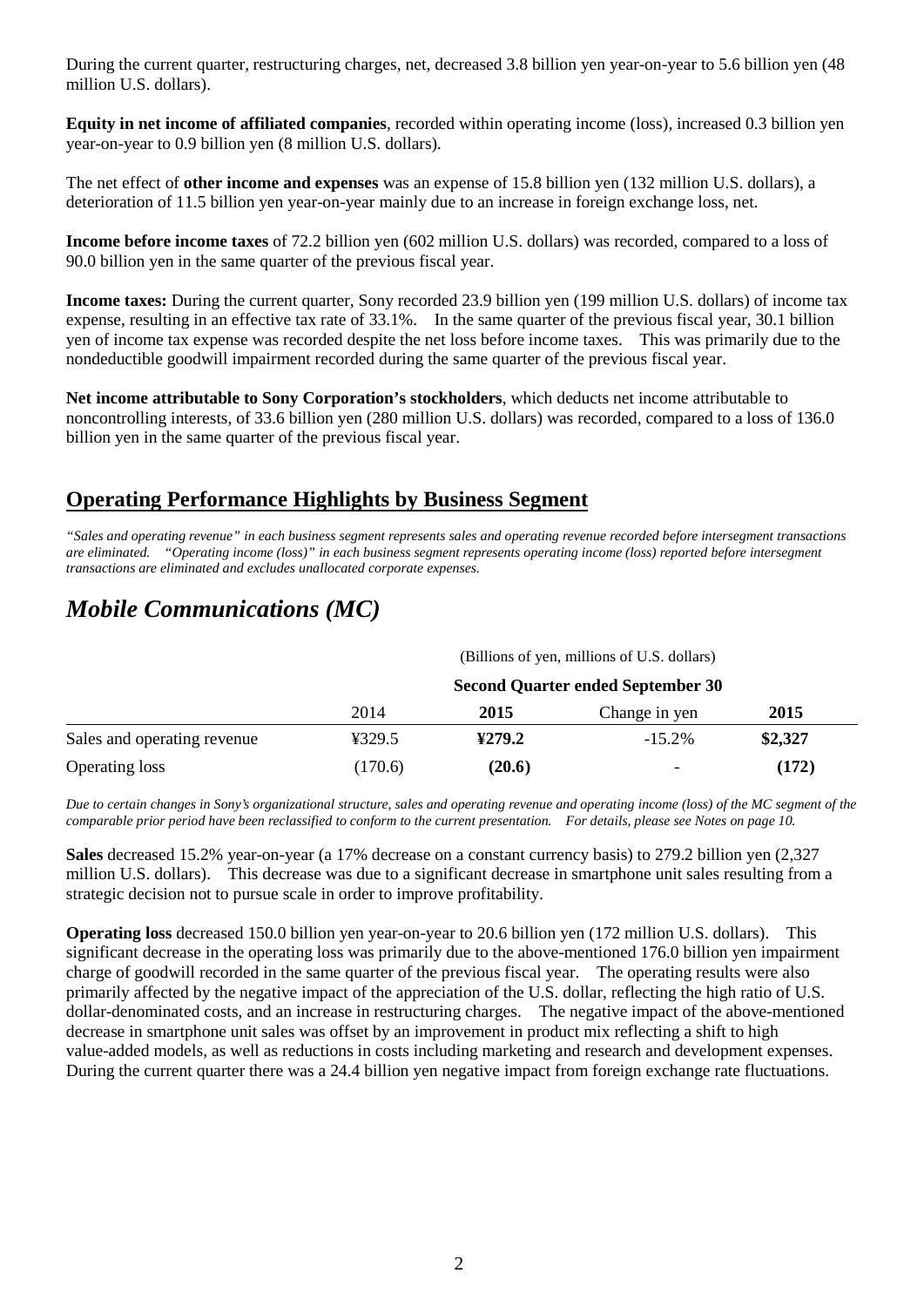# *Game & Network Services (G&NS)*

(Billions of yen, millions of U.S. dollars)

|                             | <b>Second Quarter ended September 30</b> |        |               |         |
|-----------------------------|------------------------------------------|--------|---------------|---------|
|                             | 2014                                     | 2015   | Change in yen | 2015    |
| Sales and operating revenue | ¥309.5                                   | ¥360.7 | $+16.5%$      | \$3,006 |
| Operating income            | 21.8                                     | 23.9   | $+9.8$        | 199     |

*The G&NS segment includes the Hardware, Network, and Other categories. Hardware includes home and portable game consoles; Network includes network services relating to game, video and music content provided by Sony Network Entertainment International LLC; Other includes packaged software and peripheral devices.*

**Sales** increased 16.5% year-on-year (a 10% increase on a constant currency basis) to 360.7 billion yen (3,006 million U.S. dollars). This significant increase was primarily due to an increase in PS4 software sales as well as the impact of foreign exchange rates, partially offset by a decrease in PlayStation®3 ("PS3") software sales.

**Operating income** increased 2.1 billion yen year-on-year to 23.9 billion yen (199 million U.S. dollars). This increase was primarily due to the above-mentioned increase in PS4 software sales, partially offset by the negative impact of the appreciation of the U.S. dollar, reflecting the high ratio of U.S. dollar-denominated costs and the above-mentioned decrease in PS3 software sales. During the current quarter there was a 13.1 billion yen negative impact from foreign exchange rate fluctuations.

# *Imaging Products & Solutions (IP&S)*

|                             | (Billions of yen, millions of U.S. dollars)<br><b>Second Quarter ended September 30</b> |        |               |         |  |  |
|-----------------------------|-----------------------------------------------------------------------------------------|--------|---------------|---------|--|--|
|                             |                                                                                         |        |               |         |  |  |
|                             | 2014                                                                                    | 2015   | Change in yen | 2015    |  |  |
| Sales and operating revenue | ¥178.6                                                                                  | ¥186.0 | $+4.1\%$      | \$1,550 |  |  |
| Operating income            | 20.1                                                                                    | 25.9   | $+28.6$       | 215     |  |  |

*The IP&S segment includes the Digital Imaging Products and Professional Solutions categories. Digital Imaging Products includes compact digital cameras, interchangeable single-lens cameras and video cameras; Professional Solutions includes broadcast- and professional-use products.* 

**Sales** increased 4.1% year-on-year (a 3% decrease on a constant currency basis) to 186.0 billion yen (1,550 million U.S. dollars), primarily due to an improvement in product mix of digital cameras*\** reflecting a shift to high value-added models and the impact of foreign exchange rates, partially offset by a decrease in unit sales of digital cameras reflecting a contraction of the market.

**Operating income** increased 5.8 billion yen year-on-year to 25.9 billion yen (215 million U.S. dollars). This increase was mainly due to the improvement in digital camera product mix and cost reductions, partially offset by the impact of the above-mentioned decrease in unit sales of digital cameras. During the current quarter there was a 1.9 billion yen positive impact from foreign exchange rate fluctuations.

*\* Digital cameras includes compact digital cameras, interchangeable single-lens cameras and interchangeable lenses.*

# *Home Entertainment & Sound (HE&S)*

|                             |                                          |        | (Billions of yen, millions of U.S. dollars) |         |  |  |
|-----------------------------|------------------------------------------|--------|---------------------------------------------|---------|--|--|
|                             | <b>Second Quarter ended September 30</b> |        |                                             |         |  |  |
|                             | 2014                                     | 2015   | Change in yen                               | 2015    |  |  |
| Sales and operating revenue | ¥289.7                                   | ¥289.1 | $-0.2\%$                                    | \$2,409 |  |  |
| Operating income            | 9.1                                      | 15.8   | $+73.9$                                     | 131     |  |  |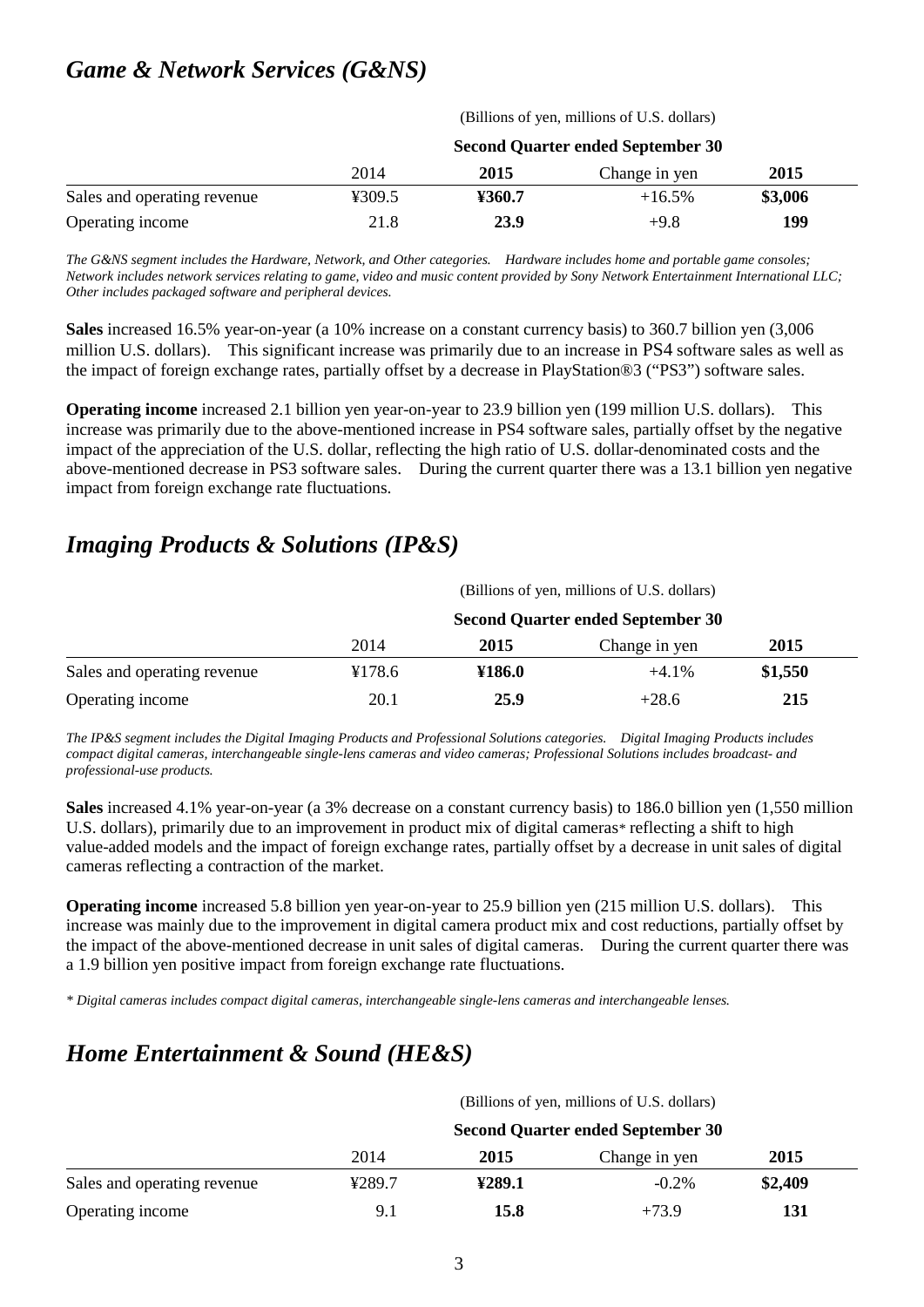*The HE&S segment includes the Televisions and Audio and Video categories. Televisions includes LCD televisions; Audio and Video includes Blu-ray DiscTM players and recorders, home audio, headphones and memory-based portable audio devices. Due to certain changes in Sony's organizational structure, sales and operating revenue and operating income (loss) of the HE&S segment of the comparable prior period have been reclassified to conform to the current presentation. For details, please see Notes on page 10.*

**Sales** decreased 0.2% year-on-year (a 7% decrease on a constant currency basis) to 289.1 billion yen (2,409 million U.S. dollars). Sales were essentially flat primarily due to a decrease in home audio and video unit sales reflecting a contraction of the market, offset by an improvement in product mix of LCD televisions reflecting a shift to high value-added models and the impact of foreign exchange rates.

**Operating income** increased 6.7 billion yen year-on-year to 15.8 billion yen (131 million U.S. dollars). This increase was primarily due to cost reductions and an improvement in product mix, partially offset by the negative impact of the appreciation of the U.S. dollar, reflecting the high ratio of U.S. dollar-denominated costs as well as the impact of the above-mentioned decrease in home audio and video unit sales. During the current quarter there was a 10.4 billion yen negative impact from foreign exchange rate fluctuations.

In Televisions, sales\* increased 1.6% year-on-year to 203.0 billion yen (1,692 million U.S. dollars). This increase was primarily due to an improvement in product mix reflecting a shift to high value-added models and the impact of foreign exchange rates, partially offset by a decrease in LCD television unit sales resulting from a strategic decision not to pursue scale in order to improve profitability. Operating income\*\* increased 4.8 billion yen year-on-year to 9.7 billion yen (81 million U.S. dollars). This increase was primarily due to cost reductions and an improvement in product mix, partially offset by the negative impact of the appreciation of the U.S. dollar, reflecting the high ratio of U.S. dollar-denominated costs, and the impact of the decrease in unit sales.

*\* Sales for Televisions do not include operating revenue.*

*\*\* The operating income in Televisions excludes restructuring charges, which are included in the overall segment results and are not allocated to product categories.*

# *Devices*

(Billions of yen, millions of U.S. dollars)

|                             | <b>Second Quarter ended September 30</b> |        |               |             |  |
|-----------------------------|------------------------------------------|--------|---------------|-------------|--|
|                             | 2014                                     | 2015   | Change in yen | <b>2015</b> |  |
| Sales and operating revenue | 4240.4                                   | 4258.1 | $+7.4%$       | \$2,151     |  |
| Operating income            | 28.3                                     | 32.7   | $+15.4$       | 272         |  |

*The Devices segment includes the Semiconductors and Components categories. Semiconductors includes image sensors; Components includes batteries and recording media. Due to certain changes in Sony's organizational structure, sales and operating revenue and operating income (loss) of the Devices segment of the comparable prior period have been reclassified to conform to the current presentation. For details, please see Notes on page 10.*

**Sales** increased 7.4% year-on-year (a 5% decrease on a constant currency basis) to 258.1 billion yen (2,151 million U.S. dollars). This increase was primarily due to the impact of foreign exchange rates and an increase in demand for image sensors, partially offset by a decrease in battery business sales. Sales to external customers increased 17.3% year-on-year.

**Operating income** increased 4.4 billion yen year-on-year to 32.7 billion yen (272 million U.S. dollars). This increase was primarily due to the positive impact of foreign exchange rates and the above-mentioned impact of an increase in sales of image sensors, partially offset by an increase in depreciation and amortization, an increase in research and development expenses and a decrease in battery business sales. During the current quarter there was a 12.0 billion yen positive impact from foreign exchange rate fluctuations.

\* \* \* \* \*

**Total inventory** of the five Electronics\* segments above as of September 30, 2015 was 831.0 billion yen (6,925 million U.S. dollars), an increase of 7.8 billion yen, or 0.9% year-on-year. Inventory increased by 155.4 billion yen, or 23.0% compared with the level as of June 30, 2015.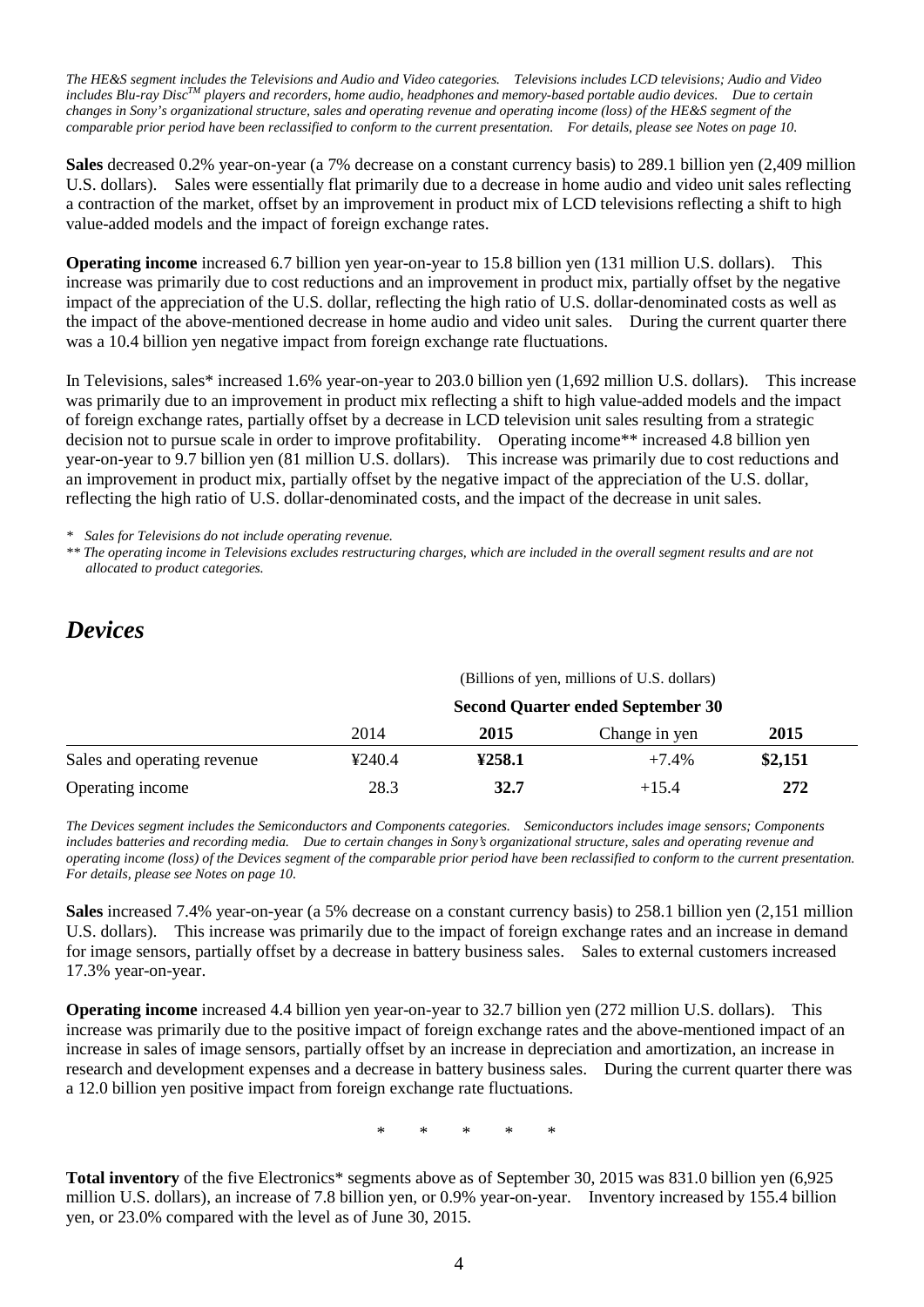*\* The term "Electronics" refers to the sum of the MC, G&NS, IP&S, HE&S and Devices segments.*

*In connection with the realignment made from the first quarter of the fiscal year ending March 31, 2016, total inventory of the five Electronics segments as of September 30, 2014 has been reclassified to conform to the presentation for the fiscal year ending March 31, 2016. For further details, please see Notes on page 10.*

\* \* \* \* \*

# *Pictures*

### (Billions of yen, millions of U.S. dollars)

|                             | <b>Second Quarter ended September 30</b> |        |                          |         |
|-----------------------------|------------------------------------------|--------|--------------------------|---------|
|                             | 2014                                     | 2015   | Change in yen            | 2015    |
| Sales and operating revenue | ¥182.2                                   | ¥183.7 | $+0.9\%$                 | \$1,531 |
| <b>Operating loss</b>       | (1.0)                                    | (22.5) | $\overline{\phantom{0}}$ | (187)   |

*The Pictures segment is comprised of the Motion Pictures, Television Productions, and Media Networks categories. Motion Pictures includes the production, acquisition and distribution of motion pictures; Television Productions includes the production, acquisition and distribution of television programming; Media Networks includes the operation of television and digital networks.*

*The results presented in Pictures are a yen-translation of the results of Sony Pictures Entertainment Inc. ("SPE"), a U.S.-based operation that aggregates the results of its worldwide subsidiaries on a U.S. dollar basis. Management analyzes the results of SPE in U.S. dollars, so discussion of certain portions of its results is specified as being on "a U.S. dollar basis."*

**Sales** increased 0.9% year-on-year (a 14% decrease on a U.S. dollar basis) to 183.7 billion yen (1,531 million U.S. dollars). The decrease in sales on a U.S. dollar basis was primarily due to significantly lower sales for Motion Pictures reflecting lower home entertainment revenues, as the same quarter of the previous fiscal year benefitted from the home entertainment performances of *The Amazing Spider-Man 2* and *Heaven is for Real*, as well as lower television licensing revenues.

**Operating loss** increased 21.4 billion yen year-on-year to 22.5 billion yen (187 million U.S. dollars). This deterioration in operating results was primarily due to the impact of the above-mentioned decrease in Motion Pictures sales as well as higher worldwide theatrical marketing expenses due to a greater number of significant theatrical releases in the current quarter as compared to the same quarter of the previous fiscal year.

# *Music*

|                             |                                          |        | (Billions of yen, millions of U.S. dollars) |         |  |  |
|-----------------------------|------------------------------------------|--------|---------------------------------------------|---------|--|--|
|                             | <b>Second Quarter ended September 30</b> |        |                                             |         |  |  |
|                             | 2014                                     | 2015   | Change in yen                               | 2015    |  |  |
| Sales and operating revenue | ¥120.6                                   | ¥138.7 | $+15.0\%$                                   | \$1,156 |  |  |
| Operating income            | 12.2                                     | 14.6   | $+20.0$                                     | 122     |  |  |

*The Music segment is comprised of the Recorded Music, Music Publishing and Visual Media and Platform categories. Recorded Music includes the distribution of physical and digital recorded music and revenue derived from artists' live performances; Music Publishing includes the management and licensing of the words and music of songs; Visual Media and Platform includes various service offerings for music and visual products and the production and distribution of animation titles.*

*The results presented in Music include the yen-translated results of Sony Music Entertainment ("SME"), a U.S.-based operation which aggregates the results of its worldwide subsidiaries on a U.S. dollar basis, the results of Sony Music Entertainment (Japan) Inc., a Japan-based music company which aggregates its results in yen, and the yen-translated consolidated results of Sony/ATV Music Publishing LLC ("Sony/ATV"), a 50% owned U.S.-based joint venture in the music publishing business which aggregates the results of its worldwide subsidiaries on a U.S. dollar basis.*

*Due to certain changes in Sony's organizational structure, sales and operating revenue and operating income (loss) of the Music segment of the comparable prior period have been reclassified to conform to the current presentation. For details, please see Notes on page 10.*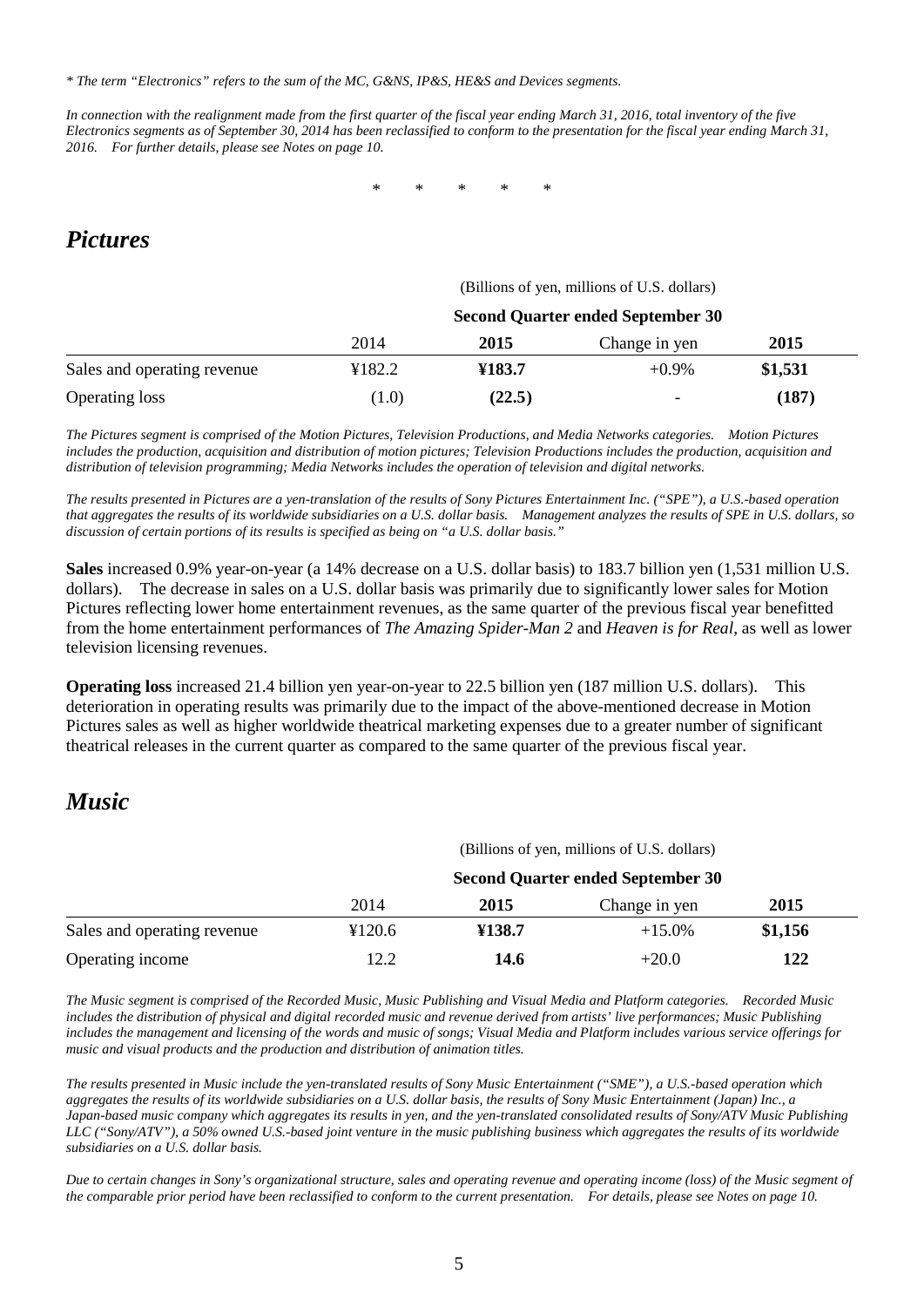**Sales** increased 15.0% year-on-year (a 4% increase on a constant currency basis) to 138.7 billion yen (1,156 million U.S. dollars) primarily due to the impact of the depreciation of the yen against the U.S. dollar. The increase in sales on a constant currency basis was primarily due to an increase in Visual Media and Platform sales reflecting higher live entertainment venue revenue and higher sales of animation products. Best-selling titles included David Gilmour's *Rattle that Lock*, Future's *DS2* and Maitre Gims' *Mon Coeur Avait Raison*.

**Operating income** increased 2.4 billion yen year-on-year to 14.6 billion yen (122 million U.S. dollars). This increase was primarily due to an improvement in product mix, reflecting an increase in digital streaming revenues.

# *Financial Services*

|                            | (Billions of yen, millions of U.S. dollars)<br><b>Second Quarter ended September 30</b> |        |               |         |  |
|----------------------------|-----------------------------------------------------------------------------------------|--------|---------------|---------|--|
|                            |                                                                                         |        |               |         |  |
|                            | 2014                                                                                    | 2015   | Change in yen | 2015    |  |
| Financial services revenue | 4269.6                                                                                  | ¥210.7 | $-21.8\%$     | \$1,756 |  |
| Operating income           | 47.7                                                                                    | 41.2   | $-13.7$       | 343     |  |

*The Financial Services segment results include Sony Financial Holdings Inc. ("SFH") and SFH's consolidated subsidiaries such as Sony Life Insurance Co., Ltd. ("Sony Life"), Sony Assurance Inc. and Sony Bank Inc. The results of Sony Life discussed in the Financial Services segment differ from the results that SFH and Sony Life disclose separately on a Japanese statutory basis.*

**Financial services revenue** decreased 21.8% year-on-year to 210.7 billion yen (1,756 million U.S. dollars) primarily due to a significant decrease in revenue at Sony Life. Revenue at Sony Life decreased 26.7% year-on-year to 177.7 billion yen (1,481 million U.S. dollars) due to a significant deterioration in investment performance in the separate account, partially offset by an increase in insurance premium revenue reflecting a steady increase in policy amount in force. The significant deterioration in investment performance was primarily due to a significant decline in the Japanese stock market during the current quarter, as compared with a rise in the same quarter of the previous fiscal year.

**Operating income** decreased 6.5 billion yen year-on-year to 41.2 billion yen (343 million U.S. dollars) mainly due to a decrease in operating income at Sony Life. Operating income at Sony Life decreased 11.0 billion yen year-on-year to 34.7 billion yen (289 million U.S. dollars). This decrease was primarily due to increases in the amortization of deferred insurance acquisition costs, pertaining to variable insurance, and the provision of policy reserves, pertaining to minimum guarantees for variable insurance, driven by the above-mentioned deterioration in investment performance in the separate account.

# *All Other*

|                             |                                          |       | (Billions of yen, millions of U.S. dollars) |       |  |
|-----------------------------|------------------------------------------|-------|---------------------------------------------|-------|--|
|                             | <b>Second Quarter ended September 30</b> |       |                                             |       |  |
|                             | 2014                                     | 2015  | Change in yen                               | 2015  |  |
| Sales and operating revenue | ¥86.5                                    | ¥87.4 | $+1.0%$                                     | \$728 |  |
| Operating income (loss)     | (19.8)                                   | 0.5   | $\overline{\phantom{0}}$                    |       |  |

*All Other included costs related to the PC business in the same quarter of the previous fiscal year. Due to certain changes in Sony's organizational structure, sales and operating revenue and operating income(loss) of All Other of the comparable prior period have been reclassified to conform to the current presentation. For details, please see Notes on page 10.*

**Sales** increased 1.0% year-on-year to 87.4 billion yen (728 million U.S. dollars).

**Operating income** of 0.5 billion yen (5 million U.S. dollars) was recorded, compared to an operating loss of 19.8 billion yen in the same quarter of the previous fiscal year. This significant improvement was primarily due to a decrease in PC exit costs, including restructuring charges and after-sales service expenses, as well as the absence of sales company fixed costs charged to the PC business in the same quarter of the previous fiscal year which were allocated based on the prior year results.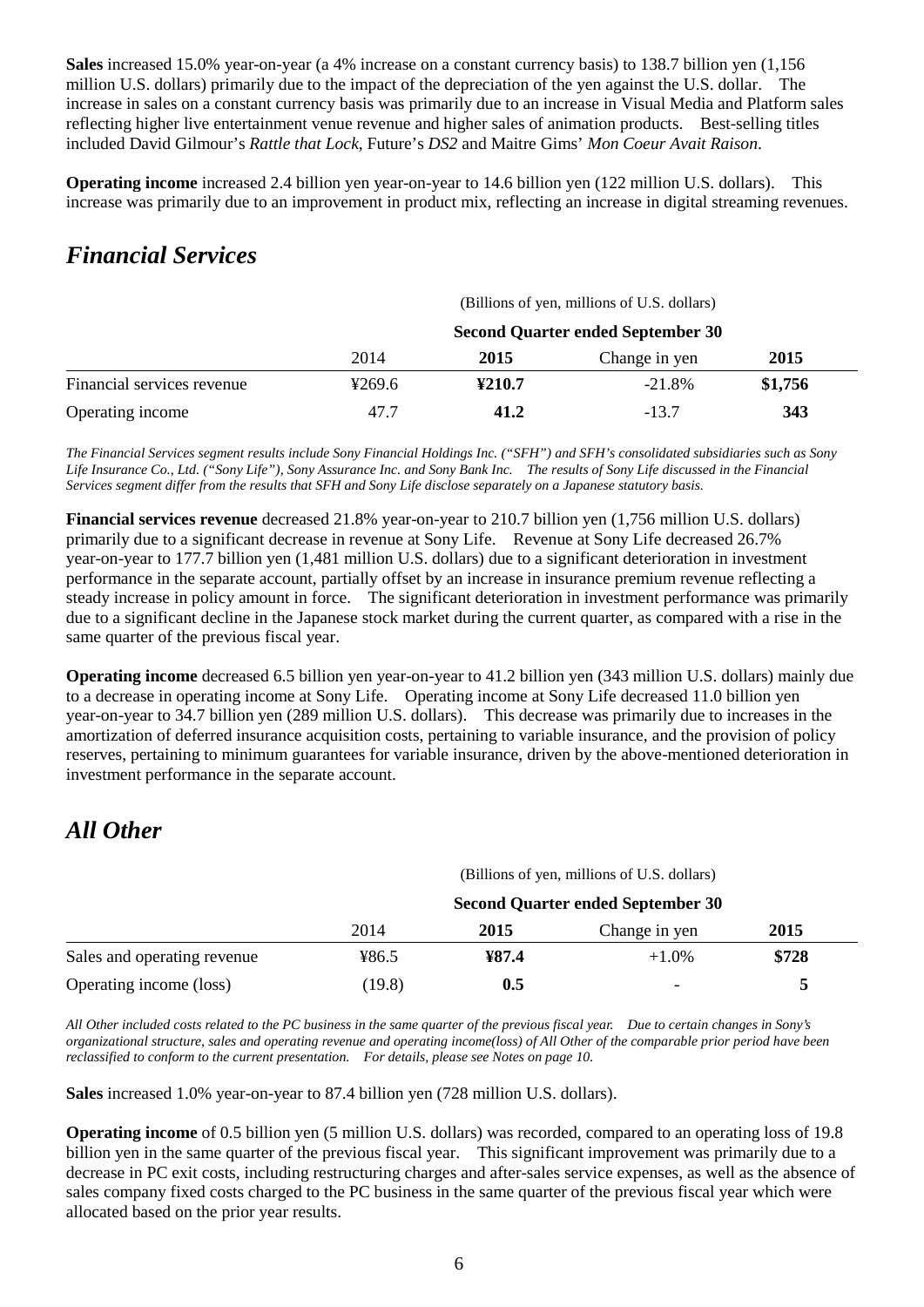# **Consolidated Results for the Six Months ended September 30, 2015**

*For Consolidated Statements of Income and Business Segment Information for the six months ended September 30, 2015 and 2014, please refer to pages F-3 and F-7 respectively.*

**Sales** for the six months ended September 30, 2015 ("the current six months") were 3,700.8 billion yen (30,840 million U.S. dollars), essentially flat year-on-year. This was primarily due to the significant decrease in sales in the MC segment, offset by the significant increase in sales in the G&NS and the Devices segments, and the impact of foreign exchange rates.

During the current six months, the average rates of the yen were 121.8 yen against the U.S. dollar and 135.0 yen against the euro, which were 15.4% lower and 2.9% higher, respectively, as compared with the same period in the previous fiscal year. On a constant currency basis, consolidated sales decreased 7%. For further detail about sales on a constant currency basis, see Notes on page 10.

In the MC segment, sales decreased primarily due to a significant decrease in smartphone unit sales resulting from a strategic decision not to pursue scale in order to improve profitability. In the G&NS segment, sales increased significantly primarily due to the contribution of PS4 software sales. In the IP&S segment, sales increased primarily due to an improvement in the product mix of digital cameras reflecting a shift to high value-added models. In the HE&S segment, sales decreased primarily due to a decrease in LCD televisions and home audio and video unit sales. In the Devices segment, sales increased significantly mainly due to an increase in sales of image sensors for mobile devices and the impact of foreign exchange rates. In the Pictures segment, sales decreased due to lower theatrical, television licensing and home entertainment revenues for Motion Pictures. In the Music segment, sales increased significantly primarily due to the favorable impact of the depreciation of the yen against the U.S. dollar and higher Visual Media and Platform sales. In the Financial Services segment, revenue decreased primarily due to a deterioration in investment performance in the separate account at Sony Life.

**Operating income** of 184.9 billion yen (1,541 million U.S. dollars) was recorded, compared to an operating loss of 15.8 billion yen in the same period of the previous fiscal year. This improvement was primarily due to the impairment of goodwill of 176.0 billion yen recorded in the MC segment in the same period of the previous fiscal year, as well as the improvement in the operating results of Devices, Music, G&NS, IP&S and HE&S segments, partially offset by a significant deterioration in the operating results of the Pictures segment.

Operating income during the current six months includes a 151 million U.S. dollar (18.1 billion yen) gain on the remeasurement to fair value of SME's 51% equity interest in Orchard Media, Inc. ("The Orchard"), which had previously been accounted for under the equity method, as a result of SME increasing its ownership interest to 100%, recorded in the Music Segment, as well as a gain of 12.3 billion yen (101 million U.S. dollars) from the sale of a part of the logistics business, in connection with the formation of a logistics joint venture, recorded in Corporate and elimination. The operating loss in the same period of the previous fiscal year included a gain of 14.8 billion yen recognized on the sale of certain buildings and premises at the Gotenyama Technology Center in Japan, recorded in Corporate and elimination.

In the MC segment, operating loss decreased significantly year-on-year mainly due to the above-mentioned impairment charge recorded in this segment in the same period of the previous fiscal year. In the G&NS segment, operating income increased significantly year-on-year primarily due to the contribution of PS4 software sales. In the IP&S segment, operating income increased year-on-year primarily due to an improvement in digital camera product mix. In the HE&S segment, operating income increased year-on-year primarily due to cost reductions and an improvement in product mix reflecting a shift to high value-added models. In the Devices segment, operating income increased mainly due to the favorable impact of exchange rates and an increase in sales of image sensors. In the Pictures segment, operating results deteriorated significantly primarily due to the above-mentioned decrease in Motion Pictures sales. In the Music segment, operating income increased significantly primarily due to the above-mentioned gain recorded on the remeasurement to fair value of SME's 51% equity interest in The Orchard. In the Financial Services segment, operating income was essentially flat year-on-year. This result was primarily due to increases in the amortization of deferred insurance acquisition costs, pertaining to variable insurance, and the provision of policy reserves, pertaining to minimum guarantees for variable insurance, driven by the deterioration in investment performance in the separate account, offset by an improvement in investment performance in the general account at Sony Life.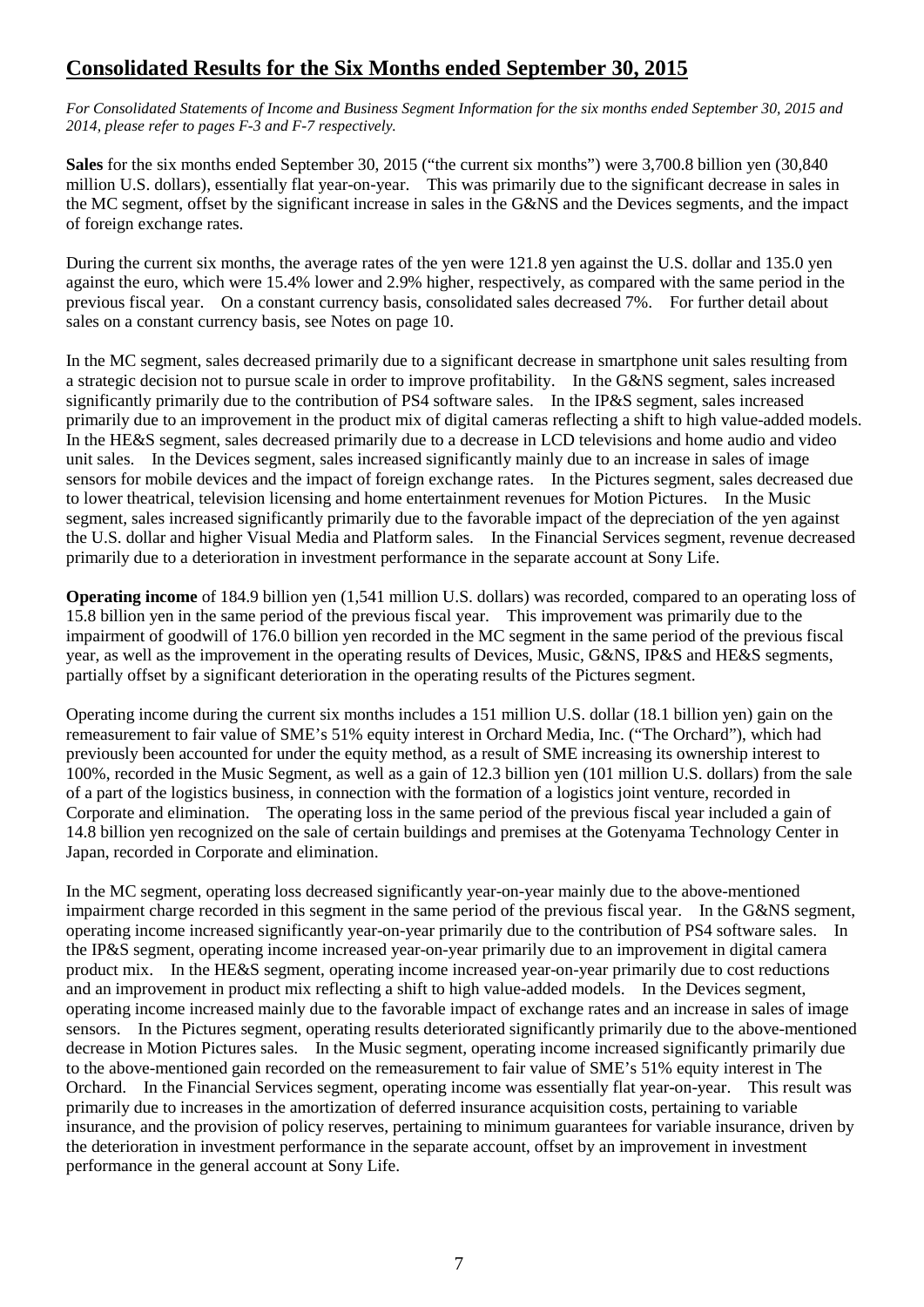Restructuring charges, net, recorded as operating expenses, amounted to 15.7 billion yen (131 million U.S. dollars) for the current six months, compared to 24.7 billion yen for the same period of the previous fiscal year.

**Equity in net income of affiliated companies,** recorded within operating income, decreased 2.5 billion yen year-on-year to 1.4 billion yen (11 million U.S. dollars). This decrease was mainly due to the deterioration of equity in net income for Intertrust Technologies Corporation.

The net effect of **other income and expenses** was income of 26.0 billion yen (216 million U.S. dollars), compared to an expense of 5.8 billion yen in the same period of the previous fiscal year. This was primarily due to an increase in the gain on sales of securities investments.

**Income before income taxes** was 210.9 billion yen (1,758 million U.S. dollars) compared to loss of 21.6 billion yen in the same period of the previous fiscal year.

**Income taxes:** During the current six months, Sony recorded 63.7 billion yen (531 million U.S. dollars) of income tax expense, resulting in an effective tax rate of 30.2%. This effective tax rate was lower than the Japanese statutory tax rate primarily as a result of profits recorded in the insurance business, which is subject to lower tax rates, coupled with lower income tax expenses due to profits recorded at Sony Corporation and its national tax filing group in Japan which currently have valuation allowances. In the same period of the previous fiscal year, 56.1 billion yen of income tax expense was recorded despite the net loss before income taxes. This was primarily due to the nondeductible goodwill impairment recorded during the same period of the previous fiscal year.

**Net income attributable to Sony Corporation's stockholders** of 116.0 billion yen (967 million U.S. dollars) was recorded in the current six months, compared to a loss of 109.2 billion yen in the same period of the previous fiscal year.

 $*$  \* \*

# **Cash Flows**

*For Consolidated Statements of Cash Flows, charts showing Sony's cash flow information for all segments, all segments excluding the Financial Services segment and the Financial Services segment alone, please refer to pages F-5 and F-17.*

**Operating Activities:** During the current six months, there was a net cash inflow of 25.5 billion yen (213 million U.S. dollars) from operating activities, a decrease of 78.5 billion yen, or 75.5% year-on-year.

For all segments excluding the Financial Services segment, there was a net cash outflow of 211.9 billion yen (1,766 million U.S. dollars), an increase of 101.7 billion yen, or 92.3% year-on-year. This increase was primarily due to a larger increase in inventories and an increase in film costs, partially offset by factors such as a larger increase in notes and accounts payable, trade.

The Financial Services segment had a net cash inflow of 247.9 billion yen (2,066 million U.S. dollars), an increase of 25.8 billion yen, or 11.6% year-on-year. This increase was primarily due to an increase in insurance premium revenue at Sony Life.

**Investing Activities:** During the current six months, Sony used 457.1 billion yen (3,809 million U.S. dollars) of net cash in investing activities, an increase of 174.2 billion yen, or 61.6% year-on-year.

For all segments excluding the Financial Services segment, there was a net cash outflow of 93.5 billion yen (779 million U.S. dollars), an increase of 93.4 billion yen. The net cash outflow was due to factors such as an increase in the amount of fixed asset purchases, partially offset by factors such as cash inflow from the sale of certain shares of Olympus Corporation.

The Financial Services segment used 363.5 billion yen (3,029 million U.S. dollars) of net cash, an increase of 80.8 billion yen, or 28.6% year-on-year. This increase was mainly due to a year-on-year increase in payments for investments and advances at Sony Life.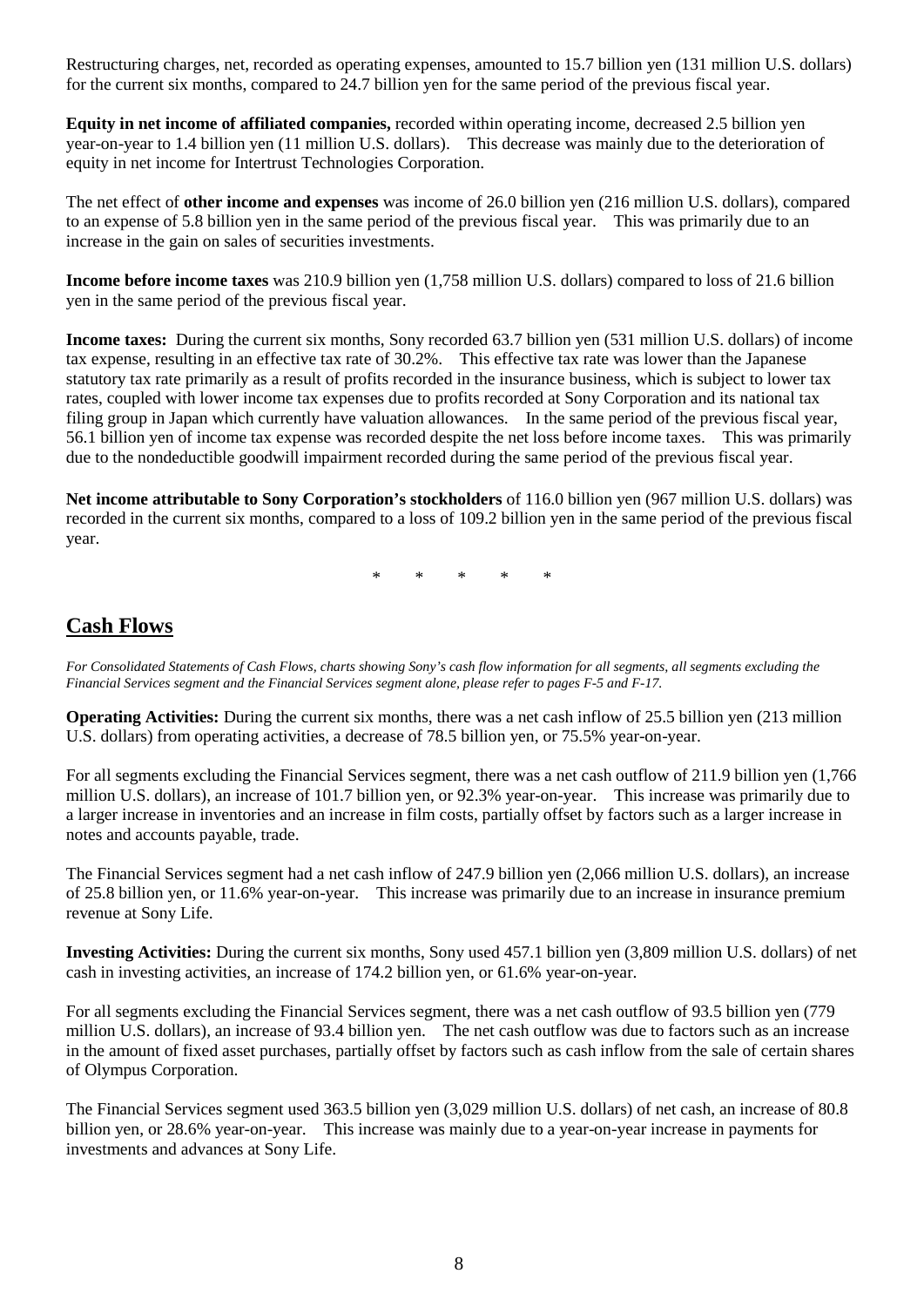In all segments excluding the Financial Services segment, net cash used in operating and investing activities combined*\*1* for the current six months was 305.4 billion yen (2,545 million U.S. dollars), an increase of 195.1 billion yen, or 176.9% year-on-year.

**Financing Activities:** Net cash provided by financing activities during the current six months was 501.3 billion yen (4,178 million U.S. dollars), compared to a net cash outflow of 273.0 billion yen in the same period of the previous fiscal year.

For all segments excluding the Financial Services segment, there was a 324.8 billion yen (2,707 million U.S. dollars) net cash inflow, compared to a net cash outflow of 255.4 billion yen in the same period of the previous fiscal year. This change was primarily due to the issuance of new stock and convertible bonds in the current quarter.

In the Financial Services segment, financing activities provided 166.0 billion yen (1,383 million U.S. dollars) of net cash, compared to 25.5 billion yen of net cash used in the same period of the previous fiscal year. This change was primarily due to an increase in short-term borrowings at Sony Life.

**Total Cash and Cash Equivalents:** Accounting for the above factors and the effect of fluctuations in foreign exchange rates, the total outstanding balance of cash and cash equivalents at September 30, 2015 was 1,010.1 billion yen (8,418 million U.S. dollars). Cash and cash equivalents of all segments excluding the Financial Services segment was 752.2 billion yen (6,269 million U.S. dollars) at September 30, 2015, an increase of 295.9 billion yen, or 64.8% compared with the balance as of September 30, 2014, and an increase of 10.3 billion yen, or 1.4% compared with the balance as of March 31, 2015. Sony believes that it continues to maintain sufficient liquidity through access to a total, translated into yen, of 536.9 billion yen (4,474 million U.S. dollars) of unused committed lines of credit with financial institutions in addition to the cash and cash equivalents balance at September 30, 2015. Within the Financial Services segment, the outstanding balance of cash and cash equivalents was 257.9 billion yen (2,149 million U.S. dollars) at September 30, 2015, an increase of 103.7 billion yen, or 67.3% compared with the balance as of September 30, 2014, and an increase of 50.4 billion yen, or 24.3% compared with the balance as of March 31, 2015.

*\*1 Sony has included the information for cash flow from operating and investing activities combined, excluding the Financial Services segment's activities, as Sony's management frequently monitors this financial measure, and believes this non-U.S. GAAP measurement is important for use in evaluating Sony's ability to generate cash to maintain liquidity and fund debt principal and dividend payments from business activities other than its Financial Services segment. This information is derived from the reconciliations prepared in the Condensed Statements of Cash Flows on page F-17. This information and the separate condensed presentations shown below are not required or prepared in accordance with U.S. GAAP. The Financial Services segment's cash flow is excluded from the measure because SFH, which constitutes a majority of the Financial Services segment, is a separate publicly traded entity in Japan with a significant minority interest and it, as well as its subsidiaries, secure liquidity on their own. This measure may not be comparable to those of other companies. This measure has limitations because it does not represent residual cash flows available for discretionary expenditures principally due to the fact that the measure does not deduct the principal payments required for debt service. Therefore, Sony believes it is important to view this measure as supplemental to its entire statement of cash flows and together with Sony's disclosures regarding investments, available credit facilities and overall liquidity.*

*A reconciliation of the differences between the Consolidated Statements of Cash Flows reported and cash flows from operating and investing activities combined excluding the Financial Services segment's activities is as follows:*

|                                                                                                                                                                                                             |      | (Billions of yen, millions of U.S. dollars) |      |                          |     |                        |
|-------------------------------------------------------------------------------------------------------------------------------------------------------------------------------------------------------------|------|---------------------------------------------|------|--------------------------|-----|------------------------|
|                                                                                                                                                                                                             |      | Six months<br>ended September 30            |      |                          |     |                        |
|                                                                                                                                                                                                             | 2014 |                                             | 2015 |                          |     | 2015                   |
| Net cash provided by operating activities reported in the consolidated statements<br>of cash flows                                                                                                          | ¥    | 104.1                                       | ¥    | 25.5                     | -SS | 213                    |
| Net cash used in investing activities reported in the consolidated statements of cash flows                                                                                                                 |      | (282.9)<br>(178.8)                          |      | (457.1)<br>(431.6)       |     | (3,809)<br>(3,596)     |
| Less: Net cash provided by operating activities within the Financial Services segment<br>Less: Net cash used in investing activities within the Financial Services segment<br>Eliminations $*$ <sup>2</sup> |      | 222.1<br>(282.8)<br>7.8                     |      | 247.9<br>(363.5)<br>10.6 |     | 2.066<br>(3,029)<br>88 |
| Cash flow used by operating and investing activities combined excluding the<br>Financial Services segment's activities<br>Eliminations primarily consist of intersecutors dividend payments                 | ¥    | (110.3)                                     |      | ¥ $(305.4)$              |     | \$(2,545)              |

*\*2 Eliminations primarily consist of intersegment dividend payments.*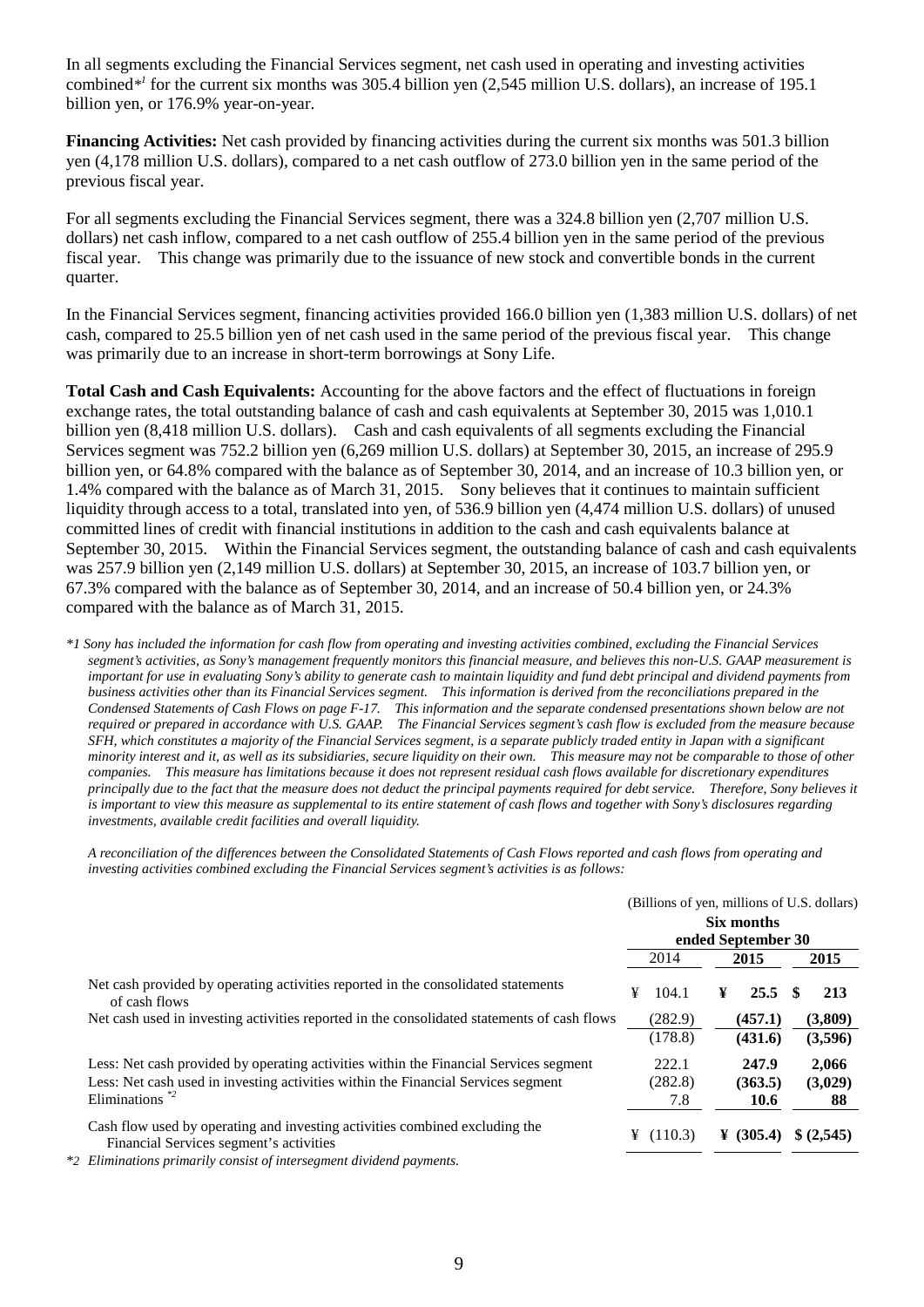# **Notes**

### Business Segment Realignment

Sony realigned its business segments from the first quarter of the fiscal year ending March 31, 2016 to reflect modifications to its organizational structure as of April 1, 2015, primarily repositioning certain operations in All Other and the Devices segment. In connection with this realignment, the operations of Sony's disc manufacturing business in Japan, which were included in All Other, are now included in the Music segment and the operations of So-net Corporation and its subsidiaries, which were included in All Other, are now included in the MC segment. Certain operations regarding pre-installed automotive audio products which were included in the Devices segment are now included in the HE&S segment.

In connection with these realignments, the sales and operating income (loss) of each segment in the fiscal year ended March 31, 2015 have been reclassified to conform to the presentation of the fiscal year ending March 31, 2016.

#### Impact of Foreign Exchange Rate Fluctuations on Sales and Operating Income (Loss)

For all segments other than Pictures and Music, the impact of foreign exchange rate fluctuations on sales is calculated by applying the change in the yen's periodic weighted average exchange rates for the three and six months ended September 30, 2014 from the three and six months ended September 30, 2015 to the major transactional currencies in which the sales are denominated. The impact of foreign exchange rate fluctuations on operating income (loss) described herein is calculated by subtracting from the impact on sales the impact on cost of sales and selling, general and administrative expenses calculated by applying the same major transactional currencies calculation process to cost of sales and selling, general and administrative expenses as for the impact on sales. Since the worldwide subsidiaries of the Pictures segment and of SME and Sony/ATV in the Music segment are aggregated on a U.S. dollar basis and are translated into yen, the impact of foreign exchange rate fluctuations is calculated by applying the change in the periodic weighted average exchange rates for the three and six months ended September 30, 2014 from the three and six months ended September 30, 2015 from U.S. dollar to yen to the U.S. dollar basis operating results. This information is not a substitute for Sony's consolidated financial statements measured in accordance with U.S. GAAP. However, Sony believes that these disclosures provide additional useful analytical information to investors regarding the operating performance of Sony.

\* \* \* \* \*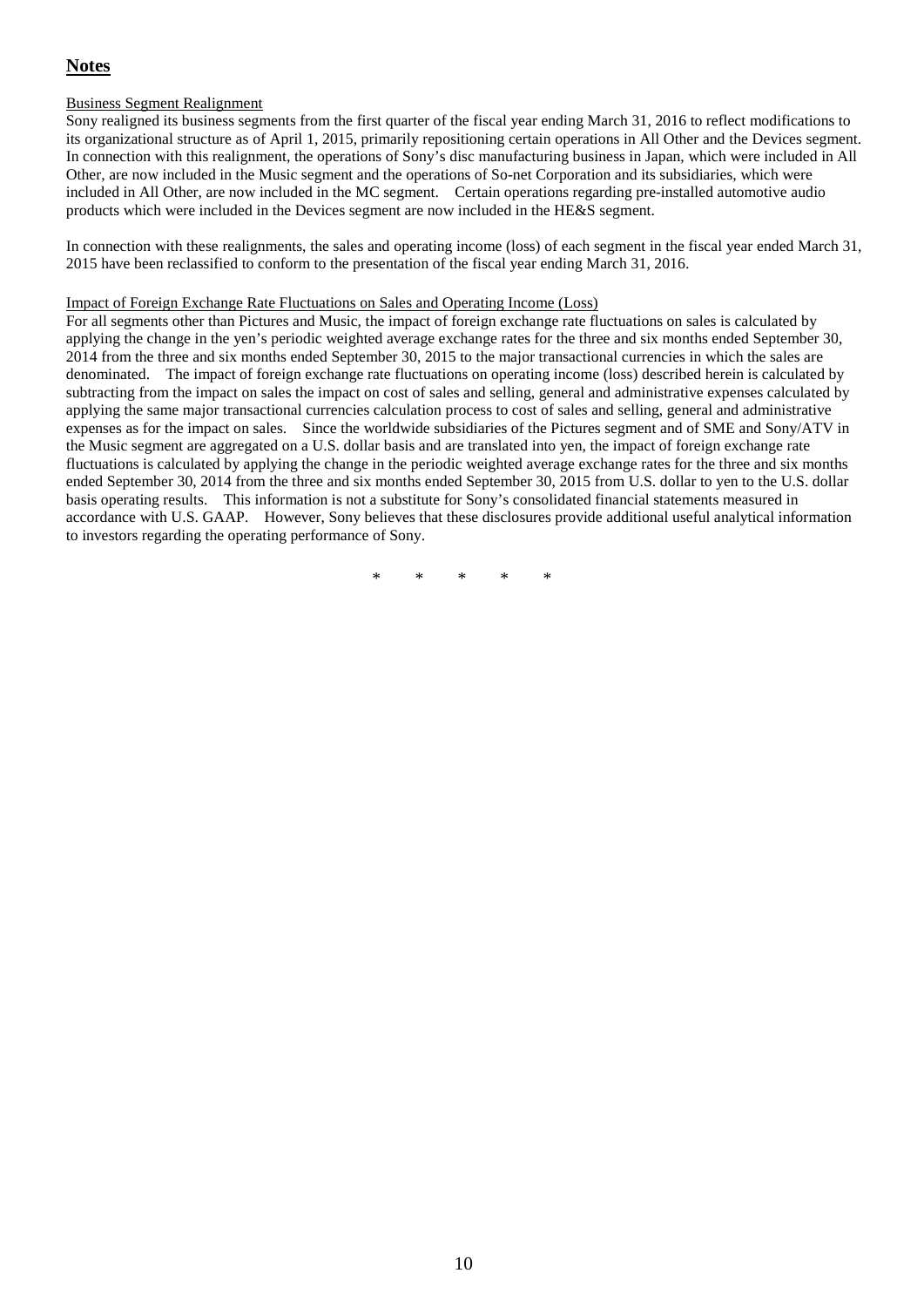# **Outlook for the Fiscal Year Ending March 31, 2016**

The forecast for consolidated results for the fiscal year ending March 31, 2016, as announced on July 30, 2015, remains unchanged, as per the table below.

|                                                                      | (Billions of yen) |             |                        |  |  |
|----------------------------------------------------------------------|-------------------|-------------|------------------------|--|--|
|                                                                      | October           | Change from |                        |  |  |
|                                                                      | <b>Forecast</b>   | Results     | March 31, 2015 Results |  |  |
| Sales and operating revenue                                          | ¥7,900            | 48,215.9    | $-3.8\%$               |  |  |
| Operating income                                                     | 320               | 68.5        | $+$ ¥251.5 bil         |  |  |
| Income before income taxes                                           | 345               | 39.7        | $+$ ¥305.3 bil         |  |  |
| Net income (loss) attributable to Sony<br>Corporation's stockholders | 140               | (126.0)     | $+$ ¥266.0 bil         |  |  |

Assumed foreign currency exchange rates for the remainder of the fiscal year ending March 31, 2016 are the following. Due to the recent volatility in foreign exchange rates, the assumed foreign currency exchange rates were revised after the individual segments had already completed their forecasts. Accordingly, the impact of the difference between the currently assumed rates and the rates used when the individual segments completed their forecasts has been included in the forecast for All Other.

### **Assumed foreign currency exchange rates for the remainder of the current fiscal year**

|               | <b>Consolidated forecast</b> | <b>Forecasts for each segment</b> |
|---------------|------------------------------|-----------------------------------|
| 1 U.S. dollar | approximately 125 yen        | approximately 121 yen             |
| 1 Euro        | approximately 130 yen        | approximately 132 yen             |

(For your reference)

Assumed foreign currency exchange rates for the remainder of the current fiscal year at the time of the July forecast

|               | Consolidated forecast | Forecasts for each segment |
|---------------|-----------------------|----------------------------|
| 1 U.S. dollar | approximately 125 yen | approximately 123 yen      |
| 1 Euro        | approximately 130 yen | approximately 134 yen      |

In order to reflect a change as of October 1, 2015 in the Corporate Executive Officer in charge of the medical business, which was previously included in All Other, this business will be included in the IP&S segment from the third quarter of the fiscal year ending March 31, 2016. In connection with this business segment realignment, the sales and operating revenue and operating income (loss) of the IP&S segment and All Other for the fiscal year ended March 31, 2015 and the July forecast for the fiscal year ending March 31, 2016 have been reclassified in the chart below to conform to the presentation of the October forecast.

Restructuring charges are expected to be approximately 35 billion yen for Sony in the fiscal year ending March 31, 2016, compared to 98.0 billion yen recorded in the fiscal year ended March 31, 2015. This amount will be recorded as an operating expense included in the above-mentioned forecast for operating income.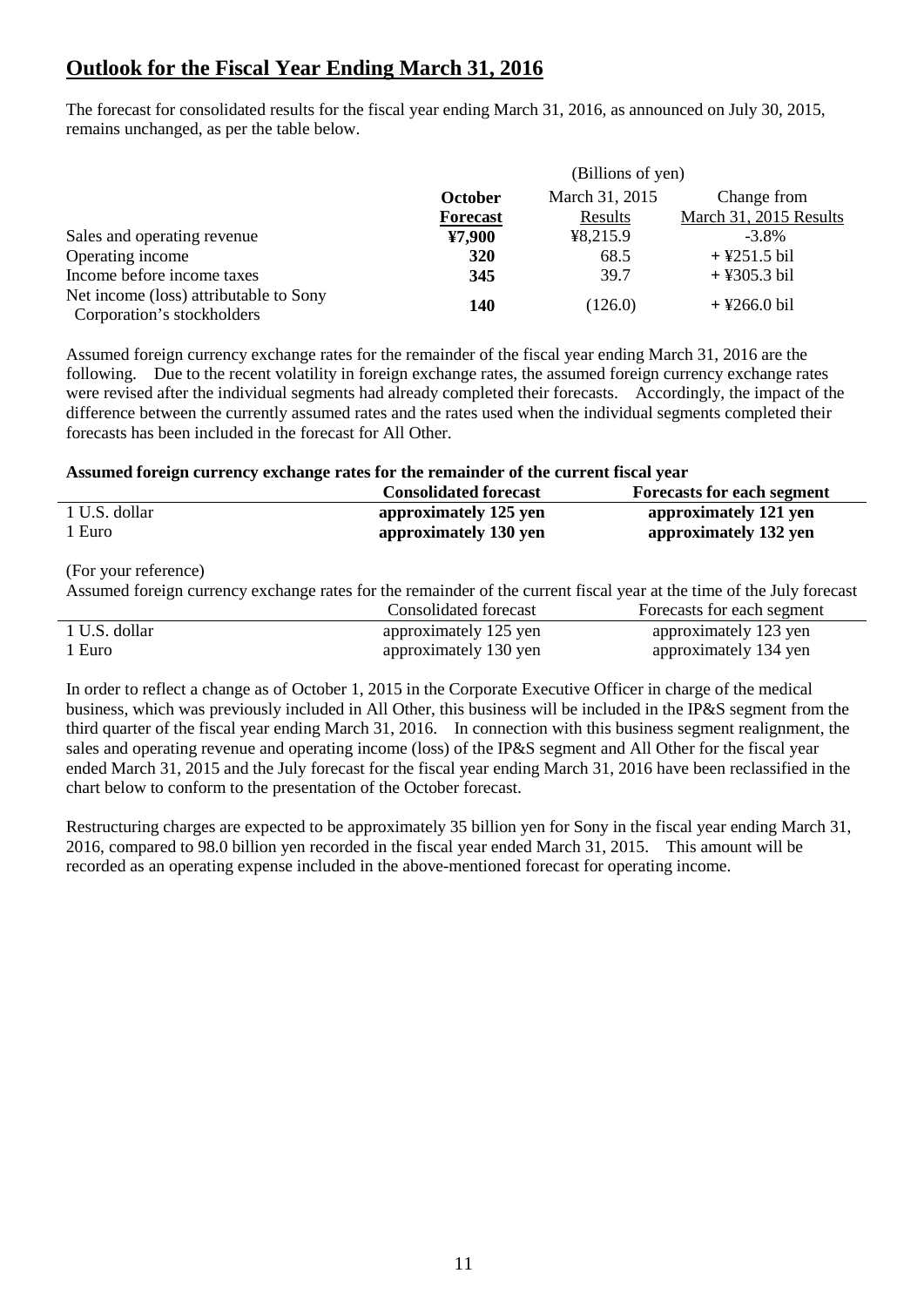The forecast for each business segment has been revised as follows:

|                                      |                 | (Billions of yen) |                |               | <b>Change - October Forecast</b><br>from |  |
|--------------------------------------|-----------------|-------------------|----------------|---------------|------------------------------------------|--|
|                                      | October         | July              | March 31, 2015 | July          | March 31, 2015                           |  |
|                                      | <b>Forecast</b> | Forecast          | Results        | Forecast      | Results                                  |  |
| <b>Mobile Communications</b>         |                 |                   |                |               |                                          |  |
| Sales and operating revenue          | 41,190          | ¥1,190            | ¥1,410.2       |               | $-15.6%$                                 |  |
| <b>Operating loss</b>                | (60)            | (60)              | (217.6)        |               | $+$ ¥157.6 bil                           |  |
| Game & Network Services              |                 |                   |                |               |                                          |  |
| Sales and operating revenue          | 1,520           | 1,490             | 1,388.0        | $+2.0%$       | $+9.5%$                                  |  |
| Operating income                     | 80              | 60                | 48.1           | $+$ ¥20.0 bil | $+$ ¥31.9 bil                            |  |
| Imaging Products & Solutions         |                 |                   |                |               |                                          |  |
| Sales and operating revenue          | 720             | 730               | 723.9          | $-1.4%$       | $-0.5%$                                  |  |
| Operating income                     | 58              | 48                | 41.8           | $+$ ¥10.0 bil | $+$ ¥16.2 bil                            |  |
| Home Entertainment & Sound           |                 |                   |                |               |                                          |  |
| Sales and operating revenue          | 1,140           | 1,160             | 1,238.1        | $-1.7%$       | $-7.9%$                                  |  |
| Operating income                     | 25              | 22                | 24.1           | $+$ ¥3.0 bil  | $+$ ¥0.9 bil                             |  |
| Devices                              |                 |                   |                |               |                                          |  |
| Sales and operating revenue          | 1,060           | 1,100             | 927.1          | $-3.6%$       | $+14.3%$                                 |  |
| Operating income                     | 121             | 121               | 89.0           |               | $+$ ¥32.0 bil                            |  |
| Pictures                             |                 |                   |                |               |                                          |  |
| Sales and operating revenue          | 1,000           | 1,020             | 878.7          | $-2.0%$       | $+13.8%$                                 |  |
| Operating income                     | 35              | 64                | 58.5           | -¥29.0 bil    | -¥23.5 bil                               |  |
| Music                                |                 |                   |                |               |                                          |  |
| Sales and operating revenue          | 550             | 550               | 559.2          |               | $-1.7%$                                  |  |
| Operating income                     | 74              | 74                | 60.6           |               | $+$ ¥13.4 bil                            |  |
| <b>Financial Services</b>            |                 |                   |                |               |                                          |  |
| Financial services revenue           | 1,060           | 1,060             | 1,083.6        |               | $-2.2%$                                  |  |
| Operating income                     | 175             | 175               | 193.3          |               | -¥18.3 bil                               |  |
| All Other, Corporate and Elimination |                 |                   |                |               |                                          |  |
| <b>Operating loss</b>                | (188)           | (184)             | (229.3)        | -¥4.0 bil     | $+$ ¥41.3 bil                            |  |
| Consolidated                         |                 |                   |                |               |                                          |  |
| Sales and operating revenue          | 7,900           | 7,900             | 8,215.9        |               | $-3.8%$                                  |  |
| Operating income                     | 320             | 320               | 68.5           |               | $+$ ¥251.5 bil                           |  |

### Game & Network Services

Sales are expected to be higher than the July forecast primarily due to an expected increase in PS4 hardware unit sales and PS4 software sales. Operating income is expected to be above the July forecast primarily due to an increase in PS4 software sales and PS4 hardware cost reductions.

### Imaging Products & Solutions

Sales are expected to be lower than the July forecast primarily due to the impact of foreign exchange rates, partially offset by an upward revision in the annual unit sales forecast for digital cameras. Operating income is expected to be higher than the July forecast primarily due to an improvement in the product mix of digital cameras reflecting a shift to high value-added models, partially offset by the above-mentioned decrease in sales.

### Home Entertainment & Sound

Sales are expected to be lower than the July forecast primarily due to the impact of foreign exchange rates. Operating income is expected to be higher than the July forecast primarily due to cost reductions and an improvement in product mix reflecting a shift to high value-added models, partially offset by the negative impact of foreign exchange rates.

### Devices

Sales are expected to be lower than the July forecast mainly due to a decrease in sales of lithium-ion polymer batteries and the impact of a temporary decrease in image sensor production due to a production equipment problem. Although this production equipment problem has been remedied, sales are expected to decrease in the second half of the current fiscal year as well. The forecast for operating income remains unchanged from the July forecast mainly due to the above-mentioned decrease in sales being offset mainly by an increase in productivity and yield in the image sensor business as well as a reduction in costs.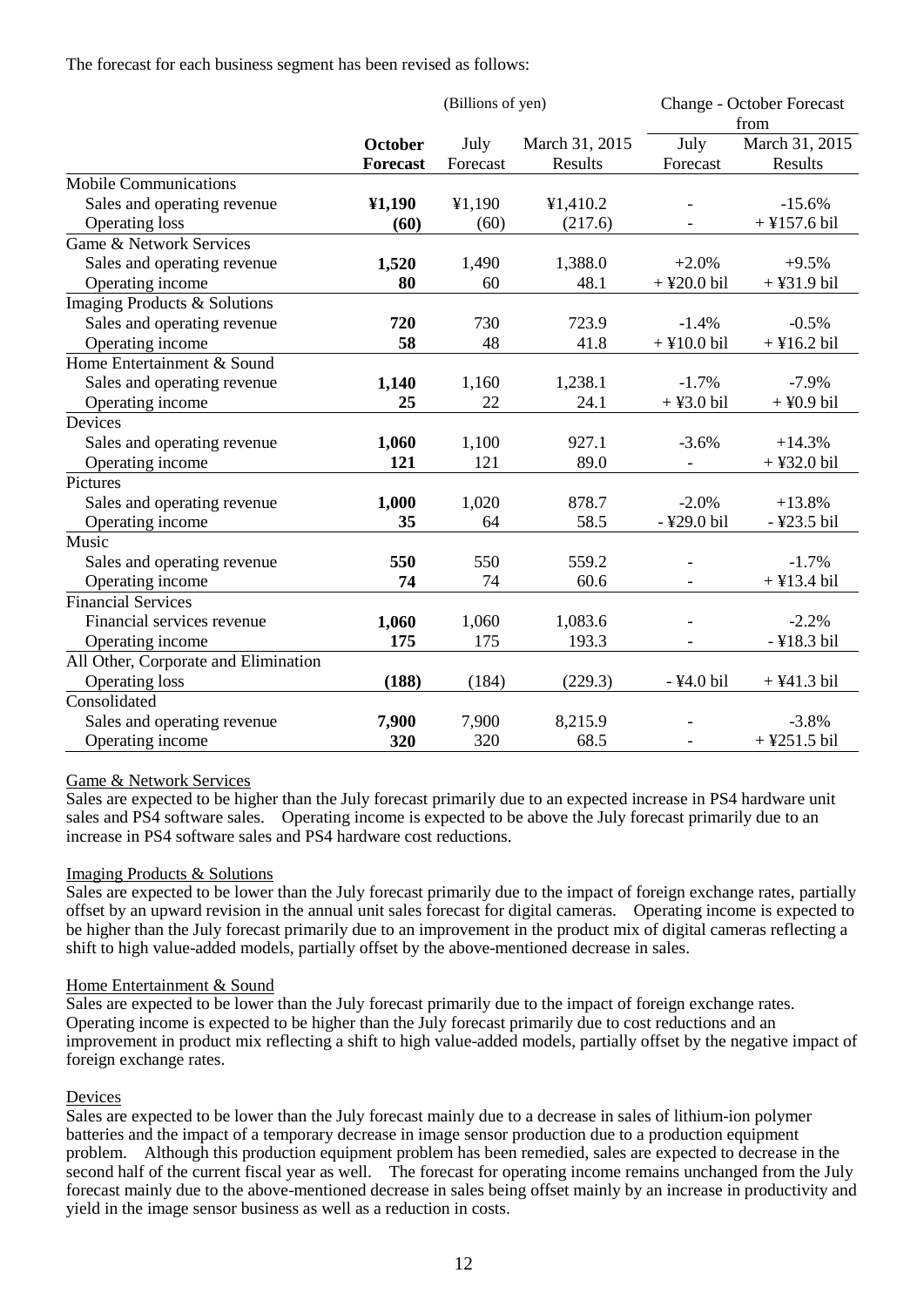Sony is currently in the process of its annual review of its Mid-Range Plan, including for the battery business, which process is ongoing. With regard to the battery business, increasingly competitive markets affected the current quarter's financial performance, are a factor in revising downward the full-year forecast, and could continue to adversely affect this business. It is therefore possible that the above-described business environment might result in an impairment charge against long-lived assets in the battery business.

### Pictures

Sales are expected to be lower than the July forecast primarily due to a decrease in Television Productions, Motion Pictures and Media Network sales. Operating income is expected to be lower than the July forecast primarily due to lower than expected earnings from Motion Pictures' current year film slate and the negative impact of foreign exchange rates and lower advertising revenues in Media Networks.

The forecasts for sales and operating income for the MC, Music and Financial Services segments remain unchanged from the July forecast.

The effects of future gains and losses on investments held by the Financial Services segment due to market fluctuations have not been incorporated within the above forecast as it is difficult for Sony to predict market trends in the future. Accordingly, future market fluctuations could further impact the current forecast.

The forecast for capital expenditures, depreciation and amortization, as well as research and development expenses for the current fiscal year remains unchanged from the July forecast.

# **Consolidated**

|                                                     | (Billions of yen) |                |                        |  |  |
|-----------------------------------------------------|-------------------|----------------|------------------------|--|--|
|                                                     | <b>October</b>    | March 31, 2015 | Change from            |  |  |
|                                                     | <b>Forecast</b>   | Results        | March 31, 2015 Results |  |  |
| Capital expenditures*                               | ¥510              | 4251.0         | $+103.1%$              |  |  |
| [additions to property, plant and equipment         | 430               | 164.8          | $+160.9$ ]             |  |  |
| (included above)                                    |                   |                |                        |  |  |
| [additions to intangible assets (included above) *  | 80                | 86.2           | $-7.2$ ]               |  |  |
| Depreciation and amortization**                     | 365               | 354.6          | $+2.9$                 |  |  |
| [for property, plant and equipment (included above) | 175               | 165.9          | $+5.5$ ]               |  |  |
| [for intangible assets (included above)             | 190               | 188.8          | $+0.7$ ]               |  |  |
| Research and development expenses                   | 490               | 464.3          | $+5.5$                 |  |  |

*\* Does not include the increase in intangible assets resulting from business acquisitions.*

*\*\* The forecast for depreciation and amortization includes amortization expenses for deferred insurance acquisition costs.*

### **Sony without Financial Services**

|                                                     | (Billions of yen) |                |                        |  |  |
|-----------------------------------------------------|-------------------|----------------|------------------------|--|--|
|                                                     | <b>October</b>    | March 31, 2015 | Change from            |  |  |
|                                                     | <b>Forecast</b>   | Results        | March 31, 2015 Results |  |  |
| Capital expenditures*                               | ¥501              | 4243.9         | $+105.4%$              |  |  |
| [additions to property, plant and equipment         | 428               | 163.4          | $+161.9$ ]             |  |  |
| (included above)                                    |                   |                |                        |  |  |
| [additions to intangible assets (included above) *  | 73                | 80.5           | $-9.3$ ]               |  |  |
| Depreciation and amortization**                     | 294               | 288.4          | $+1.9$                 |  |  |
| [for property, plant and equipment (included above) | 174               | 164.7          | $+5.7$ ]               |  |  |
| [for intangible assets (included above)             | 120               | 123.7          | $-3.0$ ]               |  |  |

*\* Does not include the increase in intangible assets resulting from business acquisitions.*

This forecast is based on management's current expectations and is subject to uncertainties and changes in circumstances. Actual results may differ materially from those included in this forecast due to a variety of factors. See "Cautionary Statement" below.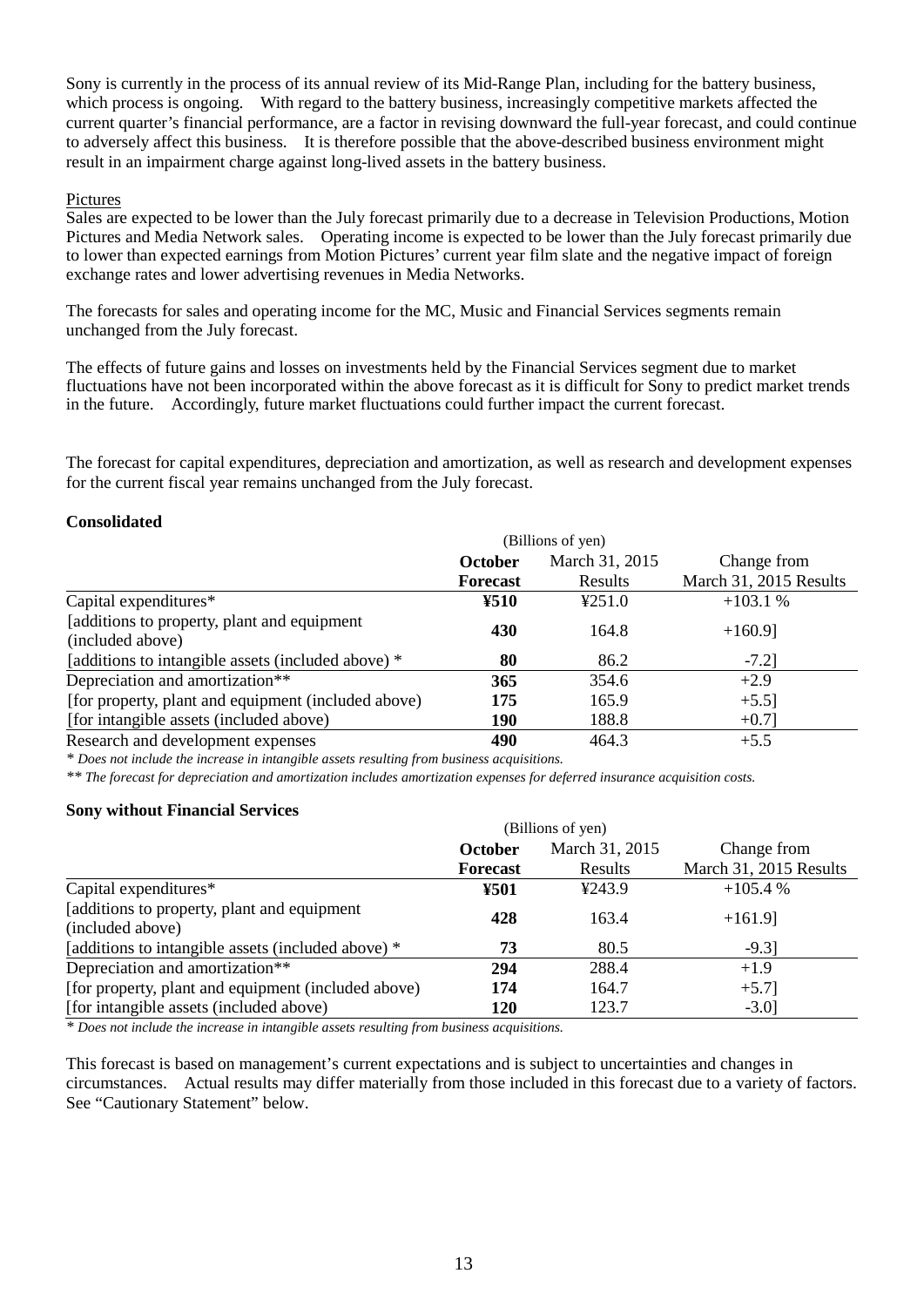#### **Cautionary Statement**

Statements made in this release with respect to Sony's current plans, estimates, strategies and beliefs and other statements that are not historical facts are forward-looking statements about the future performance of Sony. Forward-looking statements include, but are not limited to, those statements using words such as "believe," "expect," "plans," "strategy," "prospects," "forecast," "estimate," "project," "anticipate," "aim," "intend," "seek," "may," "might," "could" or "should," and words of similar meaning in connection with a discussion of future operations, financial performance, events or conditions. From time to time, oral or written forward-looking statements may also be included in other materials released to the public. These statements are based on management's assumptions, judgments and beliefs in light of the information currently available to it. Sony cautions investors that a number of important risks and uncertainties could cause actual results to differ materially from those discussed in the forward-looking statements, and therefore investors should not place undue reliance on them. Investors also should not rely on any obligation of Sony to update or revise any forward-looking statements, whether as a result of new information, future events or otherwise. Sony disclaims any such obligation. Risks and uncertainties that might affect Sony include, but are not limited to:

- (i) the global economic environment in which Sony operates and the economic conditions in Sony's markets, particularly levels of consumer spending;
- (ii) foreign exchange rates, particularly between the yen and the U.S. dollar, the euro and other currencies in which Sony makes significant sales and incurs production costs, or in which Sony's assets and liabilities are denominated;
- (iii) Sony's ability to continue to design and develop and win acceptance of, as well as achieve sufficient cost reductions for, its products and services, including televisions, game platforms and smartphones, which are offered in highly competitive markets characterized by severe price competition and continual new product and service introductions, rapid development in technology and subjective and changing consumer preferences;
- (iv) Sony's ability and timing to recoup large-scale investments required for technology development and production capacity;
- (v) Sony's ability to implement successful business restructuring and transformation efforts under changing market conditions;
- (vi) Sony's ability to implement successful hardware, software, and content integration strategies for all segments excluding the Financial Services segment, and to develop and implement successful sales and distribution strategies in light of the Internet and other technological developments;
- (vii) Sony's continued ability to devote sufficient resources to research and development and, with respect to capital expenditures, to prioritize investments correctly (particularly in the electronics businesses);
- (viii) Sony's ability to maintain product quality;
- (ix) the effectiveness of Sony's strategies and their execution, including but not limited to the success of Sony's acquisitions, joint ventures and other strategic investments;
- (x) significant volatility and disruption in the global financial markets or a ratings downgrade;
- (xi) Sony's ability to forecast demands, manage timely procurement and control inventories;
- (xii) the outcome of pending and/or future legal and/or regulatory proceedings;
- (xiii) shifts in customer demand for financial services such as life insurance and Sony's ability to conduct successful asset liability management in the Financial Services segment;
- (xiv) the impact of unfavorable conditions or developments (including market fluctuations or volatility) in the Japanese equity markets on the revenue and operating income of the Financial Services segment;
- (xv) Sony's ability to anticipate and manage cybersecurity risk, including the risk of unauthorized access to Sony's business information, potential business disruptions or financial losses; and
- (xvi) risks related to catastrophic disasters or similar events.

Risks and uncertainties also include the impact of any future events with material adverse impact.

#### Investor Relations Contacts:

| Tokyo                | New York          | London                |
|----------------------|-------------------|-----------------------|
| Atsuko Murakami      | Justin Hill       | Haruna Nagai          |
| $+81-(0)3-6748-2111$ | $+1-212-833-6722$ | $+44-(0)19-3281-6000$ |

IR home page: http://www.sony.net/IR/

Presentation slides: http://www.sony.net/SonyInfo/IR/financial/fr/15q2\_sonypre.pdf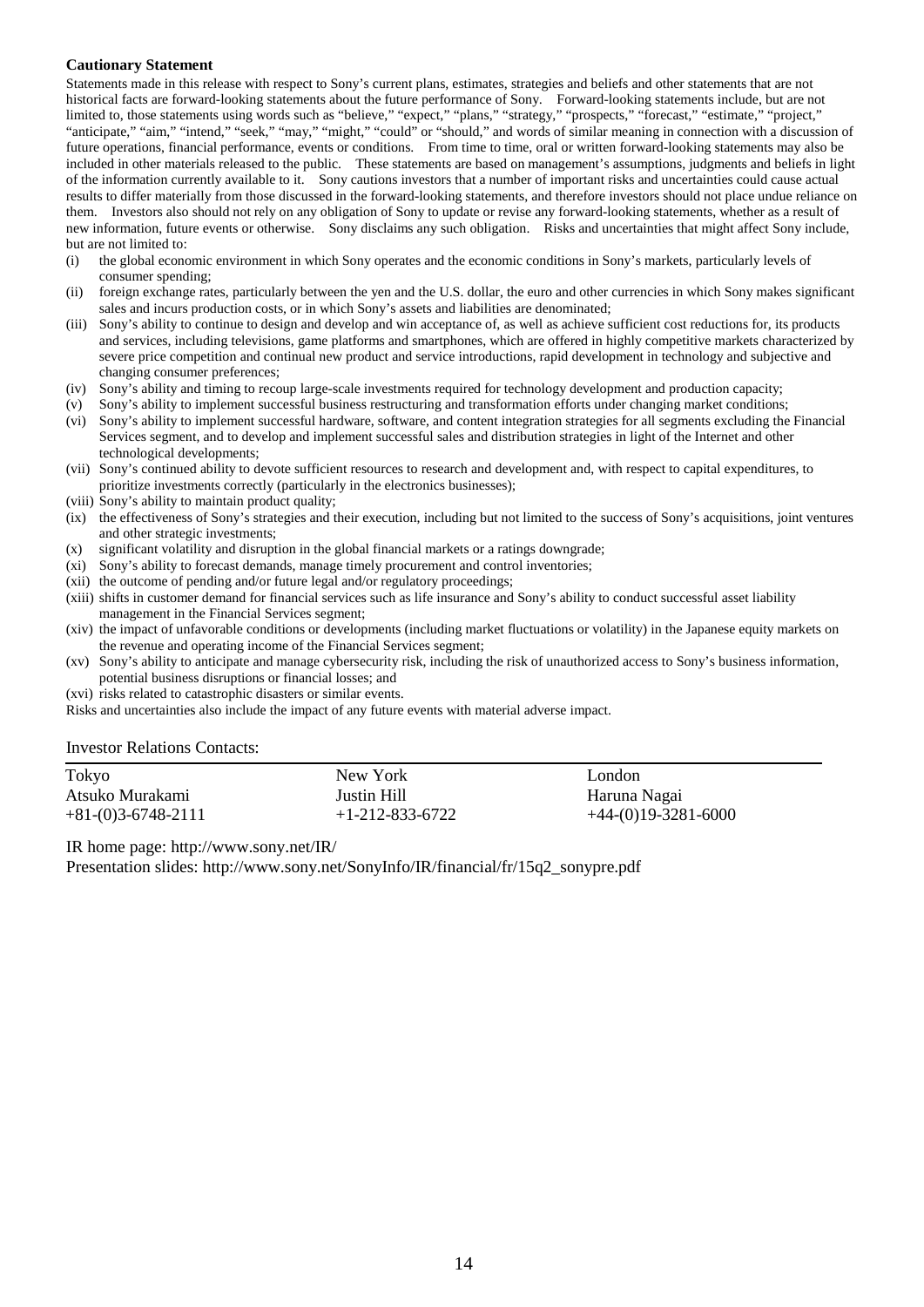#### (Unaudited) **Consolidated Financial Statements Consolidated Balance Sheets**

|                                                       |   |            |   | (Millions of yen, millions of U.S. dollars) |   |                |                 |              |
|-------------------------------------------------------|---|------------|---|---------------------------------------------|---|----------------|-----------------|--------------|
|                                                       |   | March 31   |   | September 30                                |   | Change from    |                 | September 30 |
| <b>ASSETS</b>                                         |   | 2015       |   | 2015                                        |   | March 31, 2015 |                 | 2015         |
| Current assets:                                       |   |            |   |                                             |   |                |                 |              |
| Cash and cash equivalents                             | ¥ | 949,413    | ¥ | 1,010,120                                   | ¥ | $+60,707$      | \$              | 8,418        |
| Marketable securities                                 |   | 936,731    |   | 889,623                                     |   | $-47,108$      |                 | 7,414        |
| Notes and accounts receivable, trade                  |   | 986,500    |   | 1,095,632                                   |   | $+109,132$     |                 | 9,130        |
| Allowance for doubtful accounts and sales returns     |   | (86,598)   |   | (86,948)                                    |   | $-350$         |                 | (725)        |
| Inventories                                           |   | 665,432    |   | 948,171                                     |   | $+282,739$     |                 | 7,901        |
| Other receivables                                     |   | 231,947    |   | 321,395                                     |   | $+89,448$      |                 | 2,678        |
| Deferred income taxes                                 |   | 47.788     |   | 50,675                                      |   | $+2,887$       |                 | 422          |
| Prepaid expenses and other current assets             |   | 466,688    |   | 480,526                                     |   | $+13,838$      |                 | 4.005        |
| Total current assets                                  |   | 4,197,901  |   | 4,709,194                                   |   | $+511,293$     |                 | 39,243       |
| Film costs                                            |   | 305,232    |   | 384,676                                     |   | +79,444        |                 | 3,206        |
| Investments and advances:                             |   |            |   |                                             |   |                |                 |              |
| Affiliated companies                                  |   | 171,063    |   | 168,905                                     |   | $-2,158$       |                 | 1,408        |
| Securities investments and other                      |   | 8,360,290  |   | 8,640,342                                   |   | $+280,052$     |                 | 72,002       |
|                                                       |   | 8,531,353  |   | 8,809,247                                   |   | $+277,894$     |                 | 73,410       |
| Property, plant and equipment:                        |   |            |   |                                             |   |                |                 |              |
| Land                                                  |   | 123,629    |   | 123,027                                     |   | $-602$         |                 | 1,025        |
| <b>Buildings</b>                                      |   | 679,125    |   | 681,927                                     |   | $+2,802$       |                 | 5,683        |
| Machinery and equipment                               |   | 1,764,241  |   | 1,820,603                                   |   | $+56,362$      |                 | 15,172       |
| Construction in progress                              |   | 35,786     |   | 61,013                                      |   | $+25,227$      |                 | 508          |
|                                                       |   | 2,602,781  |   | 2,686,570                                   |   | $+83,789$      |                 | 22,388       |
| Less-Accumulated depreciation                         |   | 1,863,496  |   | 1,870,998                                   |   | $+7,502$       |                 | 15,592       |
|                                                       |   | 739,285    |   | 815,572                                     |   | $+76,287$      |                 | 6,796        |
| Other assets:                                         |   |            |   |                                             |   |                |                 |              |
| Intangibles, net                                      |   | 642,361    |   | 635,791                                     |   | $-6,570$       |                 | 5,298        |
| Goodwill                                              |   | 561,255    |   | 610,738                                     |   | $+49,483$      |                 | 5,089        |
| Deferred insurance acquisition costs                  |   | 520,571    |   |                                             |   | $+9,660$       |                 |              |
|                                                       |   |            |   | 530,231                                     |   |                |                 | 4,419        |
| Deferred income taxes                                 |   | 89,637     |   | 81,847                                      |   | $-7,790$       |                 | 682          |
| Other                                                 |   | 246,736    |   | 253,882                                     |   | $+7,146$       |                 | 2,117        |
|                                                       |   | 2,060,560  |   | 2,112,489                                   |   | $+51,929$      |                 | 17,605       |
| Total assets                                          | ¥ | 15,834,331 | ¥ | 16,831,178                                  | ¥ | $+996,847$     | \$              | 140,260      |
| <b>LIABILITIES AND EQUITY</b>                         |   |            |   |                                             |   |                |                 |              |
| Current liabilities:                                  |   |            |   |                                             |   |                |                 |              |
| Short-term borrowings                                 | ¥ | 62,008     | ¥ | 273,133                                     | ¥ | $+211,125$     | \$              | 2,276        |
| Current portion of long-term debt                     |   | 159,517    |   | 149,454                                     |   | $-10,063$      |                 | 1,245        |
| Notes and accounts payable, trade                     |   | 622,215    |   | 881,130                                     |   | $+258,915$     |                 | 7,343        |
| Accounts payable, other and accrued expenses          |   | 1,374,099  |   | 1,374,279                                   |   | $+180$         |                 | 11,452       |
| Accrued income and other taxes                        |   | 98,414     |   | 105,653                                     |   | $+7,239$       |                 | 880          |
| Deposits from customers in the banking business       |   | 1,872,965  |   | 1,790,920                                   |   | $-82,045$      |                 | 14,924       |
| Other                                                 |   | 556,372    |   | 543,601                                     |   | $-12,771$      |                 | 4,531        |
| Total current liabilities                             |   | 4,745,590  |   | 5,118,170                                   |   | $+372,580$     |                 | 42,651       |
|                                                       |   |            |   |                                             |   |                |                 |              |
| Long-term debt                                        |   | 712,087    |   | 766,675                                     |   | $+54,588$      |                 | 6,389        |
| Accrued pension and severance costs                   |   | 298,753    |   | 297,205                                     |   | $-1,548$       |                 | 2,477        |
| Deferred income taxes                                 |   | 445,876    |   | 425,809                                     |   | $-20,067$      |                 | 3,548        |
| Future insurance policy benefits and other            |   | 4,122,372  |   | 4,316,443                                   |   | $+194,071$     |                 | 35,970       |
| Policyholders' account in the life insurance business |   | 2,259,514  |   | 2,308,890                                   |   | $+49,376$      |                 | 19,241       |
| Other                                                 |   | 316,422    |   | 324,509                                     |   | $+8,087$       |                 | 2,705        |
| <b>Total liabilities</b>                              |   | 12,900,614 |   | 13,557,701                                  |   | $+657,087$     |                 | 112,981      |
| Redeemable noncontrolling interest                    |   | 5,248      |   | 7,475                                       |   | $+2,227$       |                 | 62           |
| Equity:                                               |   |            |   |                                             |   |                |                 |              |
| Sony Corporation's stockholders' equity:              |   |            |   |                                             |   |                |                 |              |
| Common stock                                          |   | 707,038    |   | 858,522                                     |   | $+151,484$     |                 | 7,154        |
|                                                       |   |            |   |                                             |   | $+138,129$     |                 |              |
| Additional paid-in capital                            |   | 1,185,777  |   | 1,323,906                                   |   |                |                 | 11,033       |
| Retained earnings                                     |   | 813,765    |   | 917,146                                     |   | $+103,381$     |                 | 7,643        |
| Accumulated other comprehensive income                |   | (385, 283) |   | (451, 022)                                  |   | $-65,739$      |                 | (3,759)      |
| Treasury stock, at cost                               |   | (4,220)    |   | (4,205)                                     |   | $+15$          |                 | (35)         |
|                                                       |   | 2,317,077  |   | 2,644,347                                   |   | $+327,270$     |                 | 22,036       |
| Noncontrolling interests                              |   | 611,392    |   | 621,655                                     |   | $+10,263$      |                 | 5,181        |
| Total equity                                          |   | 2,928,469  |   | 3,266,002                                   |   | $+337,533$     |                 | 27,217       |
| Total liabilities and equity                          | ¥ | 15,834,331 | ¥ | 16,831,178                                  | ¥ | $+996,847$     | $\overline{\$}$ | 140,260      |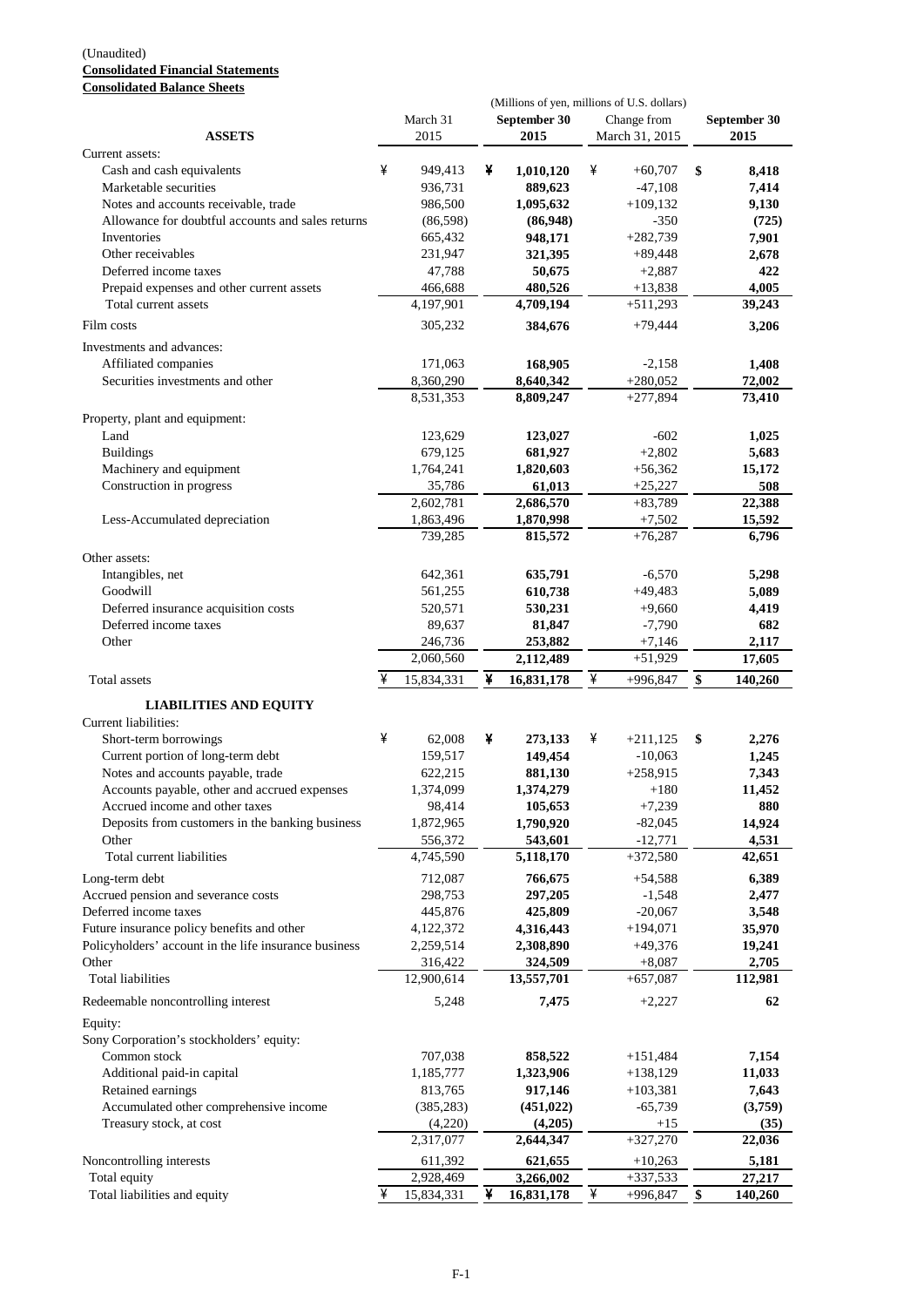### **Consolidated Statements of Income**

|                                                                                         |                                 |                 |   |                 | (Millions of yen, millions of U.S. dollars, except per share amounts) |           |  |  |
|-----------------------------------------------------------------------------------------|---------------------------------|-----------------|---|-----------------|-----------------------------------------------------------------------|-----------|--|--|
|                                                                                         | Three months ended September 30 |                 |   |                 |                                                                       |           |  |  |
|                                                                                         |                                 | 2014            |   | 2015            | Change from 2014                                                      | 2015      |  |  |
| Sales and operating revenue:                                                            |                                 |                 |   |                 |                                                                       |           |  |  |
| Net sales                                                                               | ¥                               | 1,606,159       | ¥ | 1,663,614       | \$                                                                    | 13,864    |  |  |
| Financial services revenue                                                              |                                 | 268,192         |   | 209,035         |                                                                       | 1,742     |  |  |
| Other operating revenue                                                                 |                                 | 27,160          |   | 20,091          |                                                                       | 167       |  |  |
|                                                                                         |                                 | 1,901,511       |   | 1,892,740       | $-0.5%$                                                               | 15,773    |  |  |
| <b>Costs and expenses:</b>                                                              |                                 |                 |   |                 |                                                                       |           |  |  |
| Cost of sales                                                                           |                                 | 1,168,883       |   | 1,228,226       |                                                                       | 10,236    |  |  |
| Selling, general and administrative                                                     |                                 | 419,203         |   | 418,308         |                                                                       | 3,486     |  |  |
| Financial services expenses                                                             |                                 | 220,831         |   | 167,076         |                                                                       | 1,392     |  |  |
| Other operating (income) expense, net                                                   |                                 | 178,811         |   | (7, 945)        |                                                                       | (66)      |  |  |
|                                                                                         |                                 | 1,987,728       |   | 1,805,665       | $-9.2$                                                                | 15,048    |  |  |
|                                                                                         |                                 |                 |   |                 |                                                                       |           |  |  |
| Equity in net income of affiliated companies                                            |                                 | 629             |   | 943             | $+49.9$                                                               | 8         |  |  |
| <b>Operating income (loss)</b>                                                          |                                 | (85,588)        |   | 88,018          |                                                                       | 733       |  |  |
| Other income:                                                                           |                                 |                 |   |                 |                                                                       |           |  |  |
| Interest and dividends                                                                  |                                 | 2,337           |   | 3,664           |                                                                       | 31        |  |  |
| Gain on sale of securities investments, net                                             |                                 | 2,386           |   | 795             |                                                                       | 7         |  |  |
| Other                                                                                   |                                 | 1,465           |   | 539             |                                                                       | 4         |  |  |
|                                                                                         |                                 | 6,188           |   | 4,998           | $-19.2$                                                               | 42        |  |  |
|                                                                                         |                                 |                 |   |                 |                                                                       |           |  |  |
| Other expenses:                                                                         |                                 |                 |   |                 |                                                                       |           |  |  |
| Interest                                                                                |                                 | 6,047           |   | 6,581           |                                                                       | 55        |  |  |
| Foreign exchange loss, net<br>Other                                                     |                                 | 2,592           |   | 12,602          |                                                                       | 105       |  |  |
|                                                                                         |                                 | 1,916<br>10,555 |   | 1,639<br>20,822 | $+97.3$                                                               | 13<br>173 |  |  |
|                                                                                         |                                 |                 |   |                 |                                                                       |           |  |  |
| Income (loss) before income taxes                                                       |                                 | (89, 955)       |   | 72,194          |                                                                       | 602       |  |  |
| Income taxes                                                                            |                                 | 30,078          |   | 23,866          |                                                                       | 199       |  |  |
| Net income (loss)                                                                       |                                 | (120, 033)      |   | 48,328          |                                                                       | 403       |  |  |
| Less - Net income attributable to noncontrolling interests                              |                                 | 15,936          |   | 14,775          |                                                                       | 123       |  |  |
| Net income (loss) attributable to Sony Corporation's                                    |                                 |                 |   |                 |                                                                       |           |  |  |
| stockholders                                                                            | ¥                               | (135,969)       | ¥ | 33,553          | $-$ %<br>- \$                                                         | 280       |  |  |
| Per share data:<br>Net income (loss) attributable to Sony Corporation's<br>stockholders |                                 |                 |   |                 |                                                                       |           |  |  |
| — Basic                                                                                 | ¥                               | (124.32)        | ¥ | 26.64           | - \$<br>$\%$                                                          | 0.22      |  |  |
| — Diluted                                                                               |                                 | (124.32)        |   | 26.10           |                                                                       | 0.22      |  |  |

# **Consolidated Statements of Comprehensive Income**

|                                                                         |   | (Millions of yen, millions of U.S. dollars)<br>Three months ended September 30 |   |           |                  |       |
|-------------------------------------------------------------------------|---|--------------------------------------------------------------------------------|---|-----------|------------------|-------|
|                                                                         |   | 2014                                                                           |   | 2015      | Change from 2014 | 2015  |
| Net income (loss)                                                       | ¥ | (120, 033)                                                                     | ¥ | 48,328    | $%$ \$           | 403   |
| Other comprehensive income, net of tax –                                |   |                                                                                |   |           |                  |       |
| Unrealized gains (losses) on securities                                 |   | 13,191                                                                         |   | (10, 800) |                  | (90)  |
| Unrealized losses on derivative instruments                             |   |                                                                                |   | (1,105)   |                  | (9)   |
| Pension liability adjustment                                            |   | 414                                                                            |   | 705       |                  | 6     |
| Foreign currency translation adjustments                                |   | 51,557                                                                         |   | (39,508)  |                  | (330) |
| Total comprehensive loss                                                |   | (54, 871)                                                                      |   | (2,380)   |                  | (20)  |
| Less - Comprehensive income attributable<br>to noncontrolling interests |   | 19,655                                                                         |   | 12,910    |                  | 107   |
| Comprehensive loss attributable<br>to Sony Corporation's stockholders   |   | (74, 526)                                                                      |   | (15,290)  | %                | (127) |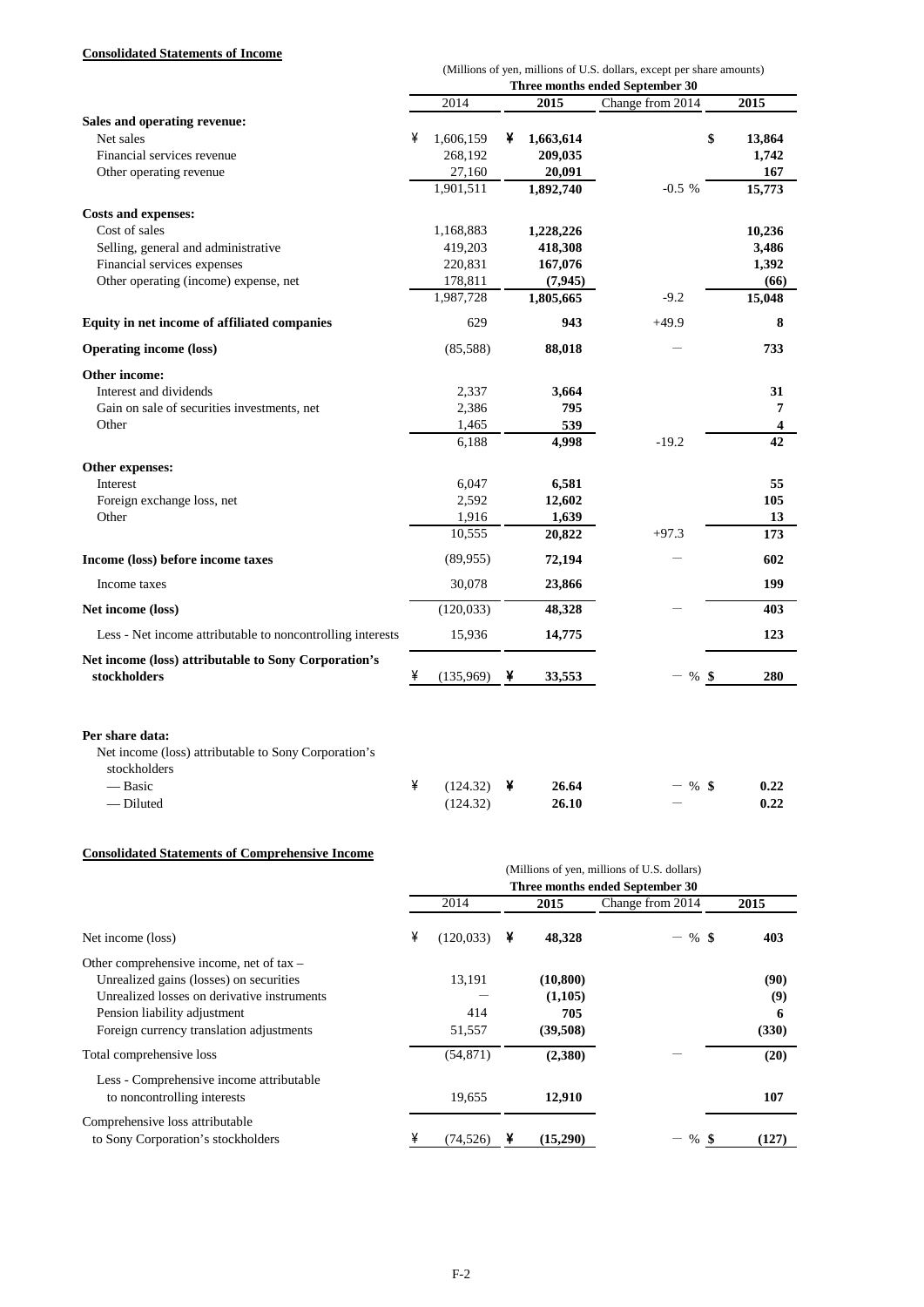### **Consolidated Statements of Income**

|                                                                                         |                               |                 |   |                 | (Millions of yen, millions of U.S. dollars, except per share amounts) |           |  |  |
|-----------------------------------------------------------------------------------------|-------------------------------|-----------------|---|-----------------|-----------------------------------------------------------------------|-----------|--|--|
|                                                                                         | Six months ended September 30 |                 |   |                 |                                                                       |           |  |  |
|                                                                                         |                               | 2014            |   | 2015            | Change from 2014                                                      | 2015      |  |  |
| Sales and operating revenue:                                                            |                               |                 |   |                 |                                                                       |           |  |  |
| Net sales                                                                               | ¥                             | 3,145,965       | ¥ | 3,166,925       | \$                                                                    | 26,391    |  |  |
| Financial services revenue                                                              |                               | 513,942         |   | 486,724         |                                                                       | 4,056     |  |  |
| Other operating revenue                                                                 |                               | 51,512          |   | 47,150          |                                                                       | 393       |  |  |
|                                                                                         |                               | 3,711,419       |   | 3,700,799       | $-0.3 %$                                                              | 30,840    |  |  |
| <b>Costs and expenses:</b>                                                              |                               |                 |   |                 |                                                                       |           |  |  |
| Cost of sales                                                                           |                               | 2,319,722       |   | 2,362,495       |                                                                       | 19,687    |  |  |
| Selling, general and administrative                                                     |                               | 829,650         |   | 797,030         |                                                                       | 6,642     |  |  |
| Financial services expenses                                                             |                               | 422,509         |   | 399,114         |                                                                       | 3,326     |  |  |
| Other operating (income) expense, net                                                   |                               | 159,142         |   | (41,399)        |                                                                       | (345)     |  |  |
|                                                                                         |                               | 3,731,023       |   | 3,517,240       | $-5.7$                                                                | 29,310    |  |  |
| Equity in net income of affiliated companies                                            |                               | 3,830           |   | 1,366           | $-64.3$                                                               | 11        |  |  |
| <b>Operating income (loss)</b>                                                          |                               | (15,774)        |   | 184,925         |                                                                       | 1,541     |  |  |
| Other income:                                                                           |                               |                 |   |                 |                                                                       |           |  |  |
| Interest and dividends                                                                  |                               | 5,752           |   | 6,316           |                                                                       | 53        |  |  |
| Gain on sale of securities investments, net                                             |                               | 7,586           |   | 51,577          |                                                                       | 430       |  |  |
| Other                                                                                   |                               | 2,082           |   | 1,186           |                                                                       | 10        |  |  |
|                                                                                         |                               | 15,420          |   | 59,079          | $+283.1$                                                              | 493       |  |  |
|                                                                                         |                               |                 |   |                 |                                                                       |           |  |  |
| Other expenses:<br>Interest                                                             |                               |                 |   |                 |                                                                       |           |  |  |
|                                                                                         |                               | 12,459<br>4,568 |   | 10,975          |                                                                       | 91<br>153 |  |  |
| Foreign exchange loss, net<br>Other                                                     |                               | 4,197           |   | 18,348<br>3,777 |                                                                       | 32        |  |  |
|                                                                                         |                               | 21,224          |   | 33,100          | $+56.0$                                                               | 276       |  |  |
|                                                                                         |                               |                 |   |                 |                                                                       |           |  |  |
| Income (loss) before income taxes                                                       |                               | (21, 578)       |   | 210,904         |                                                                       | 1,758     |  |  |
| Income taxes                                                                            |                               | 56,124          |   | 63,678          |                                                                       | 531       |  |  |
| Net income (loss)                                                                       |                               | (77,702)        |   | 147,226         |                                                                       | 1,227     |  |  |
| Less - Net income attributable to noncontrolling interests                              |                               | 31,459          |   | 31,232          |                                                                       | 260       |  |  |
| Net income (loss) attributable to Sony Corporation's<br>stockholders                    |                               |                 |   |                 |                                                                       |           |  |  |
|                                                                                         | ¥                             | (109, 161)      | ¥ | 115,994         | $-$ % \$                                                              | 967       |  |  |
| Per share data:<br>Net income (loss) attributable to Sony Corporation's<br>stockholders | ¥                             |                 |   |                 |                                                                       |           |  |  |
| — Basic                                                                                 |                               | (102.14)        | ¥ | 95.53           | %\$                                                                   | 0.80      |  |  |
| — Diluted                                                                               |                               | (102.14)        |   | 94.41           |                                                                       | 0.79      |  |  |

# **Consolidated Statements of Comprehensive Income**

|                                                                                                                                                                                                                  | (Millions of yen, millions of U.S. dollars)<br>Six months ended September 30 |                         |   |                                         |                  |                            |
|------------------------------------------------------------------------------------------------------------------------------------------------------------------------------------------------------------------|------------------------------------------------------------------------------|-------------------------|---|-----------------------------------------|------------------|----------------------------|
|                                                                                                                                                                                                                  |                                                                              | 2014                    |   | 2015                                    | Change from 2014 | 2015                       |
| Net income (loss)                                                                                                                                                                                                | ¥                                                                            | (77,702)                | ¥ | 147,226                                 | $%$ \$           | 1,227                      |
| Other comprehensive income, net of $tax -$<br>Unrealized gains (losses) on securities<br>Unrealized losses on derivative instruments<br>Pension liability adjustment<br>Foreign currency translation adjustments |                                                                              | 15,066<br>750<br>30,717 |   | (57, 866)<br>(1,741)<br>907<br>(11,901) |                  | (483)<br>(15)<br>8<br>(99) |
| Total comprehensive income (loss)                                                                                                                                                                                |                                                                              | (31, 169)               |   | 76,625                                  |                  | 638                        |
| Less - Comprehensive income attributable<br>to noncontrolling interests                                                                                                                                          |                                                                              | 38,382                  |   | 26,370                                  |                  | 220                        |
| Comprehensive income (loss) attributable<br>to Sony Corporation's stockholders                                                                                                                                   |                                                                              | (69, 551)               |   | 50,255                                  | %                | 418                        |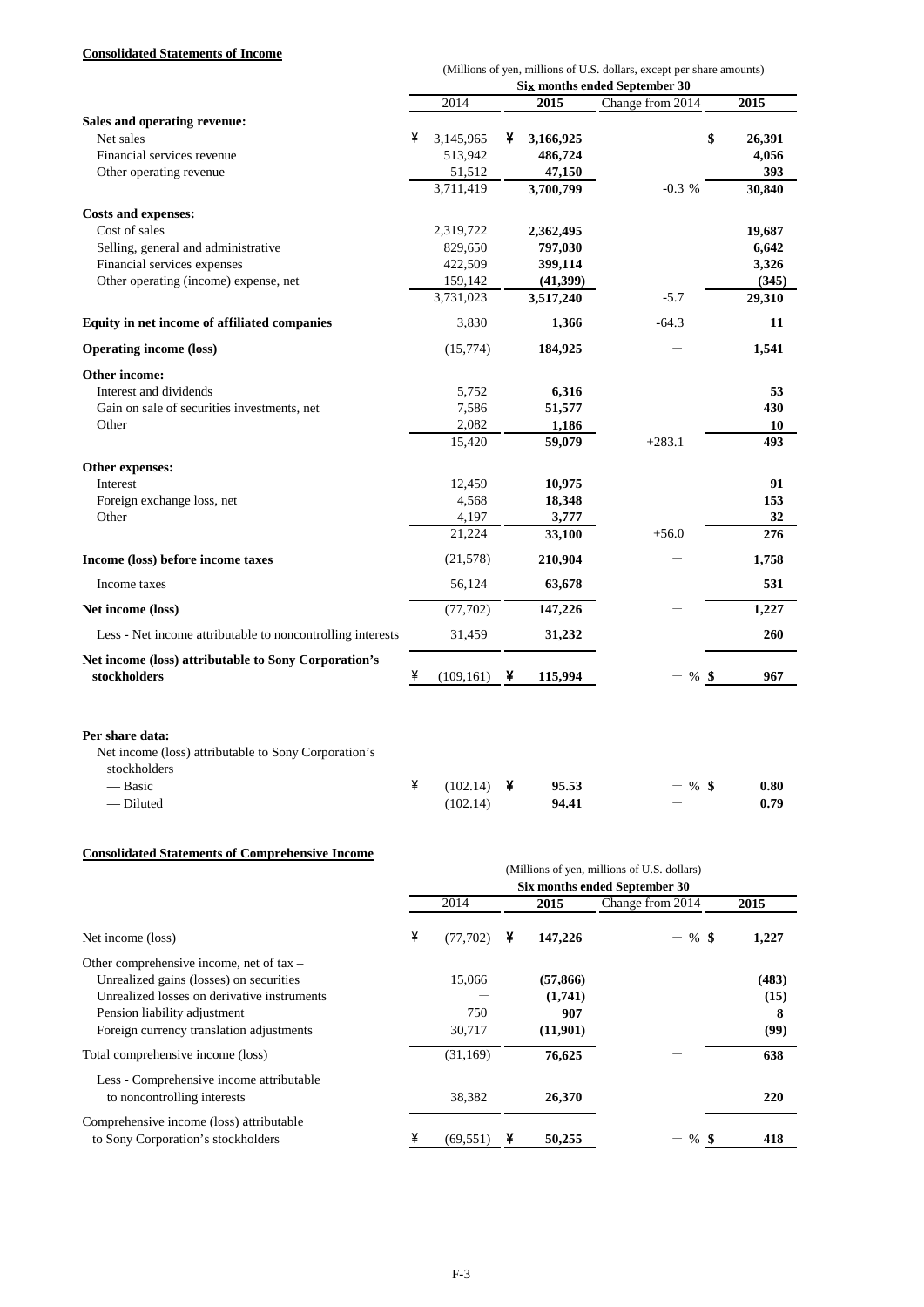### **Supplemental equity and comprehensive income information**

|                                                                   |   |                                            |   | (Millions of yen, millions of U.S. dollars) |   |              |
|-------------------------------------------------------------------|---|--------------------------------------------|---|---------------------------------------------|---|--------------|
|                                                                   |   | Sony Corporation's<br>stockholders' equity |   | Noncontrolling<br>interests                 |   | Total equity |
| Balance at March 31, 2014                                         | ¥ | 2,258,137                                  | ¥ | 525,004                                     | ¥ | 2,783,141    |
| Exercise of stock acquisition rights                              |   | 91                                         |   |                                             |   | 91           |
| Conversion of zero coupon convertible bonds                       |   | 100,400                                    |   |                                             |   | 100,400      |
| Stock based compensation                                          |   | 529                                        |   |                                             |   | 529          |
| Comprehensive income:                                             |   |                                            |   |                                             |   |              |
| Net income (loss)                                                 |   | (109, 161)                                 |   | 31,459                                      |   | (77, 702)    |
| Other comprehensive income, net of tax -                          |   |                                            |   |                                             |   |              |
| Unrealized gains on securities                                    |   | 10,427                                     |   | 4,639                                       |   | 15,066       |
| Pension liability adjustment                                      |   | 788                                        |   | (38)                                        |   | 750          |
| Foreign currency translation adjustments                          |   | 28,395                                     |   | 2,322                                       |   | 30,717       |
| Total comprehensive income (loss)                                 |   | (69, 551)                                  |   | 38,382                                      |   | (31, 169)    |
| Dividends declared                                                |   |                                            |   | (12,270)                                    |   | (12,270)     |
| Transactions with noncontrolling interests shareholders and other |   | (2,837)                                    |   | 1,296                                       |   | (1, 541)     |
| Balance at September 30, 2014                                     | ¥ | 2,286,769                                  | ¥ | 552,412                                     | ¥ | 2,839,181    |
| Balance at March 31, 2015                                         | ¥ | 2,317,077                                  | ¥ | 611,392                                     | ¥ | 2,928,469    |
| Issuance of new shares                                            |   | 301,708                                    |   |                                             |   | 301,708      |
| Exercise of stock acquisition rights                              |   | 1,260                                      |   |                                             |   | 1,260        |
| Stock based compensation                                          |   | 586                                        |   |                                             |   | 586          |
| Comprehensive income:                                             |   |                                            |   |                                             |   |              |
| Net income                                                        |   | 115,994                                    |   | 31,232                                      |   | 147,226      |
| Other comprehensive income, net of tax -                          |   |                                            |   |                                             |   |              |
| Unrealized losses on securities                                   |   | (52, 865)                                  |   | (5,001)                                     |   | (57, 866)    |
| Unrealized losses on derivative instruments                       |   | (1,741)                                    |   |                                             |   | (1,741)      |
| Pension liability adjustment                                      |   | 904                                        |   | 3                                           |   | 907          |
| Foreign currency translation adjustments                          |   | (12, 037)                                  |   | 136                                         |   | (11,901)     |
| Total comprehensive income                                        |   | 50,255                                     |   | 26,370                                      |   | 76,625       |
| Dividends declared                                                |   | (12,612)                                   |   | (18, 655)                                   |   | (31,267)     |
| Transactions with noncontrolling interests shareholders and other |   | (13, 927)                                  |   | 2,548                                       |   | (11, 379)    |
| Balance at September 30, 2015                                     | ¥ | 2.644.347                                  | ¥ | 621,655                                     | ¥ | 3,266,002    |

On July 21, 2015, Sony issued 87,200,000 new shares of common stock by way of a Japanese public offering and an international offering. In addition, on August 18, 2015, Sony issued 4,800,000 new shares of common stock by way of third-party allotment in connection with secondary offering of shares to cover over-allotments.

|                                                                   | Sony Corporation's<br>stockholders' equity | Noncontrolling<br>interests | Total equity |
|-------------------------------------------------------------------|--------------------------------------------|-----------------------------|--------------|
| Balance at March 31, 2015                                         | \$<br>19,310                               | \$<br>5,095                 | \$<br>24,405 |
| Issuance of new shares                                            | 2,514                                      |                             | 2,514        |
| Exercise of stock acquisition rights                              | 11                                         |                             | 11           |
| Stock based compensation                                          | 5                                          |                             | 5            |
| Comprehensive income:                                             |                                            |                             |              |
| Net income                                                        | 967                                        | <b>260</b>                  | 1,227        |
| Other comprehensive income, net of $tax -$                        |                                            |                             |              |
| Unrealized losses on securities                                   | (442)                                      | (41)                        | (483)        |
| Unrealized losses on derivative instruments                       | (15)                                       |                             | (15)         |
| Pension liability adjustment                                      | 8                                          |                             | 8            |
| Foreign currency translation adjustments                          | (100)                                      |                             | (99)         |
| Total comprehensive income                                        | 418                                        | 220                         | 638          |
| Dividends declared                                                | (106)                                      | (155)                       | (261)        |
| Transactions with noncontrolling interests shareholders and other | (116)                                      | 21                          | (95)         |
| Balance at September 30, 2015                                     | 22,036                                     | 5,181                       | 27,217       |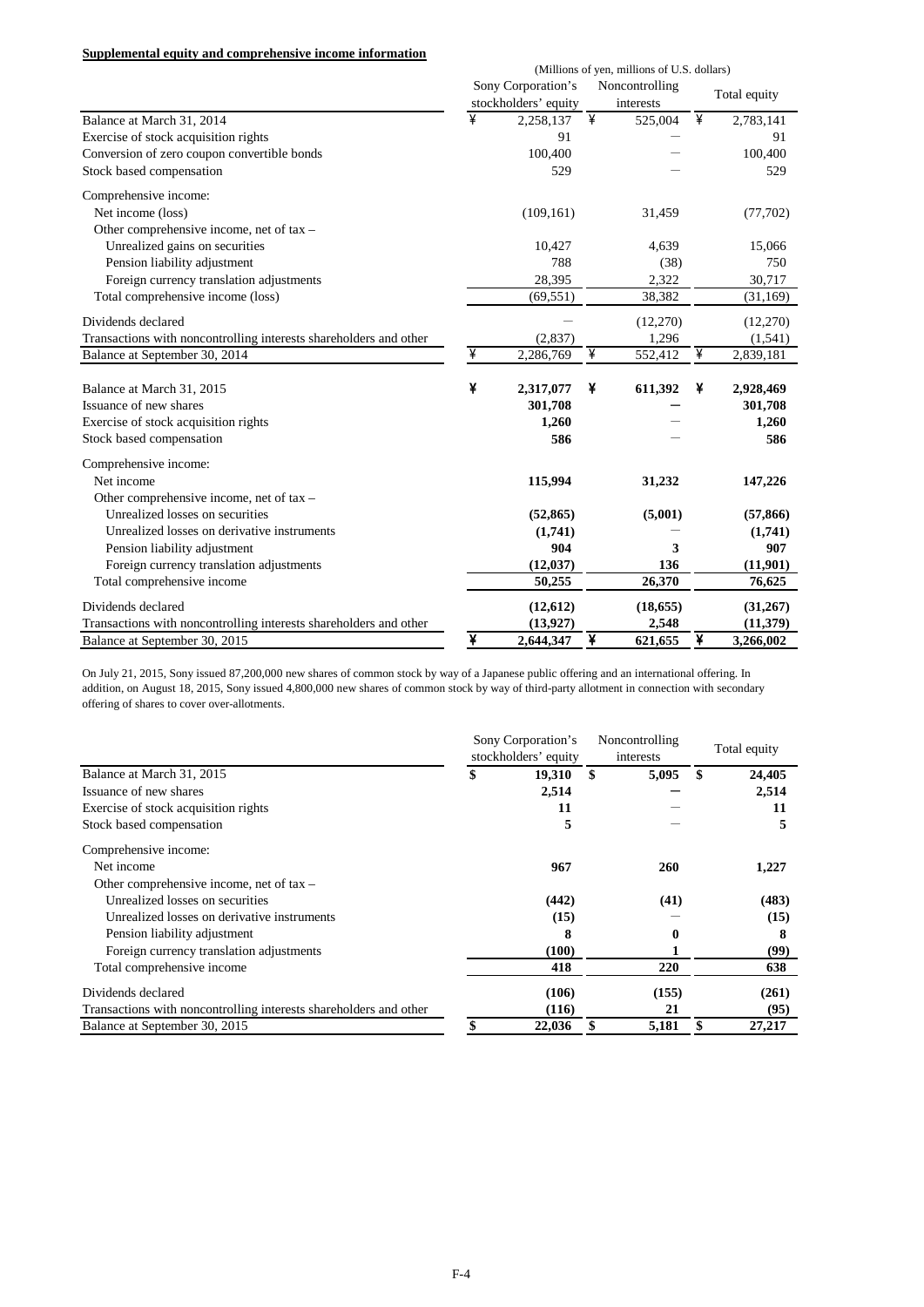# **Consolidated Statements of Cash Flows**

|                                                                           | (Millions of yen, millions of U.S. dollars)<br>Six months ended September 30 |            |   |            |    |         |  |  |
|---------------------------------------------------------------------------|------------------------------------------------------------------------------|------------|---|------------|----|---------|--|--|
|                                                                           |                                                                              | 2014       |   |            |    |         |  |  |
| Cash flows from operating activities:                                     |                                                                              |            |   | 2015       |    | 2015    |  |  |
| Net income (loss)                                                         | ¥                                                                            | (77,702)   | ¥ | 147,226    | \$ | 1,227   |  |  |
| Adjustments to reconcile net income (loss) to net cash                    |                                                                              |            |   |            |    |         |  |  |
| provided by operating activities:                                         |                                                                              |            |   |            |    |         |  |  |
| Depreciation and amortization, including amortization of deferred         |                                                                              |            |   |            |    |         |  |  |
| insurance acquisition costs                                               |                                                                              | 166,747    |   | 184,055    |    | 1,534   |  |  |
| Amortization of film costs                                                |                                                                              | 127,868    |   | 118,669    |    | 989     |  |  |
| Accrual for pension and severance costs, less payments                    |                                                                              | (5,754)    |   | (4,794)    |    | (40)    |  |  |
| Other operating (income) expense, net                                     |                                                                              | 159,142    |   | (41,399)   |    | (345)   |  |  |
| Gain on sale or devaluation of securities investments, net                |                                                                              | (7,582)    |   | (51, 572)  |    | (430)   |  |  |
| (Gain) loss on revaluation of marketable securities held in the financial |                                                                              |            |   |            |    |         |  |  |
| services business for trading purposes, net                               |                                                                              | (37, 019)  |   | 46,866     |    | 391     |  |  |
| (Gain) loss on revaluation or impairment of securities investments held   |                                                                              |            |   |            |    |         |  |  |
| in the financial services business, net                                   |                                                                              | (1,251)    |   | 2,666      |    | 22      |  |  |
| Deferred income taxes                                                     |                                                                              | (1,783)    |   | 10,421     |    | 87      |  |  |
| Equity in net income of affiliated companies, net of dividends            |                                                                              | 681        |   | 307        |    | 3       |  |  |
| Changes in assets and liabilities:                                        |                                                                              |            |   |            |    |         |  |  |
| Increase in notes and accounts receivable, trade                          |                                                                              | (102, 544) |   | (105, 253) |    | (877)   |  |  |
| Increase in inventories                                                   |                                                                              | (190, 425) |   | (298,961)  |    | (2,491) |  |  |
| Increase in film costs                                                    |                                                                              | (129,316)  |   | (200, 044) |    | (1,667) |  |  |
| Increase in notes and accounts payable, trade                             |                                                                              | 163,389    |   | 262,949    |    | 2,191   |  |  |
| Increase in accrued income and other taxes                                |                                                                              | 19,036     |   | 4,657      |    | 39      |  |  |
| Increase in future insurance policy benefits and other                    |                                                                              | 223,669    |   | 176,455    |    | 1,470   |  |  |
| Increase in deferred insurance acquisition costs                          |                                                                              | (38, 560)  |   | (45,273)   |    | (377)   |  |  |
| Increase in marketable securities held in the financial services          |                                                                              |            |   |            |    |         |  |  |
| business for trading purposes                                             |                                                                              | (30,631)   |   | (46, 947)  |    | (391)   |  |  |
| Increase in other current assets                                          |                                                                              | (100, 128) |   | (79, 972)  |    | (666)   |  |  |
| Increase (decrease) in other current liabilities                          |                                                                              | 1,836      |   | (77, 940)  |    | (650)   |  |  |
| Other                                                                     |                                                                              | (35,598)   |   | 23,425     |    | 194     |  |  |
| Net cash provided by operating activities                                 |                                                                              | 104,075    |   | 25,541     |    | 213     |  |  |
| Cash flows from investing activities:                                     |                                                                              |            |   |            |    |         |  |  |
| Payments for purchases of fixed assets                                    |                                                                              | (95, 778)  |   | (161, 954) |    | (1,350) |  |  |
| Proceeds from sales of fixed assets                                       |                                                                              | 30,407     |   | 10,049     |    | 84      |  |  |
| Payments for investments and advances by financial services business      |                                                                              | (459, 625) |   | (706, 663) |    | (5,889) |  |  |
| Payments for investments and advances                                     |                                                                              |            |   |            |    |         |  |  |
| (other than financial services business)                                  |                                                                              | (9, 408)   |   | (7,252)    |    | (60)    |  |  |
| Proceeds from sales or return of investments and collections of advances  |                                                                              |            |   |            |    |         |  |  |
| by financial services business                                            |                                                                              | 232,550    |   | 347,989    |    | 2,900   |  |  |
| Proceeds from sales or return of investments and collections of advances  |                                                                              |            |   |            |    |         |  |  |
| (other than financial services business)                                  |                                                                              | 32,916     |   | 78,104     |    | 651     |  |  |
| Proceeds from sales of businesses                                         |                                                                              |            |   | 17,790     |    | 148     |  |  |
| Other                                                                     |                                                                              | (13, 921)  |   | (35, 135)  |    | (293)   |  |  |
| Net cash used in investing activities                                     |                                                                              | (282, 859) |   | (457,072)  |    | (3,809) |  |  |
|                                                                           |                                                                              |            |   |            |    |         |  |  |
| Cash flows from financing activities:                                     |                                                                              |            |   |            |    |         |  |  |
| Proceeds from issuance of long-term debt                                  |                                                                              | 12,471     |   | 19,627     |    | 164     |  |  |
| Payments of long-term debt                                                |                                                                              | (231, 652) |   | (104, 768) |    | (873)   |  |  |
| Increase (decrease) in short-term borrowings, net                         |                                                                              | (926)      |   | 213,787    |    | 1,782   |  |  |
| Decrease in deposits from customers in the financial services             |                                                                              |            |   |            |    |         |  |  |
| business, net                                                             |                                                                              | (22,750)   |   | (14, 561)  |    | (121)   |  |  |
| Proceeds from issuance of convertible bonds                               |                                                                              |            |   | 120,000    |    | 1,000   |  |  |
| Proceeds from issuance of new shares                                      |                                                                              |            |   | 301,708    |    | 2,514   |  |  |
| Dividends paid                                                            |                                                                              | (13,060)   |   | (105)      |    | (1)     |  |  |
| Other                                                                     |                                                                              | (17,100)   |   | (34, 381)  |    | (287)   |  |  |
| Net cash provided by (used in) financing activities                       |                                                                              | (273, 017) |   | 501,307    |    | 4,178   |  |  |
| Effect of exchange rate changes on cash and cash equivalents              |                                                                              | 15,844     |   | (9,069)    |    | (76)    |  |  |
| Net increase (decrease) in cash and cash equivalents                      |                                                                              | (435, 957) |   | 60,707     |    | 506     |  |  |
| Cash and cash equivalents at beginning of the fiscal year                 |                                                                              | 1,046,466  |   | 949,413    |    | 7,912   |  |  |
|                                                                           |                                                                              |            |   |            |    |         |  |  |
| Cash and cash equivalents at end of the period                            | ¥                                                                            | 610,509    | ¥ | 1,010,120  | \$ | 8,418   |  |  |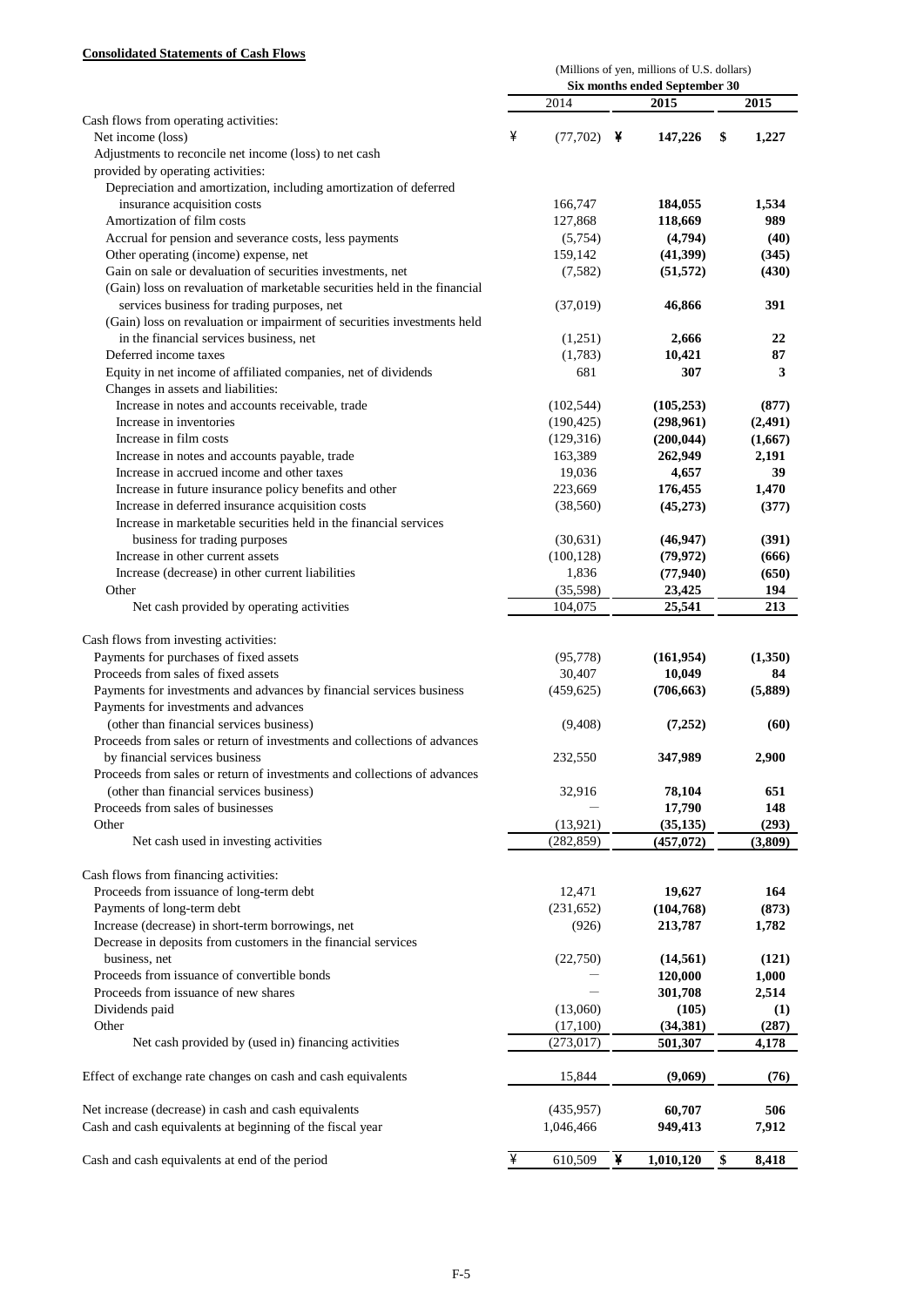### **Business Segment Information**

| Three months ended September 30<br>2014<br>2015<br>Change<br><b>Sales and operating revenue</b><br><b>Mobile Communications</b><br>¥<br>Customers<br>¥<br>329,212<br>278,279<br>$-15.5%$<br>\$<br>254<br>946<br>Intersegment<br>279,225<br>Total<br>329,466<br>$-15.2$<br>Game & Network Services<br>285,754<br>$+19.4$<br>Customers<br>341,082 | 2015<br>2,319<br>8<br>2,327<br>2,842<br>164<br>3,006<br>1,526 |
|-------------------------------------------------------------------------------------------------------------------------------------------------------------------------------------------------------------------------------------------------------------------------------------------------------------------------------------------------|---------------------------------------------------------------|
|                                                                                                                                                                                                                                                                                                                                                 |                                                               |
|                                                                                                                                                                                                                                                                                                                                                 |                                                               |
|                                                                                                                                                                                                                                                                                                                                                 |                                                               |
|                                                                                                                                                                                                                                                                                                                                                 |                                                               |
|                                                                                                                                                                                                                                                                                                                                                 |                                                               |
|                                                                                                                                                                                                                                                                                                                                                 |                                                               |
|                                                                                                                                                                                                                                                                                                                                                 |                                                               |
|                                                                                                                                                                                                                                                                                                                                                 |                                                               |
| 23,725<br>19,600<br>Intersegment                                                                                                                                                                                                                                                                                                                |                                                               |
| Total<br>309,479<br>360,682<br>$+16.5$                                                                                                                                                                                                                                                                                                          |                                                               |
| Imaging Products & Solutions                                                                                                                                                                                                                                                                                                                    |                                                               |
| Customers<br>177,152<br>$+3.4$<br>183,156                                                                                                                                                                                                                                                                                                       |                                                               |
| 1,458<br>2,855<br>Intersegment                                                                                                                                                                                                                                                                                                                  | 24                                                            |
| Total<br>178,610<br>186,011<br>$+4.1$                                                                                                                                                                                                                                                                                                           | 1,550                                                         |
| Home Entertainment & Sound                                                                                                                                                                                                                                                                                                                      |                                                               |
| $-0.2$<br>Customers<br>288,864<br>288,201                                                                                                                                                                                                                                                                                                       | 2,402                                                         |
| 795<br>864<br>Intersegment                                                                                                                                                                                                                                                                                                                      | 7                                                             |
| 289,659<br>289,065<br>$-0.2$<br>Total                                                                                                                                                                                                                                                                                                           | 2,409                                                         |
| Devices                                                                                                                                                                                                                                                                                                                                         |                                                               |
| 173,846<br>Customers<br>203,981<br>$+17.3$                                                                                                                                                                                                                                                                                                      | 1,700                                                         |
| 66,569<br>54,122<br>Intersegment                                                                                                                                                                                                                                                                                                                | 451                                                           |
| Total<br>240,415<br>258,103<br>$+7.4$                                                                                                                                                                                                                                                                                                           | 2,151                                                         |
| Pictures                                                                                                                                                                                                                                                                                                                                        |                                                               |
| 181,907<br>Customers<br>183,586<br>$+0.9$                                                                                                                                                                                                                                                                                                       | 1,530                                                         |
| 276<br>156<br>Intersegment                                                                                                                                                                                                                                                                                                                      | 1                                                             |
| 182,183<br>Total<br>183,742<br>$+0.9$                                                                                                                                                                                                                                                                                                           | 1,531                                                         |
| Music                                                                                                                                                                                                                                                                                                                                           |                                                               |
| 116,716<br>Customers<br>135,079<br>$+15.7$                                                                                                                                                                                                                                                                                                      | 1,126                                                         |
| 3,903<br>Intersegment<br>3,592                                                                                                                                                                                                                                                                                                                  | 30                                                            |
| 138,671<br>Total<br>120,619<br>$+15.0$                                                                                                                                                                                                                                                                                                          | 1,156                                                         |
| <b>Financial Services</b>                                                                                                                                                                                                                                                                                                                       |                                                               |
| Customers<br>268,192<br>$-22.1$<br>209,035                                                                                                                                                                                                                                                                                                      | 1,742                                                         |
| 1,384<br>1,697<br>Intersegment                                                                                                                                                                                                                                                                                                                  | 14                                                            |
| Total<br>269,576<br>210,732<br>$-21.8$                                                                                                                                                                                                                                                                                                          | 1,756                                                         |
| All Other                                                                                                                                                                                                                                                                                                                                       |                                                               |
| 64,872<br>Customers<br>63,967<br>$-1.4$                                                                                                                                                                                                                                                                                                         | 533                                                           |
| 21,657<br>23,401<br>Intersegment                                                                                                                                                                                                                                                                                                                | 195                                                           |
| Total<br>86,529<br>$+1.0$<br>87,368                                                                                                                                                                                                                                                                                                             | 728                                                           |
| Corporate and elimination<br>(105, 025)<br>(100, 859)                                                                                                                                                                                                                                                                                           | (841)                                                         |
| ¥<br>¥<br>Consolidated total<br>1,901,511<br>1,892,740<br>$-0.5 %$<br>\$                                                                                                                                                                                                                                                                        |                                                               |

Game & Network Services ("G&NS") intersegment amounts primarily consist of transactions with All Other.

Devices intersegment amounts primarily consist of transactions with the Mobile Communications ("MC") segment, the G&NS segment and the Imaging Products & Solutions ("IP&S") segment.

All Other intersegment amounts primarily consist of transactions with the Pictures segment, the Music segment and the G&NS segment. Corporate and elimination includes certain brand and patent royalty income.

|                                | (Millions of yen, millions of U.S. dollars) |                                 |   |           |                           |      |       |  |  |  |  |
|--------------------------------|---------------------------------------------|---------------------------------|---|-----------|---------------------------|------|-------|--|--|--|--|
|                                |                                             | Three months ended September 30 |   |           |                           |      |       |  |  |  |  |
| <b>Operating income (loss)</b> |                                             | 2014                            |   | 2015      | Change                    |      | 2015  |  |  |  |  |
| Mobile Communications          | ¥                                           | (170, 588)                      | ¥ | (20,601)  | $\%$<br>$\qquad \qquad -$ | - \$ | (172) |  |  |  |  |
| Game & Network Services        |                                             | 21.790                          |   | 23.920    | $+9.8$                    |      | 199   |  |  |  |  |
| Imaging Products & Solutions   |                                             | 20.098                          |   | 25,854    | $+28.6$                   |      | 215   |  |  |  |  |
| Home Entertainment & Sound     |                                             | 9.065                           |   | 15,763    | $+73.9$                   |      | 131   |  |  |  |  |
| Devices                        |                                             | 28,335                          |   | 32,690    | $+15.4$                   |      | 272   |  |  |  |  |
| Pictures                       |                                             | (1,041)                         |   | (22, 466) |                           |      | (187) |  |  |  |  |
| Music                          |                                             | 12,163                          |   | 14,590    | $+20.0$                   |      | 122   |  |  |  |  |
| <b>Financial Services</b>      |                                             | 47.686                          |   | 41,175    | $-13.7$                   |      | 343   |  |  |  |  |
| All Other                      |                                             | (19, 784)                       |   | 456       |                           |      |       |  |  |  |  |
| Total                          |                                             | (52, 276)                       |   | 111,381   |                           |      | 928   |  |  |  |  |
| Corporate and elimination      |                                             | (33,312)                        |   | (23,363)  |                           |      | (195) |  |  |  |  |
| Consolidated total             | ¥                                           | (85,588)                        | ¥ | 88,018    | %                         |      | 733   |  |  |  |  |

The 2014 segment disclosure above has been reclassified to reflect the change in the business segment classification discussed in Note 5. Operating income (loss) is sales and operating revenue less costs and expenses, and includes equity in net income (loss) of affiliated companies. Corporate and elimination includes headquarters restructuring costs, restructuring costs related to the reduction in scale of sales companies following the decision to exit from the PC business, and certain other corporate expenses, including the amortization of certain intellectual property assets such as the cross-licensing of intangible assets acquired from Ericsson at the time of the Sony Mobile Communications acquisition, which are not allocated to segments.

Within the Home Entertainment & Sound ("HE&S") segment, the operating income of Televisions, which primarily consists of LCD televisions, for the three months ended September 30, 2014 and 2015 was 4,922 million yen and 9,705 million yen, respectively. The operating income of Televisions excludes restructuring charges which are included in the overall segment results and are not allocated to product categories.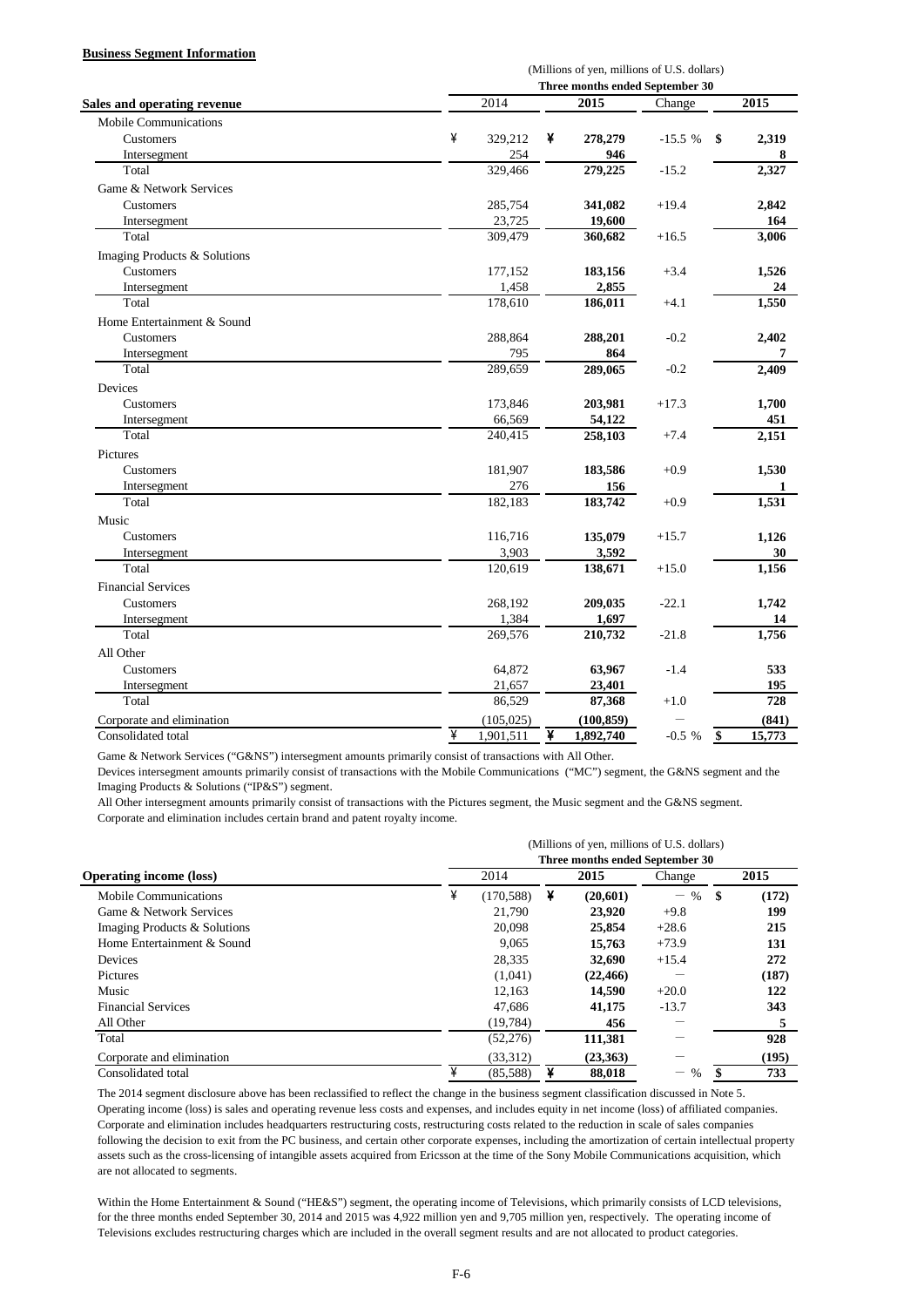#### **Business Segment Information**

|                                    |   | (Millions of yen, millions of U.S. dollars) |   |           |          |    |         |  |  |  |
|------------------------------------|---|---------------------------------------------|---|-----------|----------|----|---------|--|--|--|
|                                    |   | Six months ended September 30               |   |           |          |    |         |  |  |  |
| <b>Sales and operating revenue</b> |   | 2014                                        |   | 2015      | Change   |    | 2015    |  |  |  |
| <b>Mobile Communications</b>       |   |                                             |   |           |          |    |         |  |  |  |
| Customers                          | ¥ | 663,954                                     | ¥ | 557,815   | $-16.0%$ | \$ | 4,648   |  |  |  |
| Intersegment                       |   | 492                                         |   | 1,934     |          |    | 17      |  |  |  |
| Total                              |   | 664,446                                     |   | 559,749   | $-15.8$  |    | 4,665   |  |  |  |
| Game & Network Services            |   |                                             |   |           |          |    |         |  |  |  |
| Customers                          |   | 517,122                                     |   | 606,980   | $+17.4$  |    | 5,058   |  |  |  |
| Intersegment                       |   | 49,887                                      |   | 42,291    |          |    | 353     |  |  |  |
| Total                              |   | 567,009                                     |   | 649,271   | $+14.5$  |    | 5,411   |  |  |  |
| Imaging Products & Solutions       |   |                                             |   |           |          |    |         |  |  |  |
| Customers                          |   | 341,288                                     |   | 351,413   | $+3.0$   |    | 2,928   |  |  |  |
| Intersegment                       |   | 1,922                                       |   | 4,969     |          |    | 42      |  |  |  |
| Total                              |   | 343,210                                     |   | 356,382   | $+3.8$   |    | 2,970   |  |  |  |
| Home Entertainment & Sound         |   |                                             |   |           |          |    |         |  |  |  |
| Customers                          |   | 581,913                                     |   | 540,688   | $-7.1$   |    | 4,506   |  |  |  |
| Intersegment                       |   | 1,489                                       |   | 1,526     |          |    | 12      |  |  |  |
| Total                              |   | 583,402                                     |   | 542,214   | $-7.1$   |    | 4,518   |  |  |  |
| <b>Devices</b>                     |   |                                             |   |           |          |    |         |  |  |  |
| Customers                          |   | 310,581                                     |   | 396,986   | $+27.8$  |    | 3,308   |  |  |  |
| Intersegment                       |   | 105,919                                     |   | 99,014    |          |    | 825     |  |  |  |
| Total                              |   | 416,500                                     |   | 496,000   | $+19.1$  |    | 4,133   |  |  |  |
| Pictures                           |   |                                             |   |           |          |    |         |  |  |  |
| Customers                          |   | 376,573                                     |   | 355,006   | $-5.7$   |    | 2,958   |  |  |  |
| Intersegment                       |   | 380                                         |   | 285       |          |    | 3       |  |  |  |
| Total                              |   | 376,953                                     |   | 355,291   | $-5.7$   |    | 2,961   |  |  |  |
| Music                              |   |                                             |   |           |          |    |         |  |  |  |
| Customers                          |   | 231,577                                     |   | 262,059   | $+13.2$  |    | 2,184   |  |  |  |
| Intersegment                       |   | 9,079                                       |   | 6,803     |          |    | 57      |  |  |  |
| Total                              |   | 240,656                                     |   | 268,862   | $+11.7$  |    | 2,241   |  |  |  |
| <b>Financial Services</b>          |   |                                             |   |           |          |    |         |  |  |  |
| Customers                          |   | 513,942                                     |   | 486,724   | $-5.3$   |    | 4,056   |  |  |  |
| Intersegment                       |   | 2,601                                       |   | 3,394     |          |    | 28      |  |  |  |
| Total                              |   | 516,543                                     |   | 490,118   | $-5.1$   |    | 4,084   |  |  |  |
| All Other                          |   |                                             |   |           |          |    |         |  |  |  |
| Customers                          |   | 147,694                                     |   | 124,442   | $-15.7$  |    | 1,037   |  |  |  |
| Intersegment                       |   | 41,754                                      |   | 42,267    |          |    | 352     |  |  |  |
| Total                              |   | 189,448                                     |   | 166,709   | $-12.0$  |    | 1,389   |  |  |  |
| Corporate and elimination          |   | (186, 748)                                  |   | (183,797) |          |    | (1,532) |  |  |  |
| Consolidated total                 | ¥ | 3,711,419                                   | ¥ | 3,700,799 | $-0.3 %$ | \$ | 30,840  |  |  |  |

The G&NS intersegment amounts primarily consist of transactions with All Other.

Devices intersegment amounts primarily consist of transactions with the MC segment, the G&NS segment and the IP&S segment.

All Other intersegment amounts primarily consist of transactions with the Pictures segment, the Music segment and the G&NS segment. Corporate and elimination includes certain brand and patent royalty income.

|                                | (Millions of yen, millions of U.S. dollars) |                               |   |           |                                    |    |       |  |  |  |  |
|--------------------------------|---------------------------------------------|-------------------------------|---|-----------|------------------------------------|----|-------|--|--|--|--|
|                                |                                             | Six months ended September 30 |   |           |                                    |    |       |  |  |  |  |
| <b>Operating income (loss)</b> |                                             | 2014                          |   | 2015      | Change                             |    | 2015  |  |  |  |  |
| <b>Mobile Communications</b>   | ¥                                           | (172, 197)                    | ¥ | (43,525)  | $\frac{0}{0}$<br>$\qquad \qquad -$ | -S | (363) |  |  |  |  |
| Game & Network Services        |                                             | 26.109                        |   | 43,379    | $+66.1$                            |    | 361   |  |  |  |  |
| Imaging Products & Solutions   |                                             | 37.507                        |   | 47,125    | $+25.6$                            |    | 393   |  |  |  |  |
| Home Entertainment & Sound     |                                             | 17.899                        |   | 26,686    | $+49.1$                            |    | 222   |  |  |  |  |
| Devices                        |                                             | 39,835                        |   | 63,032    | $+58.2$                            |    | 525   |  |  |  |  |
| Pictures                       |                                             | 6.790                         |   | (34, 153) |                                    |    | (285) |  |  |  |  |
| Music                          |                                             | 23,797                        |   | 46,340    | $+94.7$                            |    | 386   |  |  |  |  |
| <b>Financial Services</b>      |                                             | 91.458                        |   | 87,147    | $-4.7$                             |    | 726   |  |  |  |  |
| All Other                      |                                             | (39, 735)                     |   | (4,504)   |                                    |    | (36)  |  |  |  |  |
| Total                          |                                             | 31,463                        |   | 231,527   | $+635.9$                           |    | 1,929 |  |  |  |  |
| Corporate and elimination      |                                             | (47, 237)                     |   | (46, 602) |                                    |    | (388) |  |  |  |  |
| Consolidated total             | ¥                                           | (15, 774)                     | ¥ | 184.925   | %<br>—                             |    | 1,541 |  |  |  |  |

The 2014 segment disclosure above has been reclassified to reflect the change in the business segment classification discussed in Note 5. Operating income (loss) is sales and operating revenue less costs and expenses, and includes equity in net income (loss) of affiliated companies. Corporate and elimination includes headquarters restructuring costs, restructuring costs related to the reduction in scale of sales companies following the decision to exit from the PC business, and certain other corporate expenses, including the amortization of certain intellectual property assets such as the cross-licensing of intangible assets acquired from Ericsson at the time of the Sony Mobile Communications acquisition, which are not allocated to segments.

Within the HE&S segment, the operating income of Televisions, which primarily consists of LCD televisions, for the six months ended September 30, 2014 and 2015 was 12,838 million yen and 16,708 million yen, respectively. The operating income of Televisions excludes restructuring charges which are included in the overall segment results and are not allocated to product categories.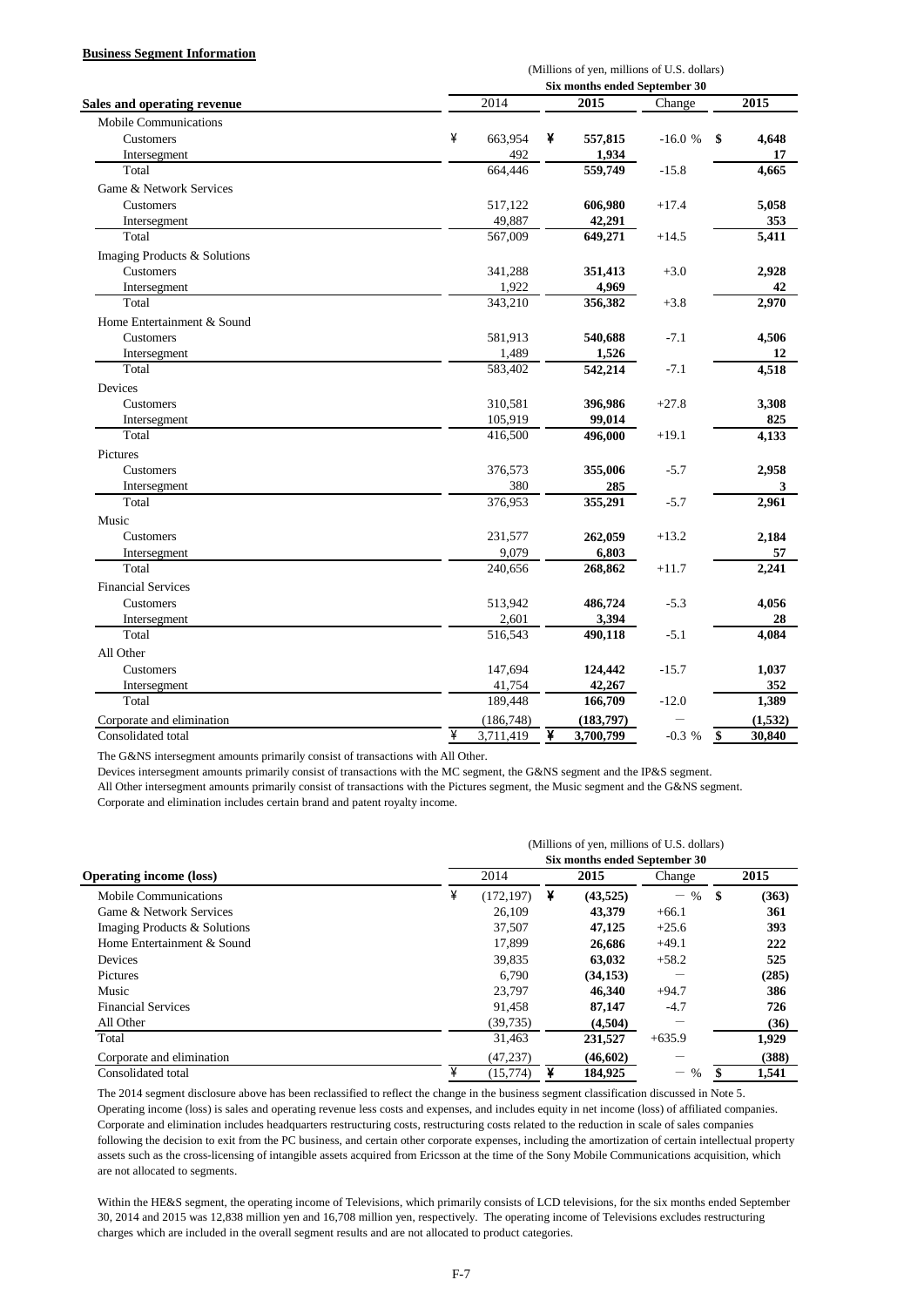#### **Sales to Customers by Product Category**

|                                                     | (Millions of yen, millions of U.S. dollars) |           |      |           |          |    |               |  |  |
|-----------------------------------------------------|---------------------------------------------|-----------|------|-----------|----------|----|---------------|--|--|
|                                                     | Three months ended September 30             |           |      |           |          |    |               |  |  |
| Sales and operating revenue (to external customers) |                                             | 2014      | 2015 |           | Change   |    | $\sqrt{2015}$ |  |  |
| <b>Mobile Communications</b>                        | ¥                                           | 329,212   | ¥    | 278,279   | $-15.5%$ | \$ | 2,319         |  |  |
| Game & Network Services                             |                                             |           |      |           |          |    |               |  |  |
| Hardware                                            |                                             | 160,689   |      | 168,434   | $+4.8$   |    | 1,404         |  |  |
| Network                                             |                                             | 71,123    |      | 111,534   | $+56.8$  |    | 929           |  |  |
| Other                                               |                                             | 53,942    |      | 61,114    | $+13.3$  |    | 509           |  |  |
| Total                                               |                                             | 285,754   |      | 341,082   | $+19.4$  |    | 2,842         |  |  |
| Imaging Products & Solutions                        |                                             |           |      |           |          |    |               |  |  |
| <b>Digital Imaging Products</b>                     |                                             | 109,565   |      | 112,844   | $+3.0$   |    | 940           |  |  |
| Professional Solutions                              |                                             | 64,822    |      | 67,411    | $+4.0$   |    | 562           |  |  |
| Other                                               |                                             | 2,765     |      | 2,901     | $+4.9$   |    | 24            |  |  |
| Total                                               |                                             | 177,152   |      | 183,156   | $+3.4$   |    | 1,526         |  |  |
| Home Entertainment & Sound                          |                                             |           |      |           |          |    |               |  |  |
| Televisions                                         |                                             | 199,742   |      | 203,008   | $+1.6$   |    | 1,692         |  |  |
| Audio and Video                                     |                                             | 89,023    |      | 85,162    | $-4.3$   |    | 710           |  |  |
| Other                                               |                                             | 99        |      | 31        | $-68.7$  |    |               |  |  |
| Total                                               |                                             | 288,864   |      | 288,201   | $-0.2$   |    | 2,402         |  |  |
| Devices                                             |                                             |           |      |           |          |    |               |  |  |
| Semiconductors                                      |                                             | 118,095   |      | 149,510   | $+26.6$  |    | 1,246         |  |  |
| Components                                          |                                             | 54,287    |      | 52,216    | $-3.8$   |    | 435           |  |  |
| Other                                               |                                             | 1,464     |      | 2,255     | $+54.0$  |    | 19            |  |  |
| Total                                               |                                             | 173,846   |      | 203,981   | $+17.3$  |    | 1,700         |  |  |
| Pictures                                            |                                             |           |      |           |          |    |               |  |  |
| <b>Motion Pictures</b>                              |                                             | 97,339    |      | 91,152    | $-6.4$   |    | 760           |  |  |
| <b>Television Productions</b>                       |                                             | 44,259    |      | 42,333    | $-4.4$   |    | 353           |  |  |
| Media Networks                                      |                                             | 40,309    |      | 50,101    | $+24.3$  |    | 417           |  |  |
| Total                                               |                                             | 181,907   |      | 183,586   | $+0.9$   |    | 1,530         |  |  |
| Music                                               |                                             |           |      |           |          |    |               |  |  |
| Recorded Music                                      |                                             | 80,429    |      | 90,567    | $+12.6$  |    | 755           |  |  |
| Music Publishing                                    |                                             | 16,366    |      | 17,698    | $+8.1$   |    | 148           |  |  |
| Visual Media and Platform                           |                                             | 19,921    |      | 26,814    | $+34.6$  |    | 223           |  |  |
| Total                                               |                                             | 116,716   |      | 135,079   | $+15.7$  |    | 1,126         |  |  |
| <b>Financial Services</b>                           |                                             | 268,192   |      | 209,035   | $-22.1$  |    | 1,742         |  |  |
| All Other                                           |                                             | 64,872    |      | 63,967    | $-1.4$   |    | 533           |  |  |
| Corporate                                           |                                             | 14,996    |      | 6,374     | $-57.5$  |    | 53            |  |  |
| Consolidated total                                  | ¥                                           | 1,901,511 | ¥    | 1,892,740 | $-0.5%$  | \$ | 15,773        |  |  |

The above table includes a breakdown of sales and operating revenue to external customers for certain segments shown in the Business Segment Information on page F-6. Sony management views each segment as a single operating segment. However, Sony believes that the breakdown of sales and operating revenue to external customers for the segments in this table is useful to investors in understanding sales by product category.

Sony has realigned its product category configuration from the first quarter of the fiscal year ending March 31, 2016. In connection with the realignment, all prior period sales amounts by product category in the table above have been reclassified to conform to the current presentation.

In the G&NS segment, Hardware includes home and portable game consoles; Network includes network services relating to game, video, and music content provided by Sony Network Entertainment International LLC; Other includes packaged software and peripheral devices. In the IP&S segment, Digital Imaging Products includes compact digital cameras, interchangeable single-lens cameras and video cameras; Professional Solutions includes broadcast- and professional-use products. In the HE&S segment, Televisions includes LCD televisions; Audio and Video includes Blu-ray disc players and recorders, home audio, headphones, and memory-based portable audio devices. In the Devices segment, Semiconductors includes image sensors; Components includes batteries and recording media. In the Pictures segment, Motion Pictures includes the production, acquisition and distribution of motion pictures; Television Productions includes the production, acquisition and distribution of television programming; Media Networks includes the operation of television and digital networks. In the Music segment, Recorded Music includes the distribution of physical and digital recorded music and revenue derived from artists' live performances; Music Publishing includes the management and licensing of the words and music of songs; Visual Media and Platform includes various service offerings for music and visual products and the production and distribution of animation titles.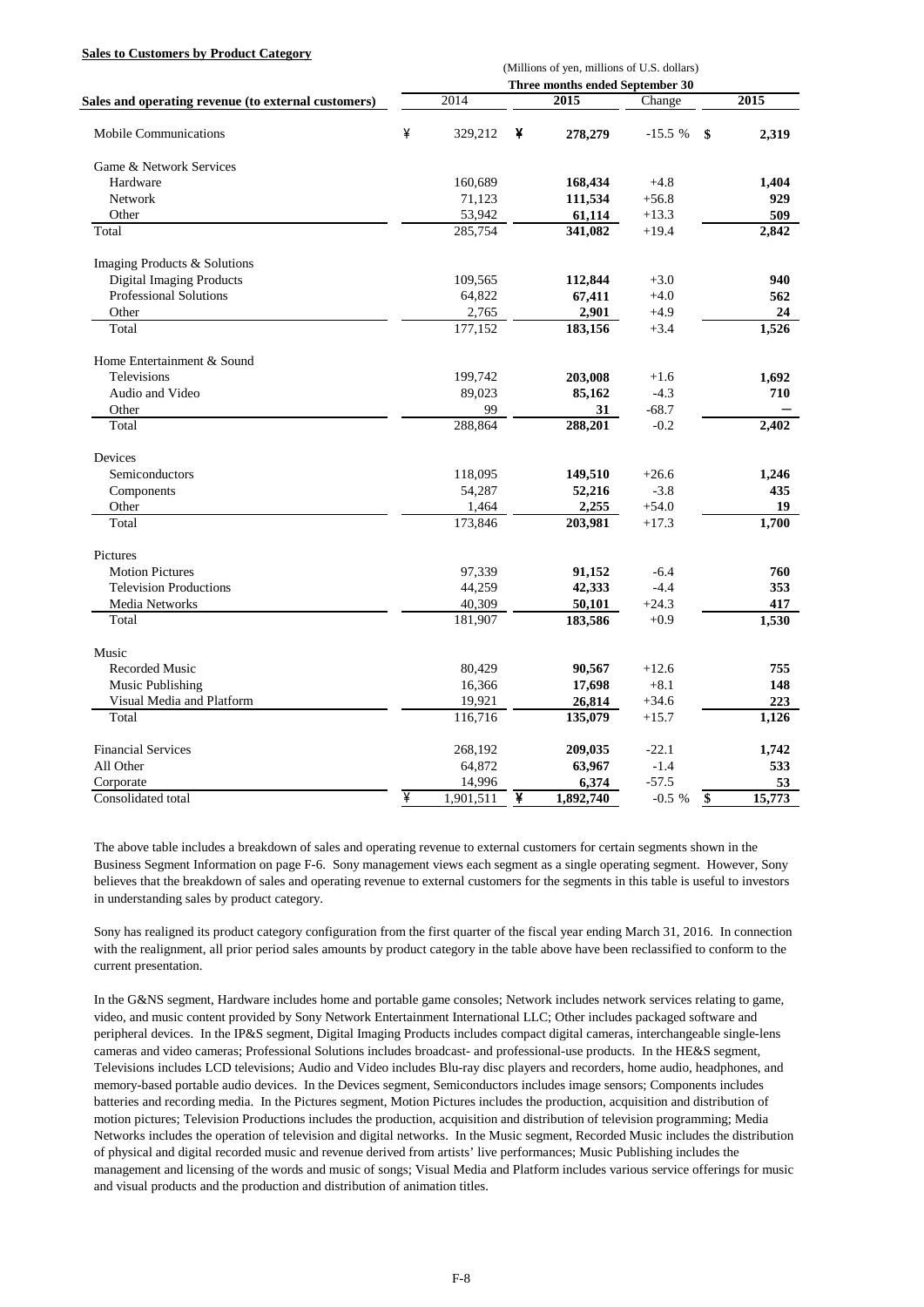#### **Sales to Customers by Product Category**

|                                                     | (Millions of yen, millions of U.S. dollars) |                      |   |           |          |    |        |  |  |
|-----------------------------------------------------|---------------------------------------------|----------------------|---|-----------|----------|----|--------|--|--|
|                                                     | Six months ended September 30               |                      |   |           |          |    |        |  |  |
| Sales and operating revenue (to external customers) |                                             | 2014                 |   | 2015      | Change   |    | 2015   |  |  |
| <b>Mobile Communications</b>                        | ¥                                           | 663.954              | ¥ | 557,815   | $-16.0%$ | \$ | 4,648  |  |  |
| Game & Network Services                             |                                             |                      |   |           |          |    |        |  |  |
| Hardware                                            |                                             | 297,562              |   | 297,899   | $+0.1$   |    | 2,482  |  |  |
| Network                                             |                                             | 140,376              |   | 217,335   | $+54.8$  |    | 1,811  |  |  |
| Other                                               |                                             | 79,184               |   | 91,746    | $+15.9$  |    | 765    |  |  |
| Total                                               |                                             | 517,122              |   | 606,980   | $+17.4$  |    | 5,058  |  |  |
| Imaging Products & Solutions                        |                                             |                      |   |           |          |    |        |  |  |
| <b>Digital Imaging Products</b>                     |                                             | 215,700              |   | 220,000   | $+2.0$   |    | 1,833  |  |  |
| <b>Professional Solutions</b>                       |                                             | 120,538              |   | 124,531   | $+3.3$   |    | 1,038  |  |  |
| Other                                               |                                             | 5,050                |   | 6,882     | $+36.3$  |    | 57     |  |  |
| Total                                               |                                             | 341,288              |   | 351,413   | $+3.0$   |    | 2,928  |  |  |
| Home Entertainment & Sound                          |                                             |                      |   |           |          |    |        |  |  |
| <b>Televisions</b>                                  |                                             | 404,731              |   | 371,928   | $-8.1$   |    | 3,099  |  |  |
| Audio and Video                                     |                                             | 176,437              |   | 166,473   | $-5.6$   |    | 1,387  |  |  |
| Other                                               |                                             | 745                  |   | 2,287     | $+207.0$ |    | 20     |  |  |
| Total                                               |                                             | $\overline{581,}913$ |   | 540,688   | $-7.1$   |    | 4,506  |  |  |
| Devices                                             |                                             |                      |   |           |          |    |        |  |  |
| Semiconductors                                      |                                             | 203,043              |   | 289,925   | $+42.8$  |    | 2,416  |  |  |
| Components                                          |                                             | 104,326              |   | 102,371   | $-1.9$   |    | 853    |  |  |
| Other                                               |                                             | 3,212                |   | 4,690     | $+46.0$  |    | 39     |  |  |
| Total                                               |                                             | 310,581              |   | 396,986   | $+27.8$  |    | 3,308  |  |  |
| Pictures                                            |                                             |                      |   |           |          |    |        |  |  |
| <b>Motion Pictures</b>                              |                                             | 201,965              |   | 149,327   | $-26.1$  |    | 1,244  |  |  |
| <b>Television Productions</b>                       |                                             | 86,621               |   | 93,308    | $+7.7$   |    | 778    |  |  |
| Media Networks                                      |                                             | 87,987               |   | 112,371   | $+27.7$  |    | 936    |  |  |
| Total                                               |                                             | 376,573              |   | 355,006   | $-5.7$   |    | 2,958  |  |  |
| Music                                               |                                             |                      |   |           |          |    |        |  |  |
| Recorded Music                                      |                                             | 159,824              |   | 179,895   | $+12.6$  |    | 1,499  |  |  |
| Music Publishing                                    |                                             | 32,654               |   | 35,542    | $+8.8$   |    | 296    |  |  |
| Visual Media and Platform                           |                                             | 39,099               |   | 46,622    | $+19.2$  |    | 389    |  |  |
| Total                                               |                                             | 231,577              |   | 262,059   | $+13.2$  |    | 2,184  |  |  |
| <b>Financial Services</b>                           |                                             | 513,942              |   | 486,724   | $-5.3$   |    | 4,056  |  |  |
| All Other                                           |                                             | 147,694              |   | 124,442   | $-15.7$  |    | 1,037  |  |  |
| Corporate                                           |                                             | 26,775               |   | 18,686    | $-30.2$  |    | 157    |  |  |
| Consolidated total                                  | ¥                                           | 3,711,419            | ¥ | 3,700,799 | $-0.3 %$ | \$ | 30,840 |  |  |

The above table includes a breakdown of sales and operating revenue to external customers for certain segments shown in the Business Segment Information on page F-7. Sony management views each segment as a single operating segment. However, Sony believes that the breakdown of sales and operating revenue to external customers for the segments in this table is useful to investors in understanding sales by product category.

Sony has realigned its product category configuration from the first quarter of the fiscal year ending March 31, 2016. In connection with the realignment, all prior period sales amounts by product category in the table above have been reclassified to conform to the current presentation.

In the G&NS segment, Hardware includes home and portable game consoles; Network includes network services relating to game, video, and music content provided by Sony Network Entertainment International LLC; Other includes packaged software and peripheral devices. In the IP&S segment, Digital Imaging Products includes compact digital cameras, interchangeable single-lens cameras and video cameras; Professional Solutions includes broadcast- and professional-use products. In the HE&S segment, Televisions includes LCD televisions; Audio and Video includes Blu-ray disc players and recorders, home audio, headphones, and memory-based portable audio devices. In the Devices segment, Semiconductors includes image sensors; Components includes batteries and recording media. In the Pictures segment, Motion Pictures includes the production, acquisition and distribution of motion pictures; Television Productions includes the production, acquisition and distribution of television programming; Media Networks includes the operation of television and digital networks. In the Music segment, Recorded Music includes the distribution of physical and digital recorded music and revenue derived from artists' live performances; Music Publishing includes the management and licensing of the words and music of songs; Visual Media and Platform includes various service offerings for music and visual products and the production and distribution of animation titles.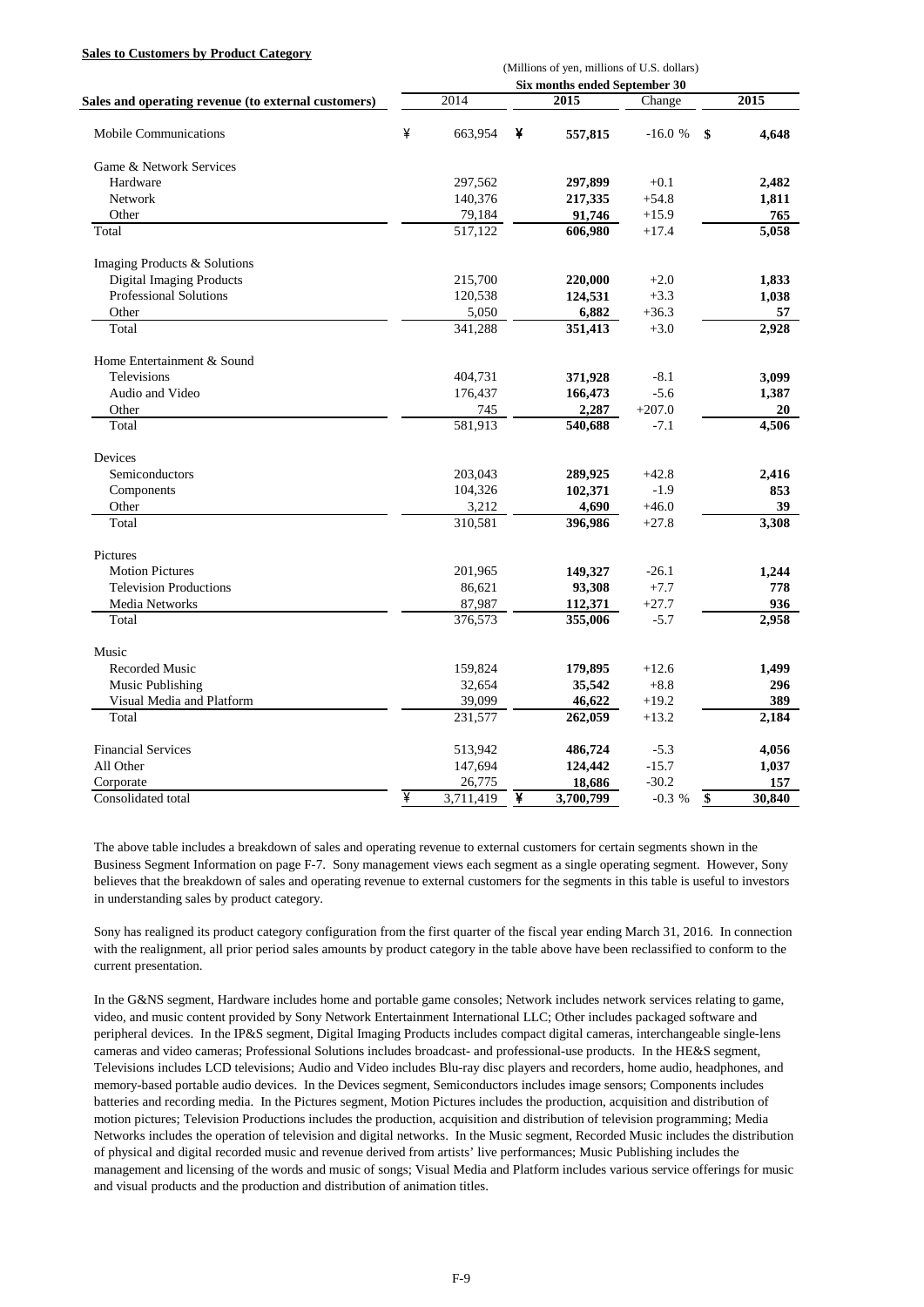#### **Other Items**

|                                                                    | (Millions of yen, millions of U.S. dollars) |                                 |   |        |             |      |  |  |  |  |
|--------------------------------------------------------------------|---------------------------------------------|---------------------------------|---|--------|-------------|------|--|--|--|--|
|                                                                    |                                             | Three months ended September 30 |   |        |             |      |  |  |  |  |
| <b>Depreciation and amortization</b>                               |                                             | 2014                            |   | 2015   | Change      | 2015 |  |  |  |  |
| <b>Mobile Communications</b>                                       | ¥                                           | 4.951                           | ¥ | 6,011  | $+21.4%$ \$ | 50   |  |  |  |  |
| Game & Network Services                                            |                                             | 4,426                           |   | 4,507  | $+1.8$      | 38   |  |  |  |  |
| Imaging Products & Solutions                                       |                                             | 8,293                           |   | 6,795  | $-18.1$     | 57   |  |  |  |  |
| Home Entertainment & Sound                                         |                                             | 6.138                           |   | 5.806  | $-5.4$      | 48   |  |  |  |  |
| <b>Devices</b>                                                     |                                             | 21,588                          |   | 26,935 | $+24.8$     | 224  |  |  |  |  |
| Pictures                                                           |                                             | 4.691                           |   | 5.471  | $+16.6$     | 46   |  |  |  |  |
| Music                                                              |                                             | 3,669                           |   | 4.624  | $+26.0$     | 39   |  |  |  |  |
| Financial Services, including deferred insurance acquisition costs |                                             | 13,602                          |   | 24,044 | $+76.8$     | 200  |  |  |  |  |
| All Other                                                          |                                             | 2,461                           |   | 1,883  | $-23.5$     | 15   |  |  |  |  |
| Total                                                              |                                             | 69.819                          |   | 86,076 | $+23.3$     | 717  |  |  |  |  |
| Corporate                                                          |                                             | 12,630                          |   | 10,958 | $-13.2$     | 92   |  |  |  |  |
| Consolidated total                                                 | ¥                                           | 82.449                          | ¥ | 97.034 | $+17.7%$    | 809  |  |  |  |  |

|                                                          | (Millions of yen, millions of U.S. dollars)<br>Three months ended September 30, 2014 |                                       |                                                           |   |   |       |  |  |  |
|----------------------------------------------------------|--------------------------------------------------------------------------------------|---------------------------------------|-----------------------------------------------------------|---|---|-------|--|--|--|
| <b>Restructuring charges and associated depreciation</b> |                                                                                      | Total net<br>restructuring<br>charges | Depreciation<br>associated with<br>restructured<br>assets |   |   | Total |  |  |  |
| Mobile Communications                                    | ¥                                                                                    | 44                                    | ¥                                                         |   | ¥ | 44    |  |  |  |
| Game & Network Services                                  |                                                                                      |                                       |                                                           |   |   |       |  |  |  |
| Imaging Products & Solutions                             |                                                                                      | 71                                    |                                                           |   |   | 71    |  |  |  |
| Home Entertainment & Sound                               |                                                                                      | 37                                    |                                                           |   |   | 37    |  |  |  |
| Devices                                                  |                                                                                      | 2,819                                 |                                                           | 4 |   | 2,823 |  |  |  |
| <b>Pictures</b>                                          |                                                                                      | 16                                    |                                                           |   |   | 16    |  |  |  |
| Music                                                    |                                                                                      | 35                                    |                                                           |   |   | 35    |  |  |  |
| <b>Financial Services</b>                                |                                                                                      |                                       |                                                           |   |   |       |  |  |  |
| All Other and Corporate                                  |                                                                                      | 6,398                                 |                                                           |   |   | 6,398 |  |  |  |
| Consolidated total                                       | ¥                                                                                    | 9,420                                 | ¥                                                         | 4 | ¥ | 9,424 |  |  |  |

|                                                   | Three months ended September 30, 2015 |                                       |                                                           |     |   |       |  |  |  |  |
|---------------------------------------------------|---------------------------------------|---------------------------------------|-----------------------------------------------------------|-----|---|-------|--|--|--|--|
| Restructuring charges and associated depreciation |                                       | Total net<br>restructuring<br>charges | Depreciation<br>associated with<br>restructured<br>assets |     |   | Total |  |  |  |  |
| Mobile Communications                             | ¥                                     | 4,033                                 | ¥                                                         | 225 | ¥ | 4,258 |  |  |  |  |
| Game & Network Services                           |                                       |                                       |                                                           |     |   |       |  |  |  |  |
| Imaging Products & Solutions                      |                                       | 16                                    |                                                           |     |   | 16    |  |  |  |  |
| Home Entertainment & Sound                        |                                       | 5                                     |                                                           |     |   | 5     |  |  |  |  |
| Devices                                           |                                       | 34                                    |                                                           |     |   | 34    |  |  |  |  |
| Pictures                                          |                                       | 121                                   |                                                           |     |   | 121   |  |  |  |  |
| Music                                             |                                       | 258                                   |                                                           |     |   | 258   |  |  |  |  |
| <b>Financial Services</b>                         |                                       |                                       |                                                           |     |   |       |  |  |  |  |
| All Other and Corporate                           |                                       | 774                                   |                                                           | 139 |   | 913   |  |  |  |  |
| Consolidated total                                | ¥                                     | 5,241                                 | ¥                                                         | 364 | ¥ | 5,605 |  |  |  |  |

Depreciation associated with restructured assets as used in the context of the disclosures regarding restructuring activities refers to the increase in depreciation expense caused by revising the useful life and the salvage value of depreciable fixed assets to coincide with the earlier end of production under an approved restructuring plan. Any impairment of the assets is recognized immediately in the period it is identified.

|                                                          | Three months ended September 30, 2015 |                                       |                                                           |   |    |               |  |  |  |  |
|----------------------------------------------------------|---------------------------------------|---------------------------------------|-----------------------------------------------------------|---|----|---------------|--|--|--|--|
| <b>Restructuring charges and associated depreciation</b> |                                       | Total net<br>restructuring<br>charges | Depreciation<br>associated with<br>restructured<br>assets |   |    | Total         |  |  |  |  |
| Mobile Communications                                    | \$                                    | 35                                    | \$                                                        | 2 | \$ | 37            |  |  |  |  |
| Game & Network Services                                  |                                       |                                       |                                                           |   |    |               |  |  |  |  |
| Imaging Products & Solutions                             |                                       |                                       |                                                           |   |    |               |  |  |  |  |
| Home Entertainment & Sound                               |                                       |                                       |                                                           |   |    |               |  |  |  |  |
| Devices                                                  |                                       |                                       |                                                           |   |    |               |  |  |  |  |
| <b>Pictures</b>                                          |                                       |                                       |                                                           |   |    |               |  |  |  |  |
| Music                                                    |                                       |                                       |                                                           |   |    | $\mathcal{D}$ |  |  |  |  |
| <b>Financial Services</b>                                |                                       |                                       |                                                           |   |    |               |  |  |  |  |
| All Other and Corporate                                  |                                       | 6                                     |                                                           |   |    | 7             |  |  |  |  |
| Consolidated total                                       |                                       | 45                                    |                                                           |   |    | 48            |  |  |  |  |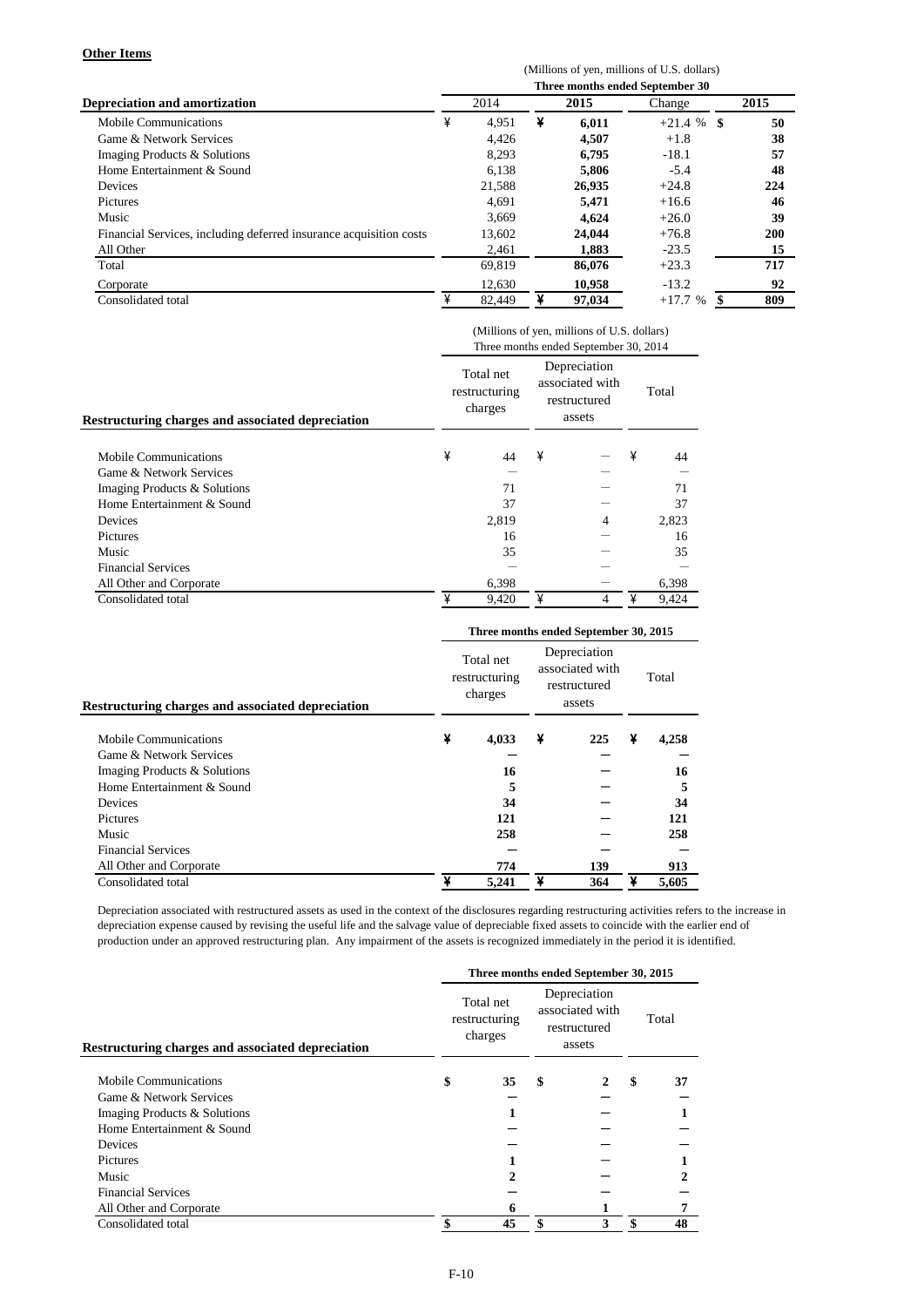#### **Other Items**

|                                                                    | (Millions of yen, millions of U.S. dollars) |         |      |         |              |       |  |  |  |  |  |
|--------------------------------------------------------------------|---------------------------------------------|---------|------|---------|--------------|-------|--|--|--|--|--|
|                                                                    | Six months ended September 30               |         |      |         |              |       |  |  |  |  |  |
| <b>Depreciation and amortization</b>                               |                                             | 2014    | 2015 |         | Change       | 2015  |  |  |  |  |  |
| <b>Mobile Communications</b>                                       | ¥                                           | 11.900  | ¥    | 12,207  | $+2.6 \%$ \$ | 102   |  |  |  |  |  |
| Game & Network Services                                            |                                             | 8.426   |      | 9,147   | $+8.6$       | 76    |  |  |  |  |  |
| Imaging Products & Solutions                                       |                                             | 15,260  |      | 13,807  | $-9.5$       | 115   |  |  |  |  |  |
| Home Entertainment & Sound                                         |                                             | 12.243  |      | 11,387  | $-7.0$       | 95    |  |  |  |  |  |
| <b>Devices</b>                                                     |                                             | 42,602  |      | 51,070  | $+19.9$      | 426   |  |  |  |  |  |
| Pictures                                                           |                                             | 9,256   |      | 10.723  | $+15.8$      | 89    |  |  |  |  |  |
| Music                                                              |                                             | 7,263   |      | 8.805   | $+21.2$      | 73    |  |  |  |  |  |
| Financial Services, including deferred insurance acquisition costs |                                             | 29,221  |      | 40,565  | $+38.8$      | 338   |  |  |  |  |  |
| All Other                                                          |                                             | 5,175   |      | 3,583   | $-30.8$      | 30    |  |  |  |  |  |
| Total                                                              |                                             | 141.346 |      | 161,294 | $+14.1$      | 1,344 |  |  |  |  |  |
| Corporate                                                          |                                             | 25,401  |      | 22,761  | $-10.4$      | 190   |  |  |  |  |  |
| Consolidated total                                                 | ¥                                           | 166,747 | ¥    | 184,055 | $+10.4%$     | 1.534 |  |  |  |  |  |

|                                                          | (Millions of yen, millions of U.S. dollars)<br>Six months ended September 30, 2014 |                                       |   |                                                           |   |        |  |  |  |
|----------------------------------------------------------|------------------------------------------------------------------------------------|---------------------------------------|---|-----------------------------------------------------------|---|--------|--|--|--|
| <b>Restructuring charges and associated depreciation</b> |                                                                                    | Total net<br>restructuring<br>charges |   | Depreciation<br>associated with<br>restructured<br>assets |   | Total  |  |  |  |
| Mobile Communications                                    | ¥                                                                                  | 57                                    | ¥ |                                                           | ¥ | 57     |  |  |  |
| Game & Network Services                                  |                                                                                    | 64                                    |   |                                                           |   | 64     |  |  |  |
| Imaging Products & Solutions                             |                                                                                    | 200                                   |   |                                                           |   | 200    |  |  |  |
| Home Entertainment & Sound                               |                                                                                    | 577                                   |   |                                                           |   | 577    |  |  |  |
| Devices                                                  |                                                                                    | 3,361                                 |   | 4                                                         |   | 3.365  |  |  |  |
| Pictures                                                 |                                                                                    | 16                                    |   |                                                           |   | 16     |  |  |  |
| Music                                                    |                                                                                    | 60                                    |   |                                                           |   | 60     |  |  |  |
| <b>Financial Services</b>                                |                                                                                    |                                       |   |                                                           |   |        |  |  |  |
| All Other and Corporate                                  |                                                                                    | 19,678                                |   | 669                                                       |   | 20,347 |  |  |  |
| Consolidated total                                       | ¥                                                                                  | 24.013                                | ¥ | 673                                                       | ¥ | 24.686 |  |  |  |

|                                                   | Six months ended September 30, 2015 |                                       |                                                           |       |   |        |  |  |  |  |
|---------------------------------------------------|-------------------------------------|---------------------------------------|-----------------------------------------------------------|-------|---|--------|--|--|--|--|
| Restructuring charges and associated depreciation |                                     | Total net<br>restructuring<br>charges | Depreciation<br>associated with<br>restructured<br>assets |       |   | Total  |  |  |  |  |
| Mobile Communications                             | ¥                                   | 11,770                                | ¥                                                         | 540   | ¥ | 12,310 |  |  |  |  |
| Game & Network Services                           |                                     | 15                                    |                                                           |       |   | 15     |  |  |  |  |
| Imaging Products & Solutions                      |                                     | 60                                    |                                                           |       |   | 60     |  |  |  |  |
| Home Entertainment & Sound                        |                                     | (52)                                  |                                                           |       |   | (52)   |  |  |  |  |
| <b>Devices</b>                                    |                                     | 4                                     |                                                           |       |   | 4      |  |  |  |  |
| Pictures                                          |                                     | 170                                   |                                                           |       |   | 170    |  |  |  |  |
| Music                                             |                                     | 335                                   |                                                           |       |   | 335    |  |  |  |  |
| <b>Financial Services</b>                         |                                     |                                       |                                                           |       |   |        |  |  |  |  |
| All Other and Corporate                           |                                     | 2,352                                 |                                                           | 542   |   | 2,894  |  |  |  |  |
| Consolidated total                                | ¥                                   | 14.654                                | ¥                                                         | 1.082 | ¥ | 15,736 |  |  |  |  |

Depreciation associated with restructured assets as used in the context of the disclosures regarding restructuring activities refers to the increase in depreciation expense caused by revising the useful life and the salvage value of depreciable fixed assets to coincide with the earlier end of production under an approved restructuring plan. Any impairment of the assets is recognized immediately in the period it is identified.

|                                                          | Six months ended September 30, 2015 |                                       |    |                                                           |    |       |  |  |  |
|----------------------------------------------------------|-------------------------------------|---------------------------------------|----|-----------------------------------------------------------|----|-------|--|--|--|
| <b>Restructuring charges and associated depreciation</b> |                                     | Total net<br>restructuring<br>charges |    | Depreciation<br>associated with<br>restructured<br>assets |    | Total |  |  |  |
| Mobile Communications                                    | \$                                  | 98                                    | \$ | 5                                                         | \$ | 103   |  |  |  |
| Game & Network Services                                  |                                     |                                       |    |                                                           |    |       |  |  |  |
| Imaging Products & Solutions                             |                                     |                                       |    |                                                           |    |       |  |  |  |
| Home Entertainment & Sound                               |                                     |                                       |    |                                                           |    |       |  |  |  |
| Devices                                                  |                                     |                                       |    |                                                           |    |       |  |  |  |
| Pictures                                                 |                                     |                                       |    |                                                           |    |       |  |  |  |
| Music                                                    |                                     |                                       |    |                                                           |    | 3     |  |  |  |
| <b>Financial Services</b>                                |                                     |                                       |    |                                                           |    |       |  |  |  |
| All Other and Corporate                                  |                                     | 19                                    |    |                                                           |    | 23    |  |  |  |
| Consolidated total                                       |                                     | 122                                   |    | 9                                                         |    | 131   |  |  |  |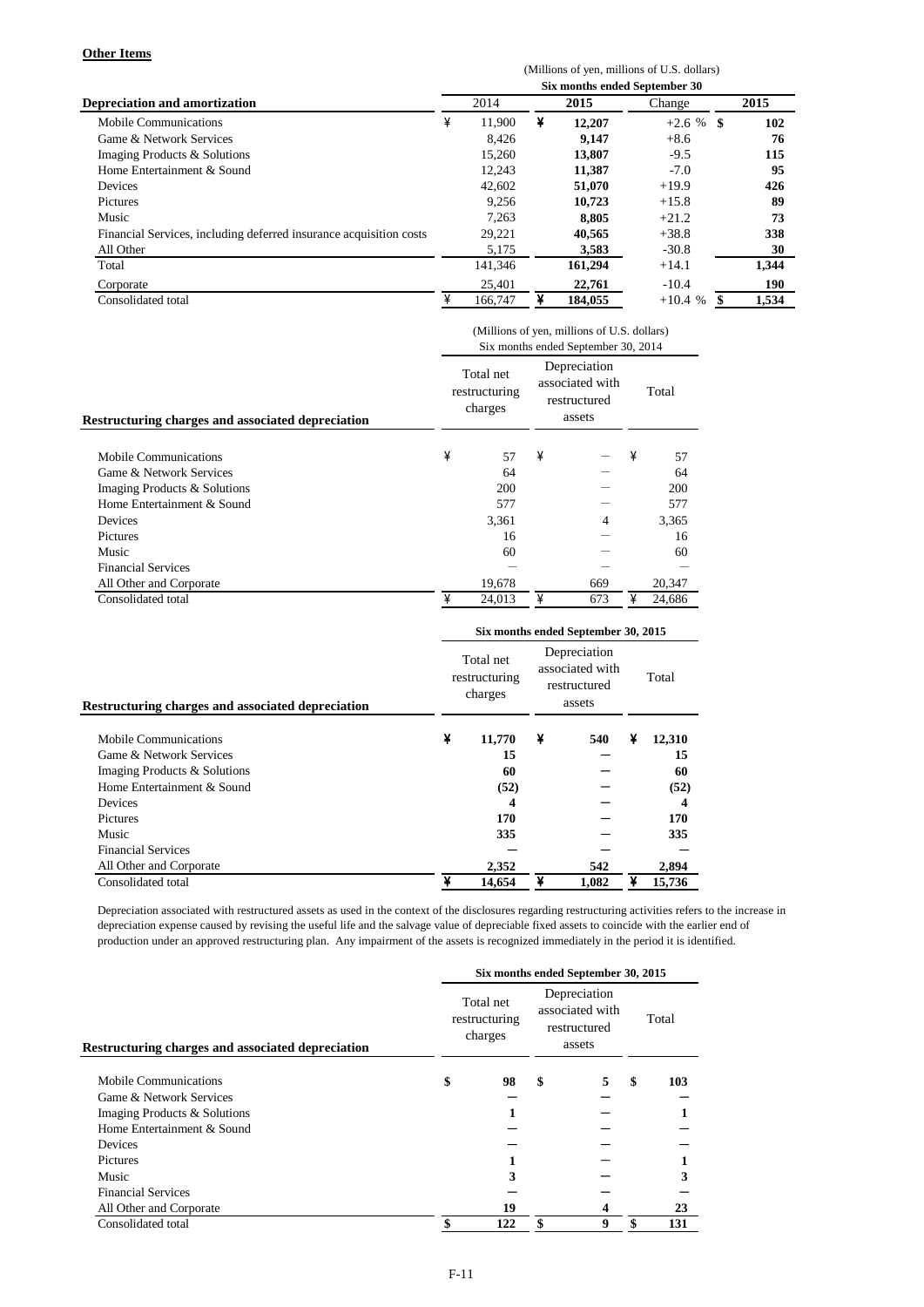### **Geographic Information**

|                                                     | (Millions of yen, millions of U.S. dollars) |           |   |           |           |     |        |  |  |  |  |
|-----------------------------------------------------|---------------------------------------------|-----------|---|-----------|-----------|-----|--------|--|--|--|--|
|                                                     | Three months ended September 30             |           |   |           |           |     |        |  |  |  |  |
| Sales and operating revenue (to external customers) | 2014                                        |           |   | 2015      | Change    |     | 2015   |  |  |  |  |
| Japan                                               | ¥                                           | 499.545   | ¥ | 495,531   | $-0.8 \%$ | S   | 4,129  |  |  |  |  |
| <b>United States</b>                                |                                             | 327,838   |   | 393,618   | $+20.1$   |     | 3,280  |  |  |  |  |
| Europe                                              |                                             | 461,395   |   | 435,179   | $-5.7$    |     | 3,626  |  |  |  |  |
| China                                               |                                             | 144.540   |   | 150,595   | $+4.2$    |     | 1,255  |  |  |  |  |
| Asia-Pacific                                        |                                             | 259.396   |   | 237,662   | $-8.4$    |     | 1,981  |  |  |  |  |
| Other Areas                                         |                                             | 208,797   |   | 180,155   | $-13.7$   |     | 1,502  |  |  |  |  |
| Total                                               | ¥                                           | 1.901.511 |   | 1,892,740 | $-0.5\%$  | \$. | 15,773 |  |  |  |  |

|                                                     | Six months ended September 30 |           |   |           |          |    |        |  |  |  |  |
|-----------------------------------------------------|-------------------------------|-----------|---|-----------|----------|----|--------|--|--|--|--|
| Sales and operating revenue (to external customers) |                               | 2014      |   | 2015      | Change   |    | 2015   |  |  |  |  |
| Japan                                               | ¥                             | 1.010.924 | ¥ | 1,057,112 | $+4.6%$  | -8 | 8,809  |  |  |  |  |
| <b>United States</b>                                |                               | 633,124   |   | 746.011   | $+17.8$  |    | 6,217  |  |  |  |  |
| Europe                                              |                               | 853,591   |   | 802,884   | $-5.9$   |    | 6,691  |  |  |  |  |
| China                                               |                               | 277.581   |   | 281,296   | $+1.3$   |    | 2,344  |  |  |  |  |
| Asia-Pacific                                        |                               | 504.269   |   | 476.609   | $-5.5$   |    | 3,972  |  |  |  |  |
| Other Areas                                         |                               | 431.930   |   | 336,887   | $-22.0$  |    | 2,807  |  |  |  |  |
| Total                                               |                               | 3,711,419 |   | 3,700,799 | $-0.3 %$ |    | 30,840 |  |  |  |  |

Geographic Information shows sales and operating revenue recognized by location of customers.

Major countries and areas in each geographic segment excluding Japan, United States and China are as follows:

(1) Europe: United Kingdom, France, Germany, Russia, Spain and Sweden

(2) Asia-Pacific: India, South Korea and Oceania

(3) Other Areas: The Middle East/Africa, Brazil, Mexico and Canada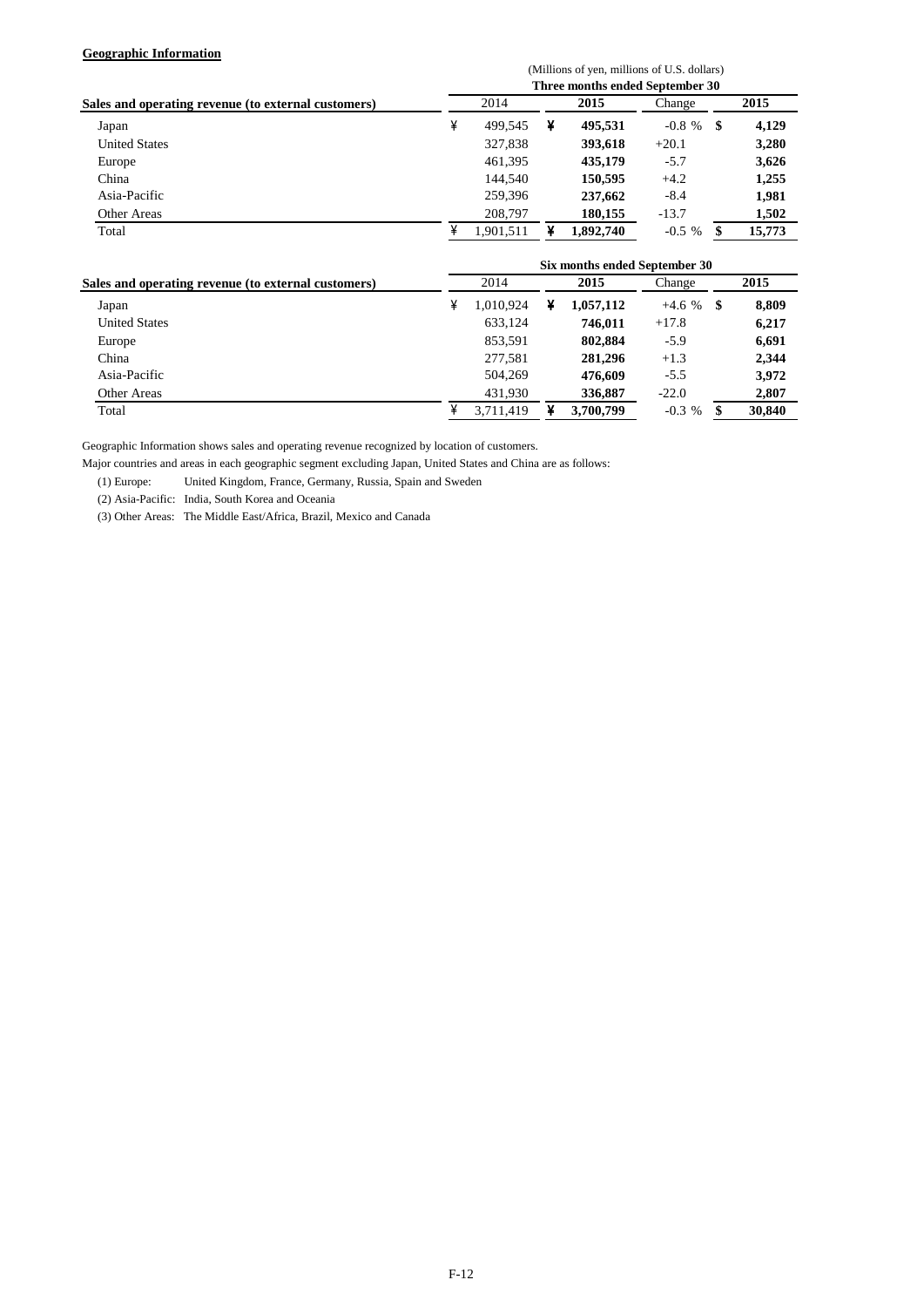#### **Condensed Financial Services Financial Statements**

The results of the Financial Services segment are included in Sony's consolidated financial statements. The following schedules show unaudited condensed financial statements for the Financial Services segment and all other segments excluding Financial Services. These presentations are not in accordance with accounting principles generally accepted in the United States of America ("U.S. GAAP"), which is used by Sony to prepare its consolidated financial statements. However, because the Financial Services segment is different in nature from Sony's other segments, Sony believes that a comparative presentation may be useful in understanding and analyzing Sony's consolidated financial statements. Transactions between the Financial Services segment and Sony without the Financial Services segment, including noncontrolling interests, are included in those respective presentations, then eliminated in the consolidated figures shown below.

#### **Condensed Balance Sheets**

|                                                       | (Millions of yen, millions of U.S. dollars) |            |   |              |    |        |  |  |  |
|-------------------------------------------------------|---------------------------------------------|------------|---|--------------|----|--------|--|--|--|
| <b>Financial Services</b>                             |                                             | March 31   |   | September 30 |    |        |  |  |  |
|                                                       |                                             | 2015       |   | 2015         |    | 2015   |  |  |  |
| <b>ASSETS</b>                                         |                                             |            |   |              |    |        |  |  |  |
| Current assets:                                       |                                             |            |   |              |    |        |  |  |  |
| Cash and cash equivalents                             | ¥                                           | 207,527    | ¥ | 257,897      | \$ | 2,149  |  |  |  |
| Marketable securities                                 |                                             | 933,424    |   | 886,371      |    | 7,386  |  |  |  |
| Other                                                 |                                             | 147,663    |   | 149,549      |    | 1,247  |  |  |  |
|                                                       |                                             | 1,288,614  |   | 1,293,817    |    | 10,782 |  |  |  |
| Investments and advances                              |                                             | 8,217,715  |   | 8,590,475    |    | 71,587 |  |  |  |
| Property, plant and equipment                         |                                             | 17,305     |   | 18,353       |    | 153    |  |  |  |
| Other assets:                                         |                                             |            |   |              |    |        |  |  |  |
| Deferred insurance acquisition costs                  |                                             | 520,571    |   | 530,231      |    | 4,419  |  |  |  |
| Other                                                 |                                             | 45,645     |   | 52,282       |    | 435    |  |  |  |
|                                                       |                                             | 566,216    |   | 582,513      |    | 4,854  |  |  |  |
| Total assets                                          | ¥                                           | 10,089,850 | ¥ | 10,485,158   | \$ | 87,376 |  |  |  |
| <b>LIABILITIES AND EQUITY</b>                         |                                             |            |   |              |    |        |  |  |  |
| Current liabilities:                                  |                                             |            |   |              |    |        |  |  |  |
| Short-term borrowings                                 | ¥                                           | 6,351      | ¥ | 194,247      | \$ | 1,619  |  |  |  |
| Deposits from customers in the banking business       |                                             | 1,872,965  |   | 1,790,920    |    | 14,924 |  |  |  |
| Other                                                 |                                             | 199,098    |   | 207,219      |    | 1,727  |  |  |  |
|                                                       |                                             | 2,078,414  |   | 2,192,386    |    | 18,270 |  |  |  |
| Long-term debt                                        |                                             | 44,460     |   | 54,542       |    | 455    |  |  |  |
| Future insurance policy benefits and other            |                                             | 4,122,372  |   | 4,316,443    |    | 35,970 |  |  |  |
| Policyholders' account in the life insurance business |                                             | 2,259,514  |   | 2,308,890    |    | 19,241 |  |  |  |
| Other                                                 |                                             | 335,964    |   | 332,557      |    | 2,770  |  |  |  |
| <b>Total liabilities</b>                              |                                             | 8,840,724  |   | 9,204,818    |    | 76,706 |  |  |  |
| Equity:                                               |                                             |            |   |              |    |        |  |  |  |
| Stockholders' equity of Financial Services            |                                             | 1,247,840  |   | 1,279,036    |    | 10,659 |  |  |  |
| Noncontrolling interests                              |                                             | 1,286      |   | 1,304        |    | 11     |  |  |  |
| Total equity                                          |                                             | 1,249,126  |   | 1,280,340    |    | 10,670 |  |  |  |
| Total liabilities and equity                          | ¥                                           | 10,089,850 | ¥ | 10,485,158   | \$ | 87,376 |  |  |  |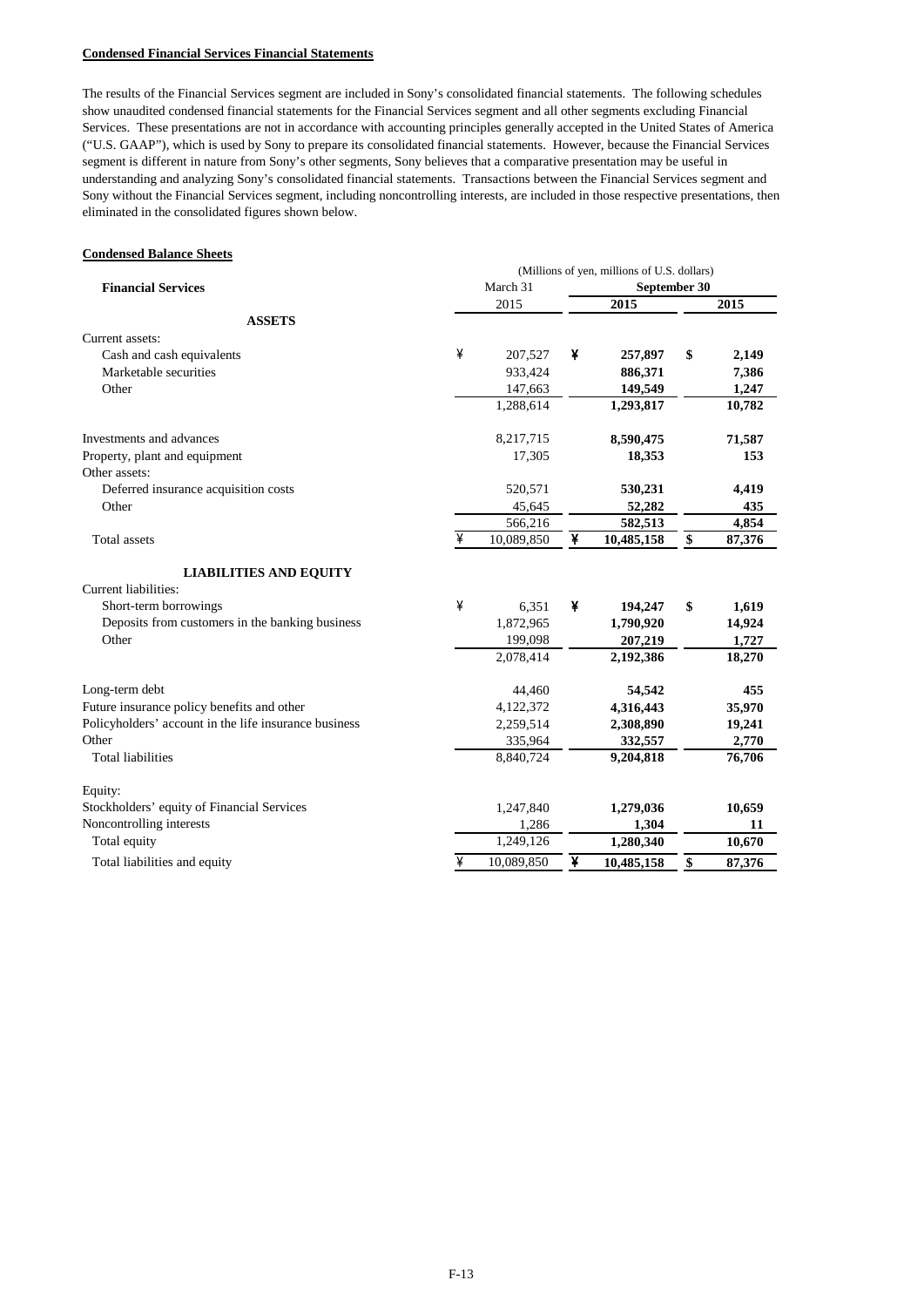|                                                                                      |   |                        |   | (Millions of yen, millions of U.S. dollars) |                  |
|--------------------------------------------------------------------------------------|---|------------------------|---|---------------------------------------------|------------------|
| <b>Sony without Financial Services</b>                                               |   | March 31               |   | September 30                                |                  |
| <b>ASSETS</b>                                                                        |   | 2015                   |   | 2015                                        | 2015             |
| Current assets:                                                                      |   |                        |   |                                             |                  |
| Cash and cash equivalents                                                            | ¥ | 741,886                | ¥ | 752,223                                     | \$<br>6,269      |
| Marketable securities                                                                |   | 3,307                  |   | 3,252                                       | 28               |
| Notes and accounts receivable, trade                                                 |   | 893,847                |   | 1,001,500                                   | 8,346            |
| Other                                                                                |   | 1,272,562              |   | 1,660,491                                   | 13,836           |
|                                                                                      |   | 2,911,602              |   | 3,417,466                                   | 28,479           |
| Film costs                                                                           |   | 305,232                |   | 384,676                                     | 3,206            |
| Investments and advances                                                             |   | 395,189                |   | 299,590                                     | 2,497            |
| Investments in Financial Services, at cost                                           |   | 111,476                |   | 111,476                                     | 929              |
| Property, plant and equipment                                                        |   | 720,694                |   | 795,933                                     | 6,633            |
| Other assets                                                                         |   | 1,497,805              |   | 1,533,433                                   | 12,777           |
| Total assets                                                                         | ¥ | 5,941,998              | ¥ | 6,542,574                                   | \$<br>54,521     |
| <b>LIABILITIES AND EQUITY</b>                                                        |   |                        |   |                                             |                  |
| Current liabilities:                                                                 |   |                        |   |                                             |                  |
| Short-term borrowings                                                                | ¥ | 215,175                | ¥ | 228,340                                     | \$<br>1,903      |
| Notes and accounts payable, trade                                                    |   | 622,215                |   | 881,130                                     | 7,343            |
| Other                                                                                |   | 1,832,085<br>2,669,475 |   | 1,818,399<br>2,927,869                      | 15,153           |
|                                                                                      |   |                        |   |                                             | 24,399           |
| Long-term debt                                                                       |   | 671,104                |   | 715,596                                     | 5,963            |
| Accrued pension and severance costs                                                  |   | 274,220                |   | 271,882                                     | 2,266            |
| Other<br><b>Total liabilities</b>                                                    |   | 478,704<br>4,093,503   |   | 470,187<br>4,385,534                        | 3,918<br>36,546  |
|                                                                                      |   |                        |   |                                             |                  |
| Redeemable noncontrolling interest                                                   |   | 5,248                  |   | 7,475                                       | 62               |
| Equity:                                                                              |   |                        |   |                                             |                  |
| Stockholders' equity of Sony without Financial Services                              |   | 1,733,233              |   | 2,041,784                                   | 17,015           |
| Noncontrolling interests                                                             |   | 110,014                |   | 107,781                                     | 898              |
| Total equity                                                                         |   | 1,843,247              |   | 2,149,565                                   | 17,913           |
| Total liabilities and equity                                                         | ¥ | 5,941,998              | ¥ | 6,542,574                                   | \$<br>54,521     |
|                                                                                      |   |                        |   | (Millions of yen, millions of U.S. dollars) |                  |
| <b>Consolidated</b>                                                                  |   | March 31               |   | September 30                                |                  |
|                                                                                      |   | 2015                   |   | 2015                                        | 2015             |
| <b>ASSETS</b>                                                                        |   |                        |   |                                             |                  |
| Current assets:                                                                      |   |                        |   |                                             |                  |
| Cash and cash equivalents                                                            | ¥ | 949,413                | ¥ | 1,010,120                                   | \$<br>8,418      |
| Marketable securities                                                                |   | 936,731                |   | 889,623                                     | 7,414            |
| Notes and accounts receivable, trade                                                 |   | 899,902                |   | 1,008,684                                   | 8,405            |
| Other                                                                                |   | 1,411,855<br>4,197,901 |   | 1,800,767<br>4,709,194                      | 15,006<br>39,243 |
|                                                                                      |   | 305,232                |   |                                             |                  |
| Film costs<br>Investments and advances                                               |   |                        |   | 384,676                                     | 3,206            |
| Property, plant and equipment                                                        |   | 8,531,353<br>739,285   |   | 8,809,247<br>815,572                        | 73,410<br>6,796  |
| Other assets:                                                                        |   |                        |   |                                             |                  |
| Deferred insurance acquisition costs                                                 |   | 520,571                |   | 530,231                                     | 4,419            |
| Other                                                                                |   | 1,539,989              |   | 1,582,258                                   | 13,186           |
|                                                                                      |   |                        |   |                                             | 17,605           |
| Total assets                                                                         |   |                        |   |                                             |                  |
|                                                                                      |   | 2,060,560              |   | 2,112,489                                   |                  |
|                                                                                      | ¥ | 15,834,331             | ¥ | 16,831,178                                  | \$<br>140,260    |
| <b>LIABILITIES AND EQUITY</b>                                                        |   |                        |   |                                             |                  |
| Current liabilities:                                                                 |   |                        |   |                                             |                  |
| Short-term borrowings                                                                | ¥ | 221,525                | ¥ | 422,587                                     | \$<br>3,521      |
| Notes and accounts payable, trade<br>Deposits from customers in the banking business |   | 622,215<br>1,872,965   |   | 881,130<br>1,790,920                        | 7,343<br>14,924  |
| Other                                                                                |   | 2,028,885              |   | 2,023,533                                   | 16,863           |
|                                                                                      |   | 4,745,590              |   | 5,118,170                                   | 42,651           |
| Long-term debt                                                                       |   | 712,087                |   | 766,675                                     | 6,389            |
| Accrued pension and severance costs                                                  |   | 298,753                |   | 297,205                                     | 2,477            |
| Future insurance policy benefits and other                                           |   | 4,122,372              |   | 4,316,443                                   | 35,970           |
| Policyholders' account in the life insurance business                                |   | 2,259,514              |   | 2,308,890                                   | 19,241           |
| Other                                                                                |   | 762,298                |   | 750,318                                     | 6,253            |
| Total liabilities                                                                    |   | 12,900,614             |   | 13,557,701                                  | 112,981          |
| Redeemable noncontrolling interest                                                   |   | 5,248                  |   | 7,475                                       | 62               |
| Equity:                                                                              |   |                        |   |                                             |                  |
| Sony Corporation's stockholders' equity                                              |   | 2,317,077              |   | 2,644,347                                   | 22,036           |
| Noncontrolling interests                                                             |   | 611,392                |   | 621,655                                     | 5,181            |
| Total equity                                                                         |   | 2,928,469              |   | 3,266,002                                   | 27,217           |
| Total liabilities and equity                                                         | ¥ | 15,834,331             | ¥ | 16,831,178                                  | \$<br>140,260    |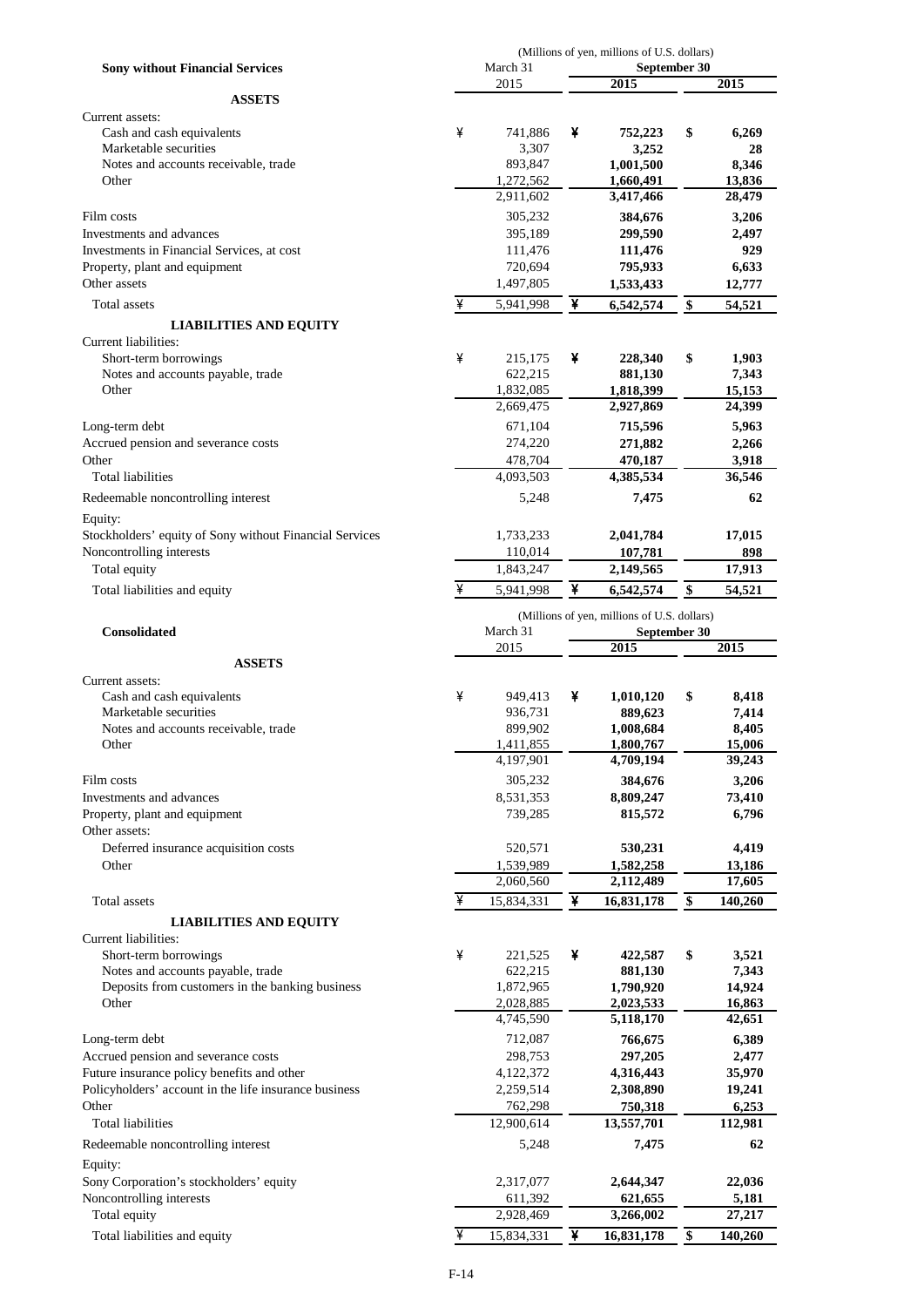### **Condensed Statements of Income**

|                                                     | (Millions of yen, millions of U.S. dollars) |         |   |         |               |       |  |  |  |  |
|-----------------------------------------------------|---------------------------------------------|---------|---|---------|---------------|-------|--|--|--|--|
|                                                     |                                             |         |   |         |               |       |  |  |  |  |
|                                                     | Three months ended September 30             |         |   |         |               |       |  |  |  |  |
| <b>Financial Services</b>                           |                                             | 2014    |   | 2015    | Change        | 2015  |  |  |  |  |
| Financial services revenue                          | ¥                                           | 269,576 | ¥ | 210,732 | $-21.8 \%$ \$ | 1,756 |  |  |  |  |
| Financial services expenses                         |                                             | 222.224 |   | 168,775 | $-24.1$       | 1,406 |  |  |  |  |
| Equity in net income (loss) of affiliated companies |                                             | 334     |   | (782)   |               | (7)   |  |  |  |  |
| <b>Operating income</b>                             |                                             | 47,686  |   | 41,175  | $-13.7$       | 343   |  |  |  |  |
| Other income (expenses), net                        |                                             |         |   |         |               |       |  |  |  |  |
| Income before income taxes                          |                                             | 47.686  |   | 41,175  | $-13.7$       | 343   |  |  |  |  |
| Income taxes and other                              |                                             | 14.786  |   | 12,199  | $-17.5$       | 102   |  |  |  |  |
| <b>Net income of Financial Services</b>             |                                             | 32,900  |   | 28.976  | $-11.9 \%$ \$ | 241   |  |  |  |  |

|                                                             | (Millions of yen, millions of U.S. dollars) |           |  |           |                                 |        |  |  |  |  |
|-------------------------------------------------------------|---------------------------------------------|-----------|--|-----------|---------------------------------|--------|--|--|--|--|
|                                                             |                                             |           |  |           | Three months ended September 30 |        |  |  |  |  |
| <b>Sony without Financial Services</b>                      |                                             | 2014      |  | 2015      | Change                          | 2015   |  |  |  |  |
| Net sales and operating revenue                             | ¥                                           | 1.634.224 |  | 1,685,275 | $+3.1\%$ \$                     | 14,044 |  |  |  |  |
| Costs and expenses                                          |                                             | 1,716,280 |  | 1,640,158 | $-4.4$                          | 13,669 |  |  |  |  |
| Equity in net income of affiliated companies                |                                             | 295       |  | 1.725     | $+484.7$                        | 15     |  |  |  |  |
| <b>Operating income (loss)</b>                              |                                             | (81,761)  |  | 46,842    |                                 | 390    |  |  |  |  |
| Other income (expenses), net                                |                                             | (4,366)   |  | (15, 824) |                                 | (132)  |  |  |  |  |
| Income (loss) before income taxes                           |                                             | (86, 127) |  | 31,018    |                                 | 258    |  |  |  |  |
| Income taxes and other                                      |                                             | 18,069    |  | 14,829    | $-17.9$                         | 123    |  |  |  |  |
| <b>Net income (loss) of Sony without Financial Services</b> |                                             | (104.196) |  | 16.189    | $\%$                            | 135    |  |  |  |  |

|                                                                   | (Millions of yen, millions of U.S. dollars) |           |   |           |               |        |  |  |  |  |
|-------------------------------------------------------------------|---------------------------------------------|-----------|---|-----------|---------------|--------|--|--|--|--|
|                                                                   | Three months ended September 30             |           |   |           |               |        |  |  |  |  |
| <b>Consolidated</b>                                               |                                             | 2014      |   | 2015      | Change        | 2015   |  |  |  |  |
| Financial services revenue                                        | ¥                                           | 268.192   | ¥ | 209,035   | $-22.1 \%$ \$ | 1,742  |  |  |  |  |
| Net sales and operating revenue.                                  |                                             | 1,633,319 |   | 1,683,705 | $+3.1$        | 14,031 |  |  |  |  |
|                                                                   |                                             | 1.901.511 |   | 1.892.740 | $-0.5$        | 15,773 |  |  |  |  |
| Costs and expenses                                                |                                             | 1,987,728 |   | 1,805,665 | $-9.2$        | 15,048 |  |  |  |  |
| Equity in net income of affiliated companies                      |                                             | 629       |   | 943       | $+49.9$       |        |  |  |  |  |
| <b>Operating income (loss)</b>                                    |                                             | (85,588)  |   | 88,018    |               | 733    |  |  |  |  |
| Other income (expenses), net                                      |                                             | (4,367)   |   | (15, 824) |               | (131)  |  |  |  |  |
| Income (loss) before income taxes                                 |                                             | (89,955)  |   | 72,194    |               | 602    |  |  |  |  |
| Income taxes and other                                            |                                             | 46,014    |   | 38,641    | $-16.0$       | 322    |  |  |  |  |
| Net income (loss) attributable to Sony Corporation's stockholders |                                             | (135,969) |   | 33,553    | %<br>—        | 280    |  |  |  |  |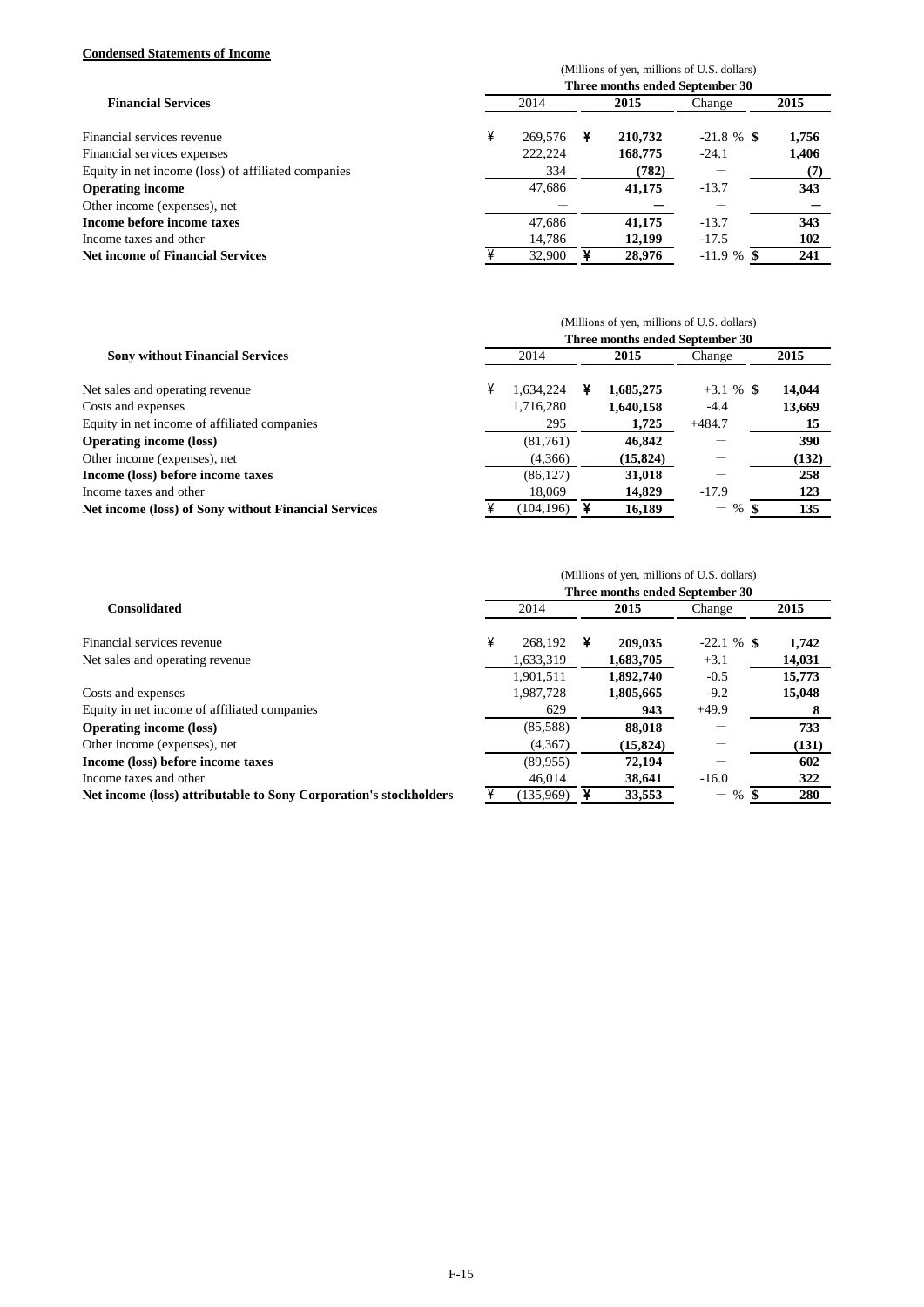### **Condensed Statements of Income**

|                                                     | (Millions of yen, millions of U.S. dollars) |         |   |         |              |       |  |  |  |
|-----------------------------------------------------|---------------------------------------------|---------|---|---------|--------------|-------|--|--|--|
| <b>Financial Services</b>                           | Six months ended September 30               |         |   |         |              |       |  |  |  |
|                                                     |                                             | 2014    |   |         | Change       | 2015  |  |  |  |
| Financial services revenue                          | ¥                                           | 516.543 | ¥ | 490.118 | $-5.1 \%$ \$ | 4,084 |  |  |  |
| Financial services expenses                         |                                             | 425,141 |   | 402,511 | $-5.3$       | 3,354 |  |  |  |
| Equity in net income (loss) of affiliated companies |                                             | 56      |   | (460)   |              | (4)   |  |  |  |
| <b>Operating income</b>                             |                                             | 91,458  |   | 87,147  | $-4.7$       | 726   |  |  |  |
| Other income (expenses), net                        |                                             |         |   |         |              |       |  |  |  |
| Income before income taxes                          |                                             | 91.458  |   | 87,147  | $-4.7$       | 726   |  |  |  |
| Income taxes and other                              |                                             | 28,637  |   | 26,059  | $-9.0$       | 217   |  |  |  |
| <b>Net income of Financial Services</b>             |                                             | 62.821  |   | 61.088  | $-2.8 \%$ \$ | 509   |  |  |  |

|                                                             | (Millions of yen, millions of U.S. dollars) |           |   |           |              |        |  |  |  |  |
|-------------------------------------------------------------|---------------------------------------------|-----------|---|-----------|--------------|--------|--|--|--|--|
| <b>Sony without Financial Services</b>                      | Six months ended September 30               |           |   |           |              |        |  |  |  |  |
|                                                             |                                             | 2014      |   | 2015      | Change       | 2015   |  |  |  |  |
| Net sales and operating revenue                             | ¥                                           | 3.199.509 | ¥ | 3,216,252 | $+0.5 \%$ \$ | 26,802 |  |  |  |  |
| Costs and expenses                                          |                                             | 3,259,003 |   | 3,120,306 | $-4.3$       | 26,002 |  |  |  |  |
| Equity in net income of affiliated companies                |                                             | 3.774     |   | 1,826     | $-51.6$      | 15     |  |  |  |  |
| <b>Operating income (loss)</b>                              |                                             | (55, 720) |   | 97,772    |              | 815    |  |  |  |  |
| Other income (expenses), net                                |                                             | 2.027     |   | 36,424    | $+1,696.9$   | 303    |  |  |  |  |
| Income (loss) before income taxes                           |                                             | (53, 693) |   | 134,196   |              | 1,118  |  |  |  |  |
| Income taxes and other                                      |                                             | 33,817    |   | 44,415    | $+31.3$      | 370    |  |  |  |  |
| <b>Net income (loss) of Sony without Financial Services</b> |                                             | (87,510)  |   | 89.781    | %<br>—       | 748    |  |  |  |  |

|                                                                   |                               | (Millions of yen, millions of U.S. dollars) |   |           |                         |        |  |  |  |  |  |
|-------------------------------------------------------------------|-------------------------------|---------------------------------------------|---|-----------|-------------------------|--------|--|--|--|--|--|
| <b>Consolidated</b>                                               | Six months ended September 30 |                                             |   |           |                         |        |  |  |  |  |  |
|                                                                   |                               | 2014                                        |   | 2015      | Change                  | 2015   |  |  |  |  |  |
| Financial services revenue                                        | ¥                             | 513.942                                     | ¥ | 486,724   | $-5.3 \%$ \$            | 4,056  |  |  |  |  |  |
| Net sales and operating revenue                                   |                               | 3,197,477                                   |   | 3,214,075 | $+0.5$                  | 26,784 |  |  |  |  |  |
|                                                                   |                               | 3.711.419                                   |   | 3,700,799 | $-0.3$                  | 30,840 |  |  |  |  |  |
| Costs and expenses                                                |                               | 3,731,023                                   |   | 3,517,240 | $-5.7$                  | 29,310 |  |  |  |  |  |
| Equity in net income of affiliated companies                      |                               | 3,830                                       |   | 1,366     | $-64.3$                 | 11     |  |  |  |  |  |
| <b>Operating income (loss)</b>                                    |                               | (15,774)                                    |   | 184.925   |                         | 1,541  |  |  |  |  |  |
| Other income (expenses), net                                      |                               | (5,804)                                     |   | 25,979    |                         | 217    |  |  |  |  |  |
| Income (loss) before income taxes                                 |                               | (21,578)                                    |   | 210,904   |                         | 1,758  |  |  |  |  |  |
| Income taxes and other                                            |                               | 87,583                                      |   | 94,910    | $+8.4$                  | 791    |  |  |  |  |  |
| Net income (loss) attributable to Sony Corporation's stockholders | ¥                             | (109, 161)                                  |   | 115.994   | $\%$<br>$\qquad \qquad$ | 967    |  |  |  |  |  |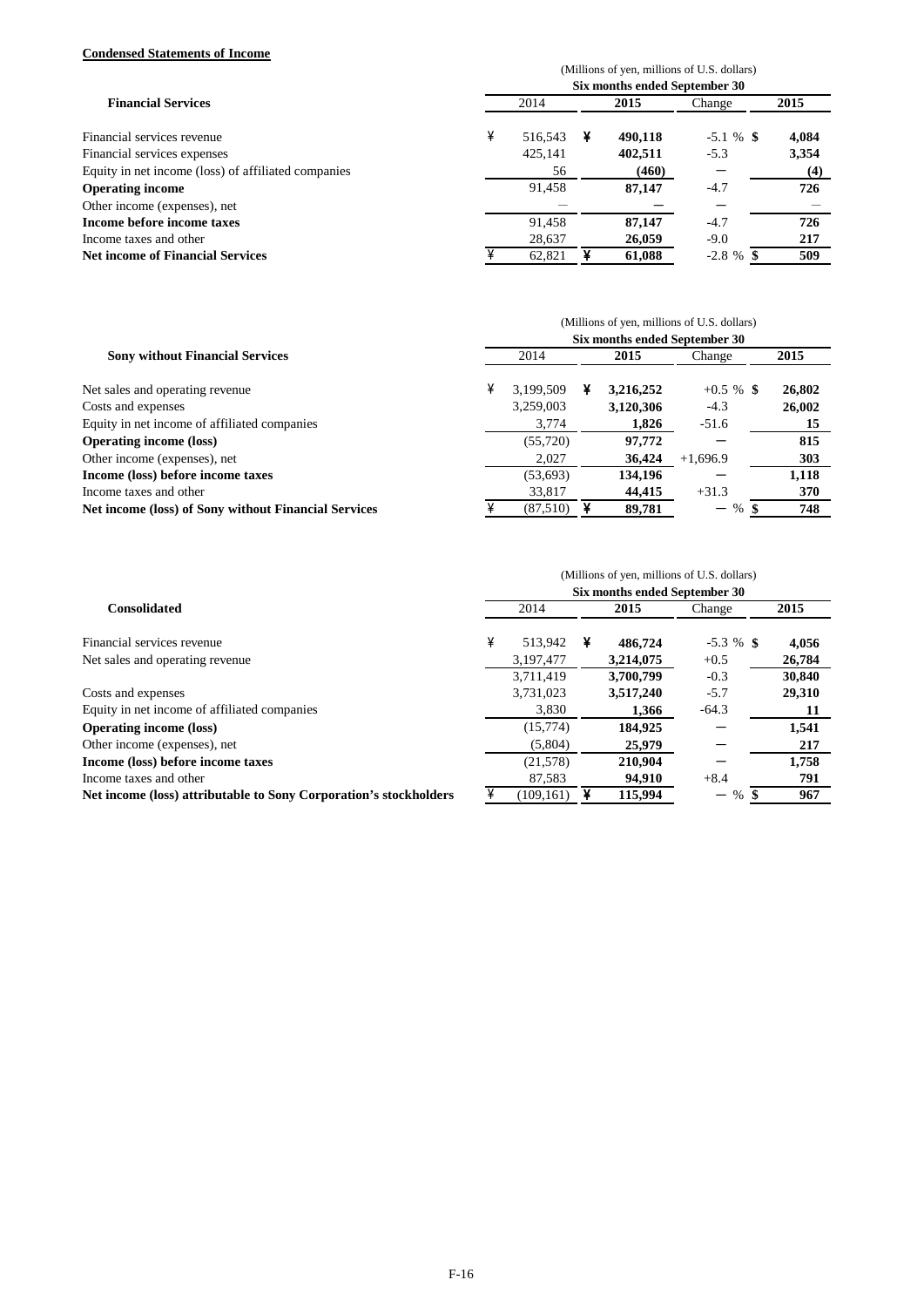# **Condensed Statements of Cash Flows**

|                                                                        | (Millions of yen, millions of U.S. dollars)<br>Six months ended September 30 |            |   |            |      |         |  |  |
|------------------------------------------------------------------------|------------------------------------------------------------------------------|------------|---|------------|------|---------|--|--|
| <b>Financial Services</b><br>Net cash provided by operating activities | 2014                                                                         |            |   | 2015       | 2015 |         |  |  |
|                                                                        | ¥                                                                            | 222,115    | ¥ | 247,888    | S    | 2,066   |  |  |
| Net cash used in investing activities                                  |                                                                              | (282, 765) |   | (363, 535) |      | (3,029) |  |  |
| Net cash provided by (used in) financing activities                    |                                                                              | (25, 488)  |   | 166,017    |      | 1,383   |  |  |
| Net increase (decrease) in cash and cash equivalents                   |                                                                              | (86, 138)  |   | 50,370     |      | 420     |  |  |
| Cash and cash equivalents at beginning of the fiscal year              |                                                                              | 240,332    |   | 207,527    |      | 1,729   |  |  |
| Cash and cash equivalents at end of the period                         |                                                                              | 154,194    | ¥ | 257,897    |      | 2,149   |  |  |

| <b>Sony without Financial Services</b>                       | (Millions of yen, millions of U.S. dollars)<br>Six months ended September 30 |            |   |           |   |         |  |  |
|--------------------------------------------------------------|------------------------------------------------------------------------------|------------|---|-----------|---|---------|--|--|
|                                                              | 2014                                                                         |            |   | 2015      |   | 2015    |  |  |
| Net cash used in operating activities                        |                                                                              | (110,210)  | ¥ | (211,895) | S | (1,766) |  |  |
| Net cash used in investing activities                        |                                                                              | (94)       |   | (93, 536) |   | (779)   |  |  |
| Net cash provided by (used in) financing activities          |                                                                              | (255, 359) |   | 324,837   |   | 2,707   |  |  |
| Effect of exchange rate changes on cash and cash equivalents |                                                                              | 15,844     |   | (9,069)   |   | (76)    |  |  |
| Net increase (decrease) in cash and cash equivalents         |                                                                              | (349, 819) |   | 10,337    |   | 86      |  |  |
| Cash and cash equivalents at beginning of the fiscal year    |                                                                              | 806,134    |   | 741,886   |   | 6,183   |  |  |
| Cash and cash equivalents at end of the period               |                                                                              | 456,315    |   | 752,223   |   | 6,269   |  |  |

|                                                              | (Millions of yen, millions of U.S. dollars) |            |      |           |   |         |  |  |  |
|--------------------------------------------------------------|---------------------------------------------|------------|------|-----------|---|---------|--|--|--|
| <b>Consolidated</b>                                          | Six months ended September 30               |            |      |           |   |         |  |  |  |
|                                                              | 2014                                        |            | 2015 |           |   | 2015    |  |  |  |
| Net cash provided by operating activities                    |                                             | 104,075    |      | 25,541    | S | 213     |  |  |  |
| Net cash used in investing activities                        |                                             | (282, 859) |      | (457,072) |   | (3,809) |  |  |  |
| Net cash provided by (used in) financing activities          |                                             | (273, 017) |      | 501,307   |   | 4,178   |  |  |  |
| Effect of exchange rate changes on cash and cash equivalents |                                             | 15.844     |      | (9,069)   |   | (76)    |  |  |  |
| Net increase (decrease) in cash and cash equivalents         |                                             | (435, 957) |      | 60,707    |   | 506     |  |  |  |
| Cash and cash equivalents at beginning of the fiscal year    |                                             | 1,046,466  |      | 949,413   |   | 7,912   |  |  |  |
| Cash and cash equivalents at end of the period               |                                             | 610,509    |      | 1,010,120 |   | 8,418   |  |  |  |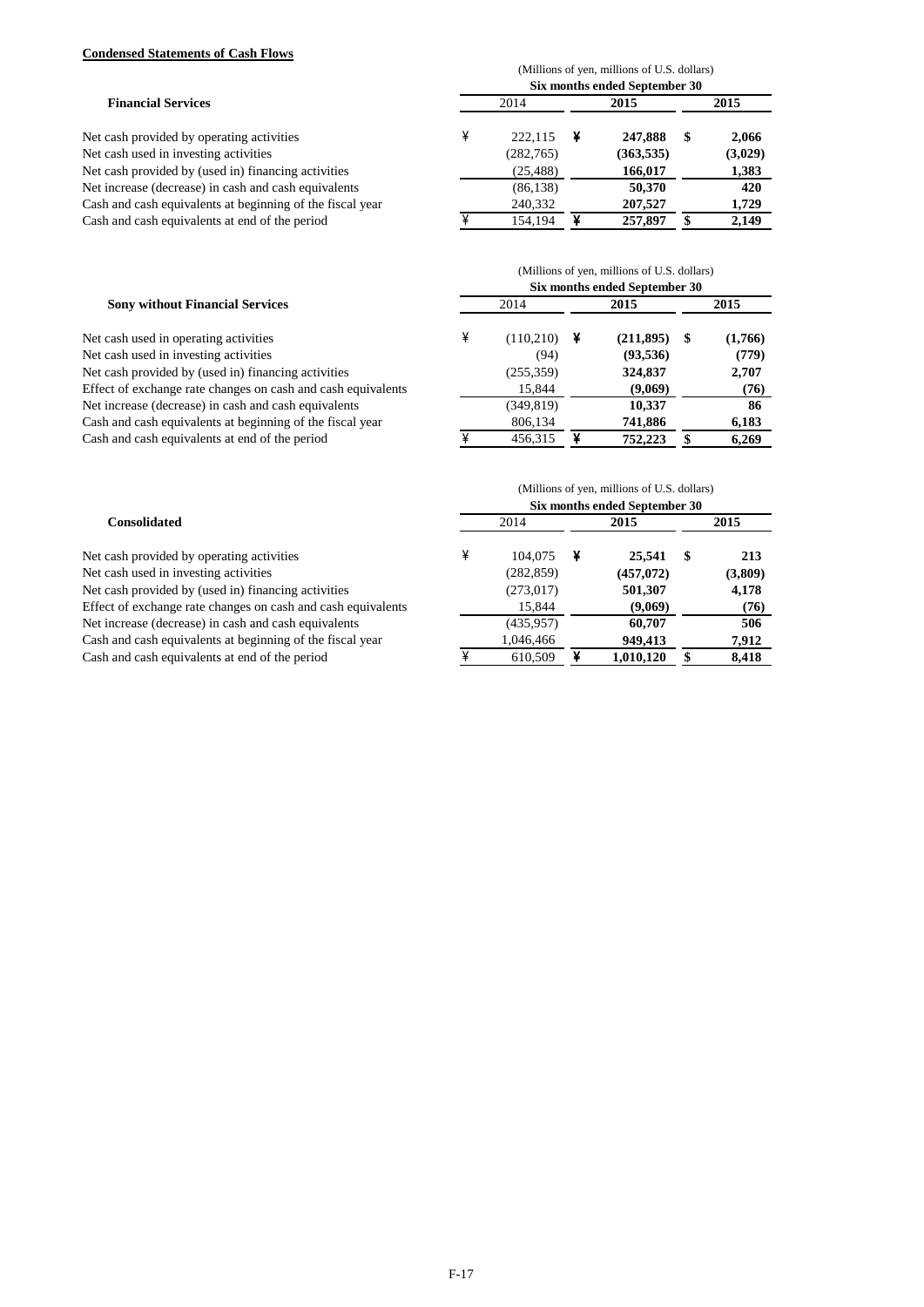#### (Notes)

- 1. U.S. dollar amounts have been translated from yen, for convenience only, at the rate of ¥120 = U.S. \$1, the approximate Tokyo foreign exchange market rate as of September 30, 2015.
- 2. As of September 30, 2015, Sony had 1,292 consolidated subsidiaries (including variable interest entities) and 104 affiliated companies accounted for under the equity method.
- 3. The weighted-average number of outstanding shares used for the computation of earnings per share of common stock is as follows:

| Weighted-average number of outstanding shares                     |                                 | (Thousands of shares) |  |  |  |
|-------------------------------------------------------------------|---------------------------------|-----------------------|--|--|--|
|                                                                   | Three months ended September 30 |                       |  |  |  |
| Net income (loss) attributable to Sony Corporation's stockholders | 2014                            | 2015                  |  |  |  |
| — Basic                                                           | 1,093,725                       | 1,259,567             |  |  |  |
| — Diluted                                                         | 1,093,725                       | 1,285,541             |  |  |  |
| Weighted-average number of outstanding shares                     | (Thousands of shares)           |                       |  |  |  |
|                                                                   | Six months ended September 30   |                       |  |  |  |
| Net income (loss) attributable to Sony Corporation's stockholders | 2014                            | 2015                  |  |  |  |
| — Basic                                                           | 1,068,703                       | 1,214,268             |  |  |  |
| — Diluted                                                         | 1,068,703                       | 1,228,680             |  |  |  |

All potential shares were excluded as anti-dilutive for the three and six months ended September 30, 2014 due to Sony incurring a net loss attributable to Sony Corporation's stockholders. The dilutive effect in the weighted-average number of outstanding shares for the three and six months ended September 30, 2015 primarily resulted from convertible bonds which were issued in July 2015.

#### 4. Recently adopted accounting pronouncements:

Reporting discontinued operations and disclosures of disposals of components of an entity

In April 2014, the Financial Accounting Standards Board ("FASB") issued new accounting guidance that changes the requirements for reporting discontinued operations and requires additional disclosures about discontinued operations. Under the new guidance, only disposals representing a strategic shift in operations that has, or will have, a major effect on the entity's operations and financial results should be presented as discontinued operations. Additionally, the revised guidance requires additional disclosures for discontinued operations as well as for disposals of significant components of an entity that do not qualify for discontinued operations presentation. This guidance was effective for Sony as of April 1, 2015. The adoption of this guidance did not have a material impact on Sony's results of operations and financial position.

#### Repurchase-to-maturity transactions and repurchase financings

In June 2014, the FASB issued new accounting guidance for the accounting and disclosure of repurchase-to-maturity transactions and repurchase financings. The guidance requires that repurchase-to-maturity transactions be accounted for as secured borrowings, and requires that a transfer of a financial asset and a repurchase agreement executed contemporaneously be accounted for separately. The guidance also requires additional disclosures about certain transferred financial assets accounted for as sales and certain transactions accounted for as secured borrowings. Except for the disclosure for transactions accounted for as secured borrowings, the guidance was effective for Sony as of January 1, 2015. The guidance for disclosure for transactions accounted for as secured borrowings was effective for Sony as of April 1, 2015. The adoption of this guidance did not have a material impact on Sony's result of operations and financial position.

5. Sony realigned its business segments for the first quarter of the fiscal year ending March 31, 2016 to reflect modifications to its organizational structure as of April 1, 2015, primarily repositioning certain operations, which were in All Other and the Devices segment. In connection with this realignment, the operations of Sony's disc manufacturing business in Japan, which were included in All Other are now included in the Music segment and the operations of So-net Corporation and its subsidiaries, which were included in All Other are now included in the MC segment. Certain operations regarding pre-installed automotive audio products which were included in the Devices segment are now included in the HE&S segment. For further details of current segments and categories, see page F-8 and F-9. In connection with this realignment, the sales and operating revenue and operating income (loss) of each segment for the comparable period have been reclassified to conform to the current presentation.